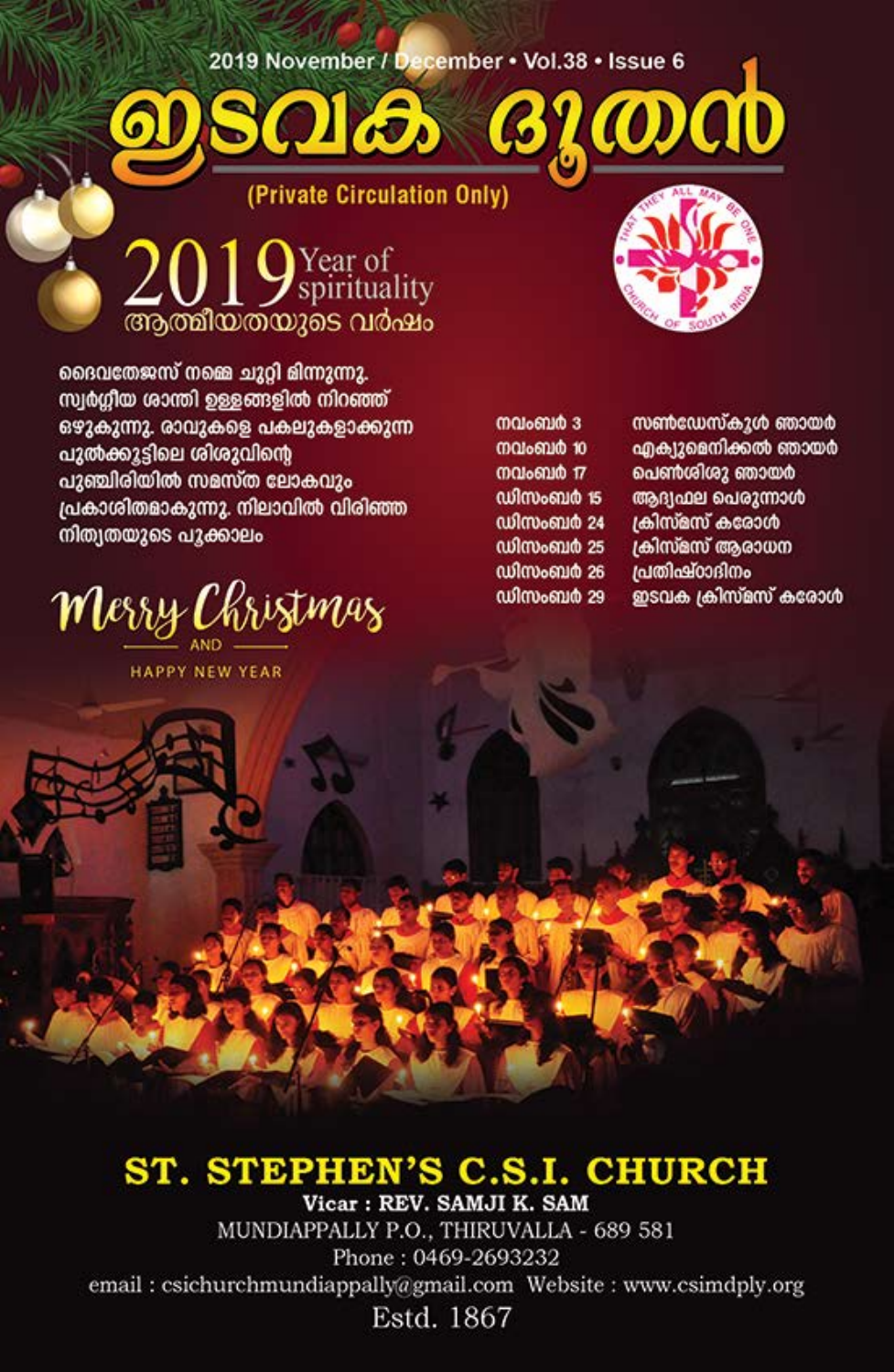# *In Loving Memory of*<br>Our Ammachi (Mummy) who has promoted to eternity on 8.10.1999





Late Mrs. Saramma Chacko W/o Mr. M.K. Chacko Maruthoothara House, Kunnamthanam

Inserted by

M.K. Chacko Mary Chacko, Annie George and George Kuriakose **Elsy Chacko and Pramod Titus Thomas** and Grandchildren Jonathan, Glory, Sam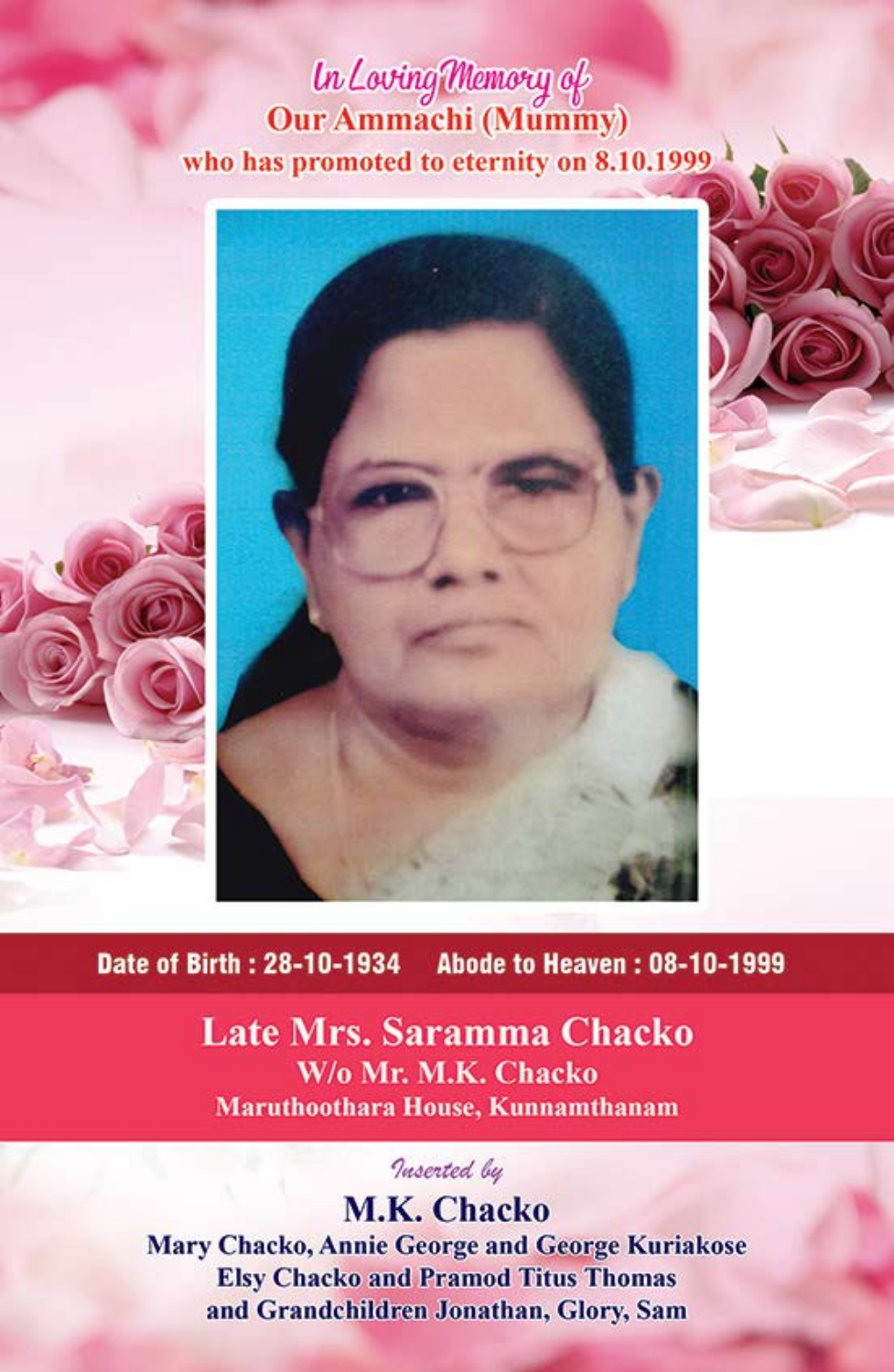### ഇടവകപ്പട്ടക്കാരന്റെ സന്ദേശം

### ശാലോം.... ഹല്ലേലുയ്യാ!

ഏവർക്കും ക്രിസ്തുയേശുവിൽ സ്നേഹവന്ദനം സകല വിശുദ്ധരുടെയും നാളിൽ ആരംഭിക്കുന്ന നവംബർമാസ ആരാധന ക്രമം, ഡിസംബർ അവ സാനം 'കർത്താവ് നല്ലവനാകുന്നു' എന്ന ധ്യാന

ത്തിലാണ് പൂർണ്ണമാകുന്നത്. സഭയുടെ ഏറ്റവും പ്രധാനമായ ശുശ്രൂ ഷകൾ എല്ലാം തന്നെ ഈ കാലയളവിനിടയിൽ കടന്നുവരുന്നു.

കുടുംബ സംഗമ യാത്ര ഈ വർഷം മിഷനറി പാരമ്പര്യത്തിന്റെ ഈറ്റില്ലത്തിലേക്കാണ്. നമ്മുടെ കുട്ടികൾക്കും യൗവ്വനക്കാർക്കും കാലാ നുസൃതമായ മിഷനറി ദർശനം ലഭിക്കാൻ ഒരല്പം പുനഃക്രമീകരണ ങ്ങളോടെ ഓരോരുത്തരും സമയം കണ്ടെത്തും എന്ന് പ്രതീക്ഷിക്കു ന്നു. നമ്മുടെ ദൈവാലയത്തിൽവച്ച് നടത്തപ്പെടുന്ന ഐക്യ ഞായർ ക്രമീകരണങ്ങളിൽ സജീവ പങ്കാളിത്തം വഹിച്ചുകൊണ്ട് പിതാക്കന്മാർ കൈമാറിയ സാക്ഷ്യപതാക ഉയർത്തിപ്പിടിക്കാം. നമ്മുടെ സണ്ടേ സ്കൂൾ കുട്ടികൾ ജില്ലാതലത്തിലും മഹായിടവക തലത്തിലും വലിയ നേട്ടത്തിന് അർഹരായി. മുണ്ടിയപ്പള്ളി ഇടവകയിലെ കുട്ടികളുടെ താലന്ത്, അനേക വർഷങ്ങൾക്കുശേഷം മഹായിടവകതല റണ്ണർ അപ്പ് ട്രോഫി തിരുവല്ല ജില്ലയിൽ എത്തിക്കുവാൻ കാരണമായി. നേട്ടം കൈവരിച്ച കുട്ടികൾക്കും പിന്നണിയിലെ അദ്ധ്യാപകർക്കും അഭിന ന്ദനങ്ങൾ.

അൽമായ സംഘടന, സോണൽ മീറ്റിംഗ് നമ്മുടെ സഭയിൽ നട ത്തപ്പെടുമ്പോൾ പ്രോഗ്രാം എന്നതിനേക്കാൾ നാം ശ്രദ്ധിക്കേണ്ടത് ഇടവക എന്ന നിലയിലുള്ള നമ്മുടെ ഒരുമയും ആത്മീയ ഐക്യവും എങ്ങനെ ഉയർത്തിപ്പിടിക്കാം എന്നുള്ളതാണ്. കൃതൃമായ പ്ലാനി ങ്ങോടെ മാതൃകപരമായ ഒരു സുവിശേഷ സംഗമത്തിനായി നമുക്ക് സഭയെ ഒരുക്കാം. പിറ്റേദിവസം ഐക്യ ഞായറിനായും ഒരുങ്ങാം.

ഡിസംബർ 1-ാം തീയതി മുതൽ 'ആഗമന' കാലഘട്ടത്തിലേക്ക് നാം പ്രവേശിക്കുകയാണ്. പൗരസ്ത്യ ക്രമമനുസരിച്ച് മറ്റൊരു 25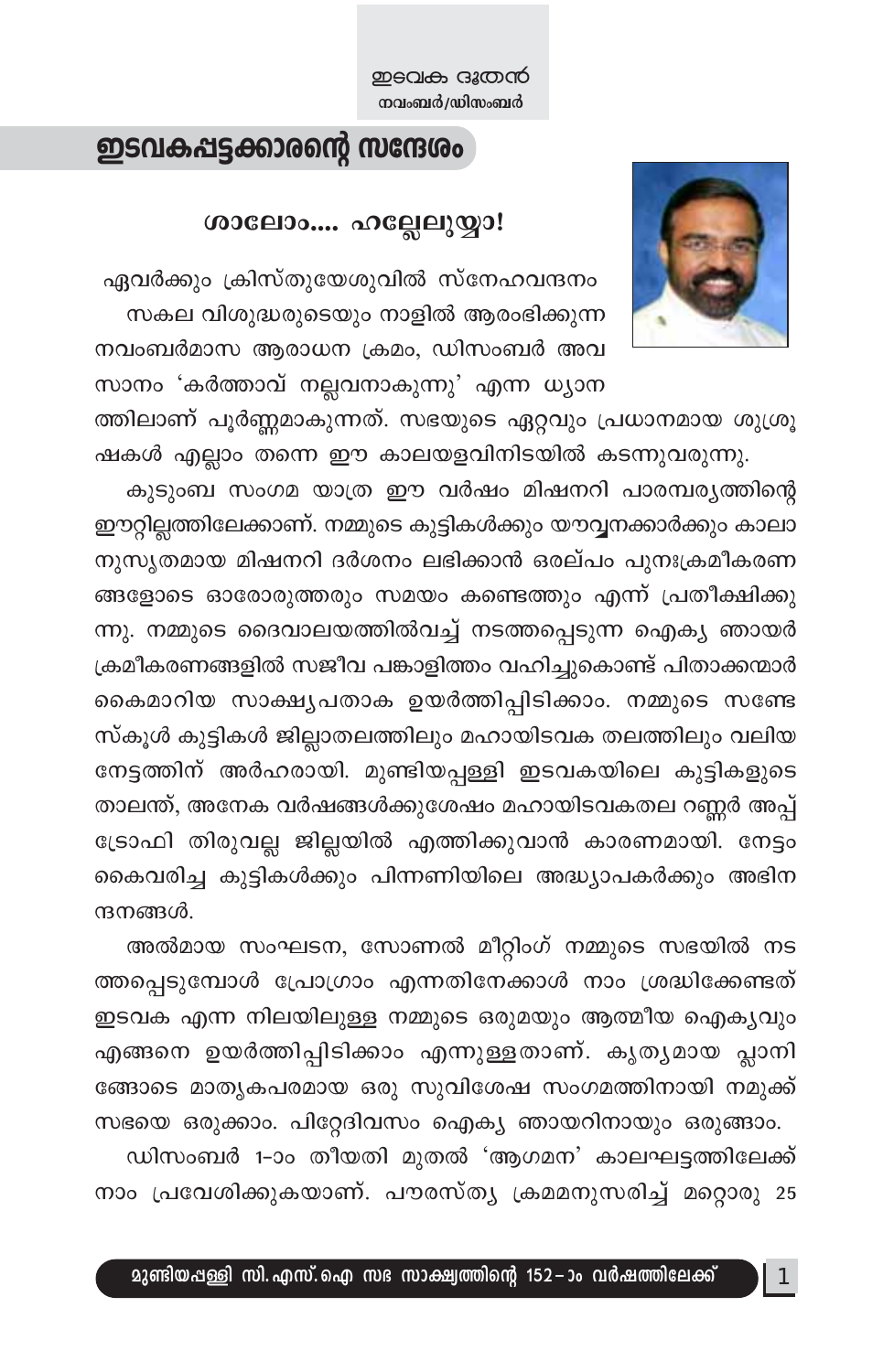നോമ്പുകാലം. ലോകത്തെമ്പാടും ഉണ്ടായിക്കൊണ്ടിരിക്കുന്ന അടയാ ളങ്ങൾ മൂലം ക്രിസ്തുവിന്റെ വരവ് എക്കാലത്തേക്കാളും ലോകം ഗൗര വത്തിൽ കാണുന്നു. സഭ മനഃപൂർവ്വമായി ഈ ദൗത്യം പ്രസിദ്ധമാക്ക ണം. ക്രിസ്തുമസ് - സഭാദിന ആരാധനകളിൽ യഥാക്രമം ഈസ്റ്റ് കേരള, കൊല്ലം കൊട്ടാരക്കര ഡയോസിസൻ ബിഷപ്പുമാർ പങ്കാളിക ളാകുന്നു. ഡിസംബർ ആദ്യവാരം ബൈബിൾ ഞായറും അർത്ഥവ ത്തായി ആചരിക്കാൻ പ്രാർത്ഥനയോടെ ഒരുങ്ങാം.

ക്രിസ്തുമസിന്റെയും സെന്റ് സ്റ്റീഫൻസ് ദിനത്തിന്റെയും ആശം സകൾ നേരുന്നു.

കർത്തൃശുശ്രുഷയിൽ

സാംജിയച്ചൻ

| സെപ്റ്റംബർ- ഒക്ടോബർ മാസം |                                       |  |  |  |
|--------------------------|---------------------------------------|--|--|--|
|                          | റിഫ്രഷ്മെന്റ് നൽകിയവരുടെ പേരുവിവരങ്ങൾ |  |  |  |
| 1.09.2019                | അഭ്യുദയകാംക്ഷി                        |  |  |  |
| 8.09.2019                | സ്നേഹവിരുന്ന്                         |  |  |  |
| 15.09.2019               | കെ.കെ. കുരുവിള കുളങ്ങര സാജൻ വില്ല     |  |  |  |
| 22.09.2019               | സി.എസ്.ഐ. ദിനം                        |  |  |  |
| 29.09.2019               | റ്റി.ബി. ജോർജ്ജ് തുണ്ടിയിൽ            |  |  |  |
| 6.10.2019                | അഭ്യുദയകാംക്ഷി                        |  |  |  |
| 13.10.2019               | അഭ്യുദയകാംക്ഷി                        |  |  |  |
| 20.10.2019               | സ്ത്രീജനസഖ്യം ആദ്യഫല ഞായർ             |  |  |  |
| 27.10.2019               | സാബു ഏബ്രഹാം തുരുത്തുമല               |  |  |  |
|                          |                                       |  |  |  |
| സ്നേഹവിരുന്ന്            |                                       |  |  |  |
| സെപ്റ്റംബർ 8 ഞായർ        |                                       |  |  |  |

കച്ചിറയിൽ ജോൺസി ജേക്കബ്, ജോർജി ജേക്കബ്, ജേക്കബ് കെ. ജേക്കബ്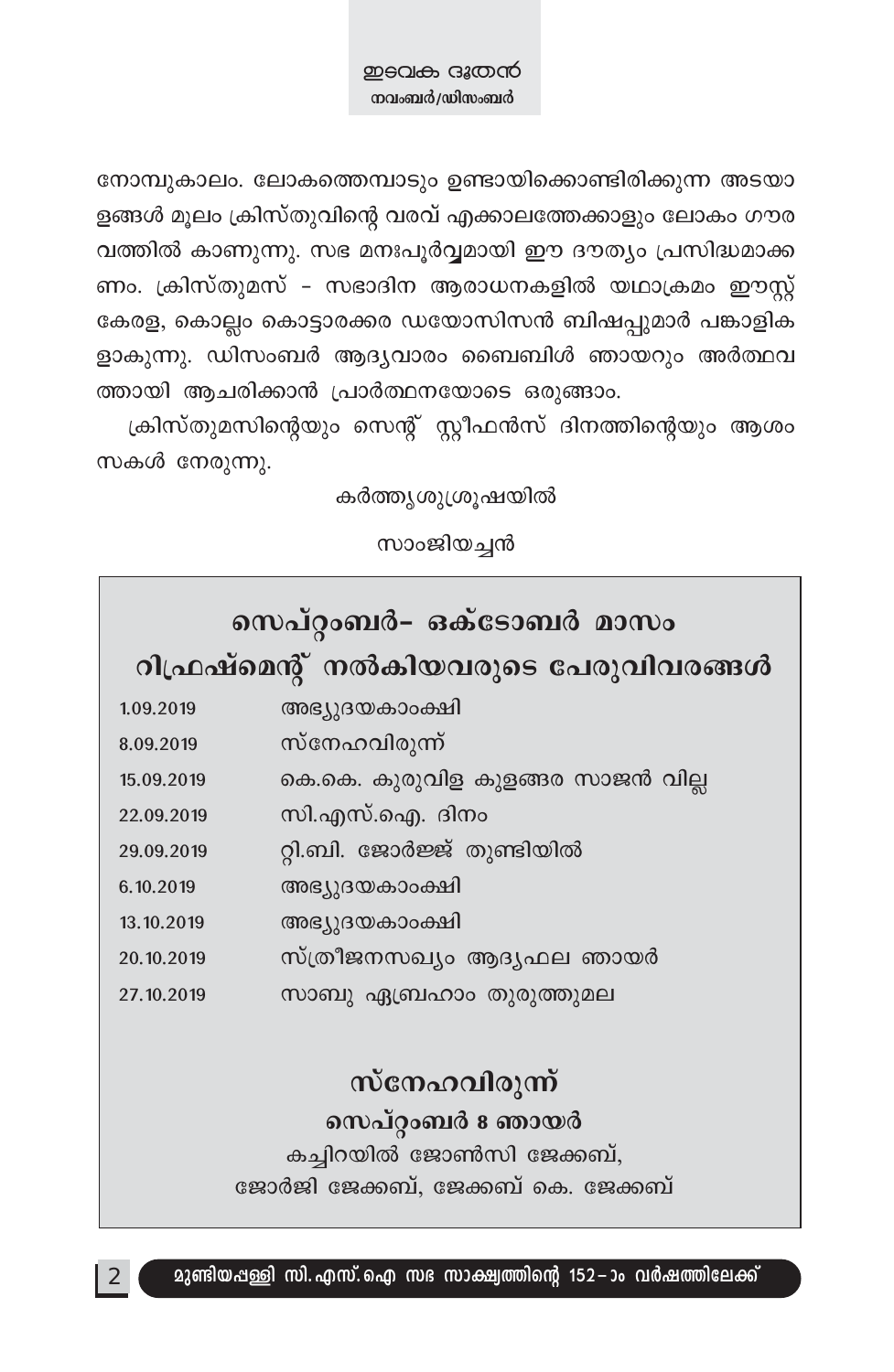### വാർത്തകളും കുറിപ്പുകളും

### വിശുദ്ധ ബപ്തീസ്മ

ഒക്ടോബർ 24 സിയോണ മറിയം സൈജു ഇലഞ്ഞിമുട്ടിൽ ചരമ അനുശോചനങ്ങൾ

ഒക്ടോബർ 7ന് ചേച്ചാകുന്നിൽ തോമസ് മാത്യുവും (ബേബി 77) നവം ബർ 2 ന് ചേച്ചാകുന്നിൽ സാബു ജോൺ എബ്രഹാമും (ജോണിക്കുട്ടി 60) നിതൃസ്വസ്ഥതയിൽ പ്രവേശിച്ചു. സഭയുടെ അനുശോചനങ്ങൾ.

#### ഓണവാരം

സെപ്റ്റംബർ 8, 15 ദിനങ്ങളിൽ പരസ്യയോഗങ്ങളും 14ന് ഒരു കോളനി തിരഞ്ഞെടുത്ത് ഭവന സന്ദർശനവും നടത്തി. കൺവീനർമാരുടെ നല്ല നേതൃ ത്വത്തിനും സഹകരണത്തിനും നന്ദി.

### സഹോദരീ ഇടവക ആവശ്യസന്ധാരണം

തോലശ്ശേരി Bedsheet വില്പന, റാന്നി കോൺഫറൻസ്, വളഞ്ഞവട്ടം പാഴ്സനേജ് പണി എന്നീ സംരഭങ്ങളിൽ സഹകരിച്ചവർക്കു നന്ദി.

### cmso

മഹാത്മാഗാന്ധി യൂണിവേഴ്സിറ്റി B Arch പരീക്ഷയിൽ 1-ാം റാങ്ക് നേടിയ തൊട്ടിപ്പാറയ്ക്കൽ നവ്യ ആൻ തോമസിന് സഭയുടെ അഭിനന്ദനങ്ങൾ. സി.എസ്.ഐ. ദിനം

ഡോ. അശോക് അലക്സ് ഫിലിപ്പ് മുഖ്യാതിഥി ആയിരുന്നു. പതാക ഉയർത്തൽ, പായസ വിതരണം എന്നിവ നടത്തപ്പെട്ടു.

### കമ്മ്യൂണിറ്റി ഫീസ്റ്റ്

പള്ളി പാരിഷ്ഹാളിൽ നടത്തപ്പെട്ട സമൂഹവിരുന്ന് ആഘോഷകാലത്തിന് മാറ്റ് കൂട്ടി. കച്ചിറയിൽ സജി, ബിജു, ജോജി സഹോദരങ്ങളുടെ സാമ്പത്തിക സഹകരണത്തിന് നന്ദി.

#### വയോജന ഞായർ

സെപ്റ്റംബർ 29ന് ഡോ. ജോർജ് കോശി വചന ശുശ്രൂഷ നിർവ്വഹിച്ചു. ജില്ലാ യുവജന സമ്മേളനം

ഏറ്റവും കൂടുതൽ യുവജനങ്ങളെ പങ്കെടുപ്പിച്ചതിനുള്ള ട്രോഫി നമ്മുടെ കൂട്ടികൾ നേടി.

### യുവജന ഞായർ

യുവജനങ്ങൾ പ്ലാനർ കാർഡ് വിതരണം ചെയ്തു. യുവജന വാരത്തോ ടനുബന്ധിച്ച് 25 ഭവനങ്ങൾ സന്ദർശിച്ചു. തുരുത്തി സഭാംഗം അൻസു സാറ ഉമ്മൻ വചന ശുശ്രൂഷ നിർവ്വഹിച്ചു. മഹായിടവക യുവജന സമ്മേളന ത്തിലും നമ്മുടെ യുവജനങ്ങൾ പങ്കെടുത്തു.

### തിരുവല്ല കൺവൻഷൻ

തോലശ്ശേരിയിൽ നടത്തപ്പെട്ടു. അവസാന ദിനം നമ്മുടെ സഭാംഗങ്ങൾ പ്രത്യേകം പങ്കെടുത്തു.

### സണ്ടേസ്കൂൾ

ജില്ലാതലത്തിൽ ഒന്നാം സ്ഥാനം, മഹായിടവക തലത്തിൽ 2–ാം സ്ഥാനം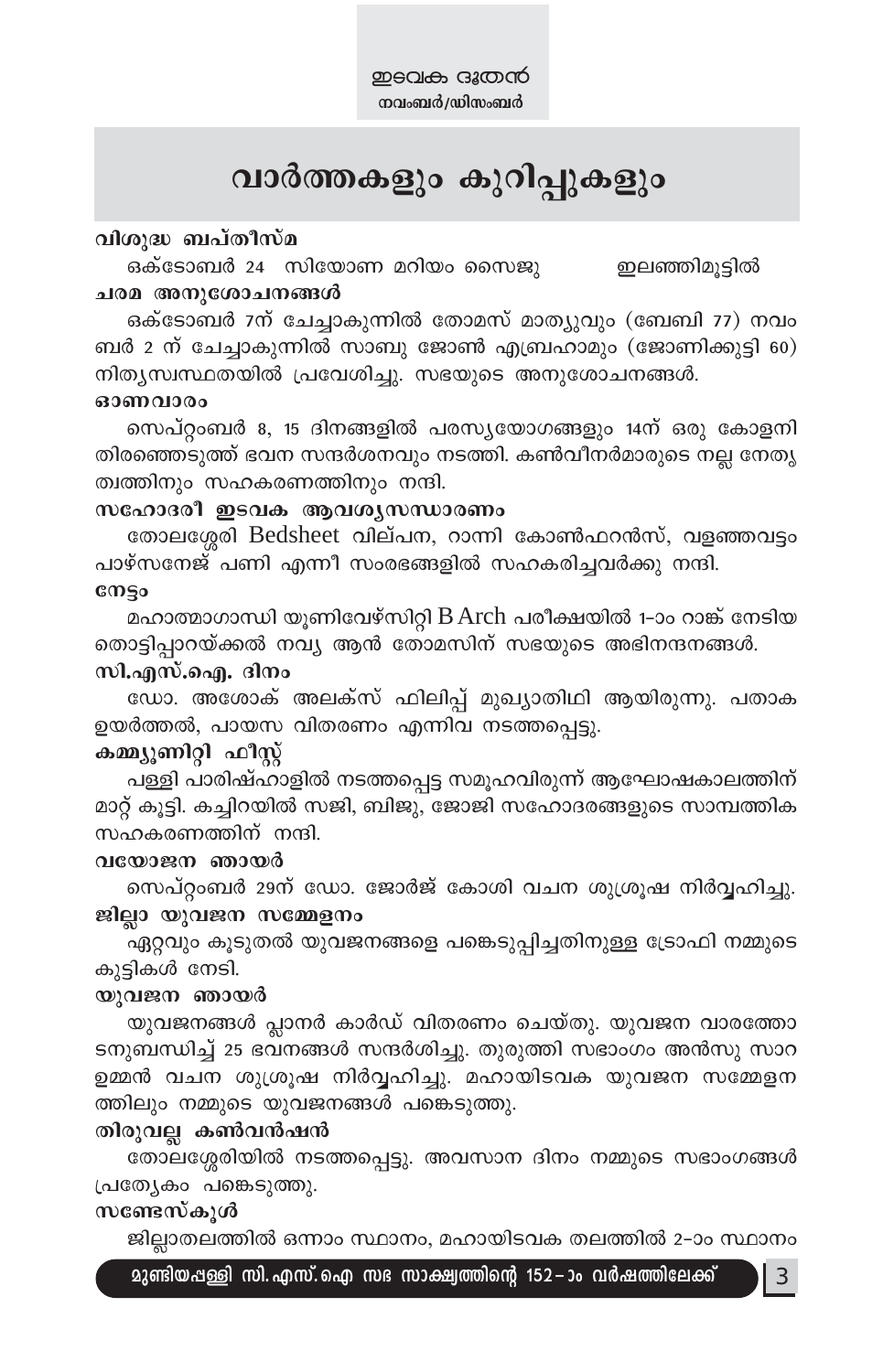കൈവരിക്കുന്നതിന് പ്രധാന സഹകാരിയായി.

### സ്ത്രീജനസഖ്യം

സെന്റ് മോണിക്കാസിൽ പങ്കെടുത്തു. മുണ്ടകപ്പാടം മന്ദിരങ്ങൾക്കുള്ള സഹായം നൽകി. ഇടവകതല ക്വിസിൽ അന്നമ്മ വർഗീസ്, ശോഭന ദാസ് എന്നിവർ 1-ാം സ്ഥാനവും സോമ ജോർജ്, മിനി ജോൺസൺ എന്നിവർ യഥാക്രമം 2ഉം 3ഉം സ്ഥാനങ്ങൾ നേടി.

എല്ലാ സ്ത്രീജനങ്ങളുടെയും ഹൃദയപൂർവ്വമായ സഹകരണത്താൽ 1 ലക്ഷത്തിൽ അധികം രൂപ ആദ്യഫലത്തിലൂടെ സമാഹരിച്ചു. സഹകരിച്ച വർക്ക് നന്ദി.

### ആശാഭവൻ ഞായർ

ശ്രീമതി അനു ബിജു മത്തായി (ചെങ്ങരൂർ) വചന ശുശ്രൂഷ നിർവ്വഹി  $\Delta$ .

### കീർത്തനം സംഗീതനിശ

നമ്മുടെ ഗായകസംഘവും മറ്റ് പ്രമുഖ ടീമുകളോടൊപ്പം പങ്കെടുത്തു. ക്വയർ അംഗങ്ങളുടെ ക്രിസ്മസ് കാല ഒരുക്കങ്ങൾക്കുവേണ്ടി പ്രാർത്ഥിക്കേ ണമേ.

### ഹോസ്റ്റൽ സൺഡേ

50000ൽ അധികം രൂപ ഔദാര്യദാനമായി സമാഹരിച്ചു. ഹോസ്റ്റൽ നട ത്തിപ്പിന് വ്യക്തിപരമായ സംഭാവനകൾ ഇനിയും ആവശ്യമുണ്ട്. വാർഷിക ആവശ്യം 5 ലക്ഷത്തിൽപ്പരം രൂപയാണെന്നത് വിസ്മരിക്കരുത്.

### അൽമായ സോണൽ സംഗമം

നവംബർ 9ന് നമ്മുടെ സഭയിൽ നടത്തപ്പെടും. രാവിലെ 8.30നുള്ള വി. സംസർഗ്ഗ ശുശ്രൂഷയിൽ നമ്മുടെ പങ്കാളിത്തം മുഖ്യമാണ്.

### ജില്ലാ യുവജന കലാമേള

ഡിസംബർ 1, 7 തീയതികളിൽ നമ്മുടെ ദൈവാലയ പരിസരങ്ങളിൽ നടത്തപ്പെടുന്നു.

### ഐകൃ ഞായർ

ഇരവിപേരൂർ ഇമ്മാനുവൽ മാർത്തോമ്മാ ഇടവകയുമായി കാലങ്ങളായി തുടരുന്ന ഐക്യ ശുശ്രൂഷയ്ക്ക് ഈ വർഷം നാം ആതിഥേയത്വം വഹിക്കു ന്നു. ആഘോഷമായ ആരാധന നവംബർ 10ന് നടത്തപ്പെടും.

### ക്രിസ്തുമസ് കരോൾ

ഡിസംബർ 24 വൈകുന്നേരം നമ്മുടെ കരോൾ നടത്തപ്പെടും. ബിഷപ്പ് വി.എസ്. ഫ്രാൻസിസ് മുഖ്യാതിഥി ആയിരിക്കും.

### ആദൃഫല സ്തോത്ര ശുശ്രൂഷ

ഡിസംബർ 15 ഞായറാഴ്ച ദൈവാലയത്തിൽ.

### സഭാ സ്ഥാപക ദിനാചരണം

ഡിസംബർ 26-ാം തീയതി പൂർവ്വാധികം ഭംഗിയായി നടത്താൻ തീരുമാ നിച്ചിരിക്കുന്നു. ബിഷപ്പ് ഡോ. ഉമ്മൻ ജോർജ് മുഖ്യാതിഥി ആയിരിക്കും. ആണ്ടവസാന - പുതുവത്സര ആരാധന

പതിവു ക്രമീകരണംപോലെ ദൈവാലയത്തിൽ നടത്തപ്പെടും. വിശദ മായ സമയവിവരങ്ങൾ പിന്നാലെ അറിയിക്കുന്നതാണ്.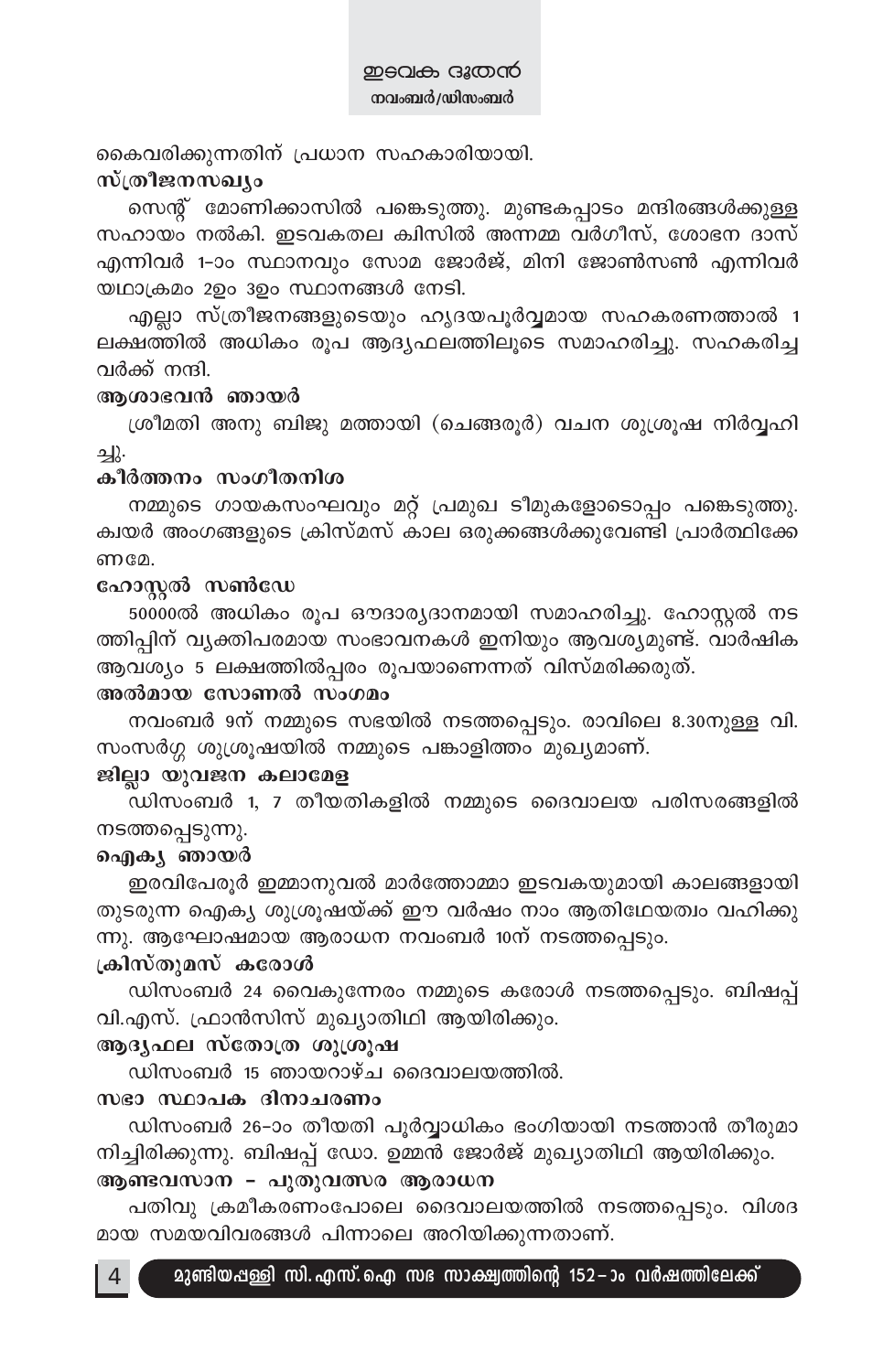സൺഡേസ്കൂൾഞായർ

ഇടവക ദൂതൻ നവംബർ/ഡിസംബർ

### നമ്മുടെ കുഞ്ഞുങ്ങൾ നേർവഴിയിലോ?

റോബി സി ചാണ്ടി, തൊട്ടിപ്പാറയ്ക്കൽ



പ്പെടുന്നു എന്ന് മാത്രമല്ല, ഈ ലോകത്തിൽ വച്ചുതന്നെ തകർച്ചയി ലേക്ക് ഇടയാകും. പോകാൻ അതിന്റെ തെളിവാണ് വർദ്ധിച്ചുവരു ന്ന ലഹരി വിമുക്ത കേന്ദ്രങ്ങൾ, വിവാഹമോചന കേസുകൾ, ക്രമാ തീതമായി കൂടിവരുന്ന കുടുംബ കോടതികൾ, കുറഞ്ഞ ജീവിതസൗ കര്യങ്ങൾ മുതൽ ഉയർന്ന ജീവിതസൗകരൃങ്ങൾ വരെയുള്ള വൃദ്ധസദനങ്ങൾ എന്നിവ.

ദിവസത്തിലെയും 630600 ഓട്ടത്തിനു ശേഷവും വചനമാകുന്ന നാവിഗേറ്ററിൽ സ്വന്തം അവസ്ഥ മനസ്സിലാക്കുവാൻ സാധിച്ചാൽ വഴി തെറ്റുന്നത് ഒഴിവാക്കുവാൻ സാധിക്കും. ഇതിനായുള്ള പരിശീ ലനത്തിൽ സൺഡേസ്കൂളിന്റെ സ്ഥാനം വളരെ പ്രധാനമാണ്. ഇന്ന് സൺഡേസ്കുളിൽ നമ്മുടെ പഠിക്കുന്ന കുട്ടികൾ  $25 - 30$ വർഷങ്ങൾക്ക് ശേഷം സഭയിലെ പ്രധാന സ്ഥാനങ്ങൾ വഹിക്കേണ്ട വർ എന്നു മാത്രമല്ല, സമൂഹത്തിൽ അനേക വ്യക്തികളെ സ്വാധീനിക്കു വാൻ കഴിയുന്ന സ്കൂൾ കോളേജ് അദ്ധ്യാപകരോ, ഡോക്ടേഴ്സോ, ഭരണാധികാരികളോ, ദൈവീക ശുശ്രൂഷകരോ ആകേണ്ടവരാണ്. ഇവർ ആയിരിക്കുന്ന സ്ഥാനങ്ങളിൽ ക്രിസ്തീയ സാക്ഷ്യം വഹിച്ചാൽ

ചില മാസങ്ങൾക്ക് മുൻപ് ഞങ്ങൾക്ക് റോഡ് മാർഗ്ഗം ഇന്ത്യയുടെ പല ഭാഗങ്ങളിൽ യാത്ര ചെയ്യേണ്ടതായി വന്നു. പലപ്പോഴും യാത്ര ചെയ്തുകൊണ്ടിരിക്കുന്ന ഹൈവേയിൽ നിന്ന് മറ്റൊന്നിലേക്ക് മാറാൻ ഇടത് ട്രാക്കിൽ കൂടെ പോയാൽ മതിയാകും. അതിനാൽ ചൂണ്ടുപലക നന്നായി ശ്രദ്ധിച്ചില്ല എങ്കിൽ നാം അറിയാതെ തന്നെ ഹൈവേ മാറിപ്പോകാൻ സാദ്ധൃത യുണ്ട്. ഹൈവേ മാറിപ്പോയാൽ ഡൽഹിയിൽ ചെല്ലേണ്ടതിനു പകരം മുംബെയിൽ ചെല്ലും. വളരെ വേഗത്തിൽ പോകുന്നതിനാൽ ഹൈവേ മാറിപ്പോയെന്ന് മനസ്സിലാ താമസിച്ചാൽ ക്കാൻ പഴയ പാതയിൽ എത്താൻ അനേക ദൂരം തിരിച്ചു യാത്ര ചെയ്യേണ്ടതായി വരും. അതിനാൽ ഇടയ്ക്കിടെ ഞങ്ങൾ നാവിഗേറ്ററിൽ പോകുന്ന പാത ശരിയാണോ എന്ന് ഉറപ്പു വരുത്തിക്കൊണ്ടേയിരിക്കും.

നമ്മുടെ കുഞ്ഞുങ്ങൾ ഇന്ന് എത്രയും വേഗം ഭാവിയിൽ ഉന്നത സ്ഥാനത്ത് എത്തിച്ചേരുന്നതിനുള്ള ഓട്ടത്തിലാണ്. ഓട്ടത്തിന്റെ വേഗത കുറഞ്ഞുപോയാൽ ശകാരിച്ചോ, പ്രോത്സാഹിപ്പിച്ചോ മാതാപിതാ ക്കൾ അവരുടെ വേഗത കൂട്ടും. ഇതിനിടെ അവരുടെ ആത്മീയ ഓട്ടത്തിന്റെ പാത ശരിയാണോ എന്ന് നാവിഗേറ്ററിൽ നോക്കാനോ, ചൂണ്ടുപലക ശ്രദ്ധിക്കാനോ സമയം കിട്ടിയെന്ന് വരികയില്ല. ജീവന്റെ വഴിവിട്ട് മരണത്തിന്റെ വഴിയിലേക്ക് മാറിപ്പോകുന്നത് മനസ്സിലാക്കാൻ താമസിച്ചാൽ നിതൃജീവൻ നഷ്ട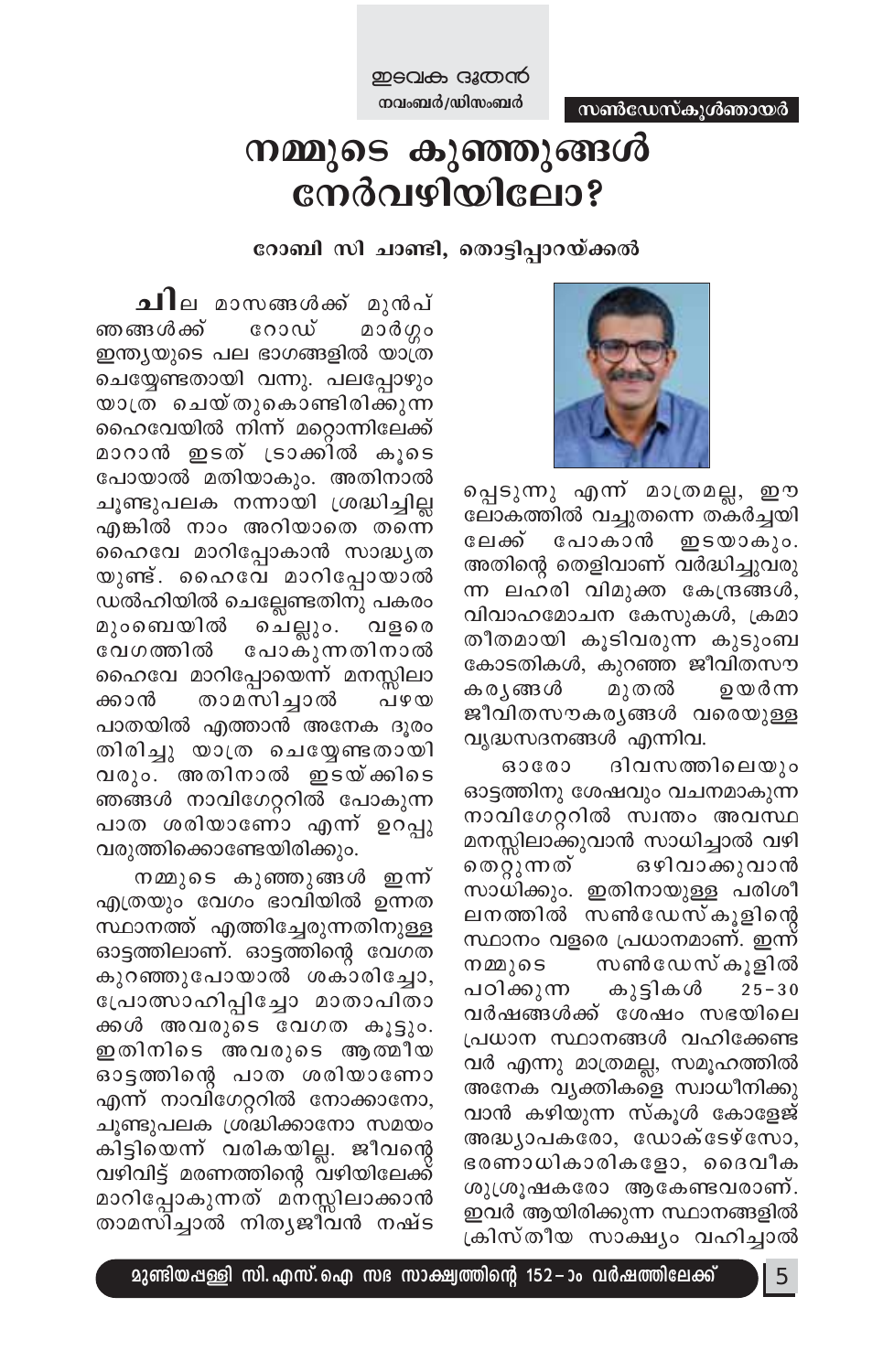കശുശ്രൂഷയ്ക്കായി പോകുന്നു.

றூ ആധുനികയുഗത്തിൽ പുതിയ തലമുറയോട് നമുക്ക് എന്ത് ചെയ്യുവാൻ കഴിയും?

ദൈവീക ശുശ്രൂഷയ്ക്കായി പുറപ്പെടുന്ന മോശ, യിരമൃാവ്, സെരുബാബേൽ, യോശുവ എന്നിവരോട് ദൈവം പറഞ്ഞത് ഒന്നുതന്നെയാണ്. ഞാൻ നിങ്ങ ളോട് കൂടെ ഉണ്ടല്ലോ. അവരിൽ പലരും ബലഹീനരും, അവരുടെ മുൻപിലുള്ള പ്രശ്നം മഹാപർ വതത്തിനു സമാനവുമായി രുന്നപ്പോഴും ദൗതൃത്തിനായി മുന്നിട്ടിറങ്ങിയപ്പോൾ മഹാപർവ്വതം സമഭൂമിയാകുകയും അവരുടെ ലക്ഷ്യം സാധിക്കുകയും ചെയ്തു.

ഇന്നു ഞാൻ നിനോടു കൽപിക്കുന്ന ഈ വചനങ്ങൾ നിന്റെ ഹൃദയത്തിൽ ഇരിക്കണം. നീ അവയെ നിന്റെ മക്കൾക്ക് ഉപദേശിച്ചു കൊടുക്കുകയും നീ വീട്ടിൽ ഇരിക്കുമ്പോഴും, വഴി നടക്കുമ്പോളും, കിടക്കുമ്പോളും എഴുന്നേക്കുമ്പോളും അവയെക്കു റിച്ച് സംസാരിക്കുകയും വേണം (ആവ. 6:7). ഇത് ദൈവകല്പന യാണ്.

ആഴ്ചയിൽ 168 മണിക്കുറുള്ള തിൽ നമ്മുടെ കുട്ടികൾ വളരെ ബുദ്ധിമുട്ടി ദൈവവചന പഠനത്തി നായി മാറ്റിവയ്ക്കുന്നത്  $630)$ ഏറിയാൽ മണിക്കൂർ ഒന്നര മണിക്കൂർ. എന്നാൽ നമ്മുടെ അടുത്തു ചില തന്നെയുള്ള അന്യമത വിശ്വാസികൾക്ക് ദിവസ വും കുറഞ്ഞത് 2 മണിക്കൂറും, അവധി ദിവസങ്ങളിൽ 4 മണിക്കു റും. അങ്ങനെ കുറഞ്ഞത് ആഴ്ചയി മണിക്കൂർ മതപഠനം ൽ 16 നിർബന്ധമാണ്. ഇതിൽ തന്നെ അനേകർ രാവിലെയും വൈകിട്ടും 2 മണിക്കുർ വീതം ആഴ്ചയിൽ 24 മണിക്കൂറിന് മുകളിൽ മതപഠ നത്തിനായി മാറ്റിവയ്ക്കുന്നവരാണ്.

അനേകരെ ക്രിസ്തുവിന്റെ സ്നേഹ ത്തിലേക്ക് നയിക്കുവാൻ് ഇവർക്ക് കഴിയും.

ഒരിക്കൽ യാത്രയിൽ നാവിഗേറ്റർ ആയി പ്രവർത്തിച്ചിരുന്ന ഫോണിൽ നിന്ന് ''ജി.പി.എസ്. സിഗ്നൽ ലോസ്റ്റ്' എന്ന് തുടരെ തുടരെയുള്ള ശബ്ദം കേട്ട് എന്റെ കൂടെ യാത്ര ചെയ്തിരുന്ന സുവിശേഷകൻ ചോദിച്ചു, സഹോദരാ ഇത് എന്താണ് വിളിച്ചു പറയുന്നത്? മറുപടി പറഞ്ഞ വൃക്തി വിശദീകരിച്ചു. നമ്മൾ ആയിരിക്കുന്ന ലൊക്കേഷൻ അനേക കിലോമീറ്റർ മുകളിലുള്ള ചില സാറ്റ്ലെറ്റിന്റെ സഹായത്താലാണ് നാവിഗേറ്റർ മനസ്സിലാക്കുന്നത്. ഈ സാറ്റ്ലെറ്റിൽ നിന്നുമുള്ള സിഗ്നൽ കിട്ടിയില്ല എങ്കിൽ അതിന് മനസ്സിലാക്കുന്ന ലൊക്കേഷൻ തിനോ, നമുക്ക് വഴി പറഞ്ഞുതരുന്ന തിനോ സാധിക്കില്ല. എന്റെ ജിപിഎസ് സിഗ്നൽ നഷ്ടപ്പെട്ടു, അതിനാൽ എന്നിൽ ആശ്രയിക്കരു തേ എന്നാണ് അത് വിളിച്ചു പറയു ന്നത്.

ഇത് നമ്മുടെ കാരൃത്തിലും സതൃമാണ്. മാതാപിതാക്കളും, അദ്ധ്യാപകരുമായ നമുക്ക് കർത്താ വുമായി നല്ല ബന്ധമുണ്ടെങ്കി ൽ മാത്രമേ നമ്മുടെ ആത്മീയ അവസ്ഥ മനസ്സിലാക്കാനോ കുഞ്ഞുങ്ങൾക്ക് വഴി പറഞ്ഞുകൊടുക്കാനോ സാധി ക്കുകയുള്ളൂ.

യെശ. 6:1-8 - യെശയ്യാവിന് ദൈവീകദർശനം കിട്ടികഴിഞ്ഞപ്പോൾ സ്വന്തഅവസ്ഥ മനസ്സിലാക്കാനും, സ്വന്തകുറവുകൾ മനസ്സിലാക്കാനും സാധിച്ചു. അതുവരെ മറ്റുള്ളവരുടെ കുറവുകളെക്കുറിച്ച് സംസാരിച്ച യെശയ്യാവ് എനിക്ക് അയ്യോ കഷ്ടം, ഞാൻ നശിച്ചു, ഞാൻ ശുദ്ധിയില്ലാ ത്ത അധരങ്ങൾ ഉള്ളോരു മനുഷ്യൻ എന്ന് ഉറക്കെ വിളിച്ചു പറയുന്നു. അതിനുശേഷം യെശയ്യാവ് ദൈവീ കശുദ്ധീകരണം പ്രാപിച്ച് ദൈവീ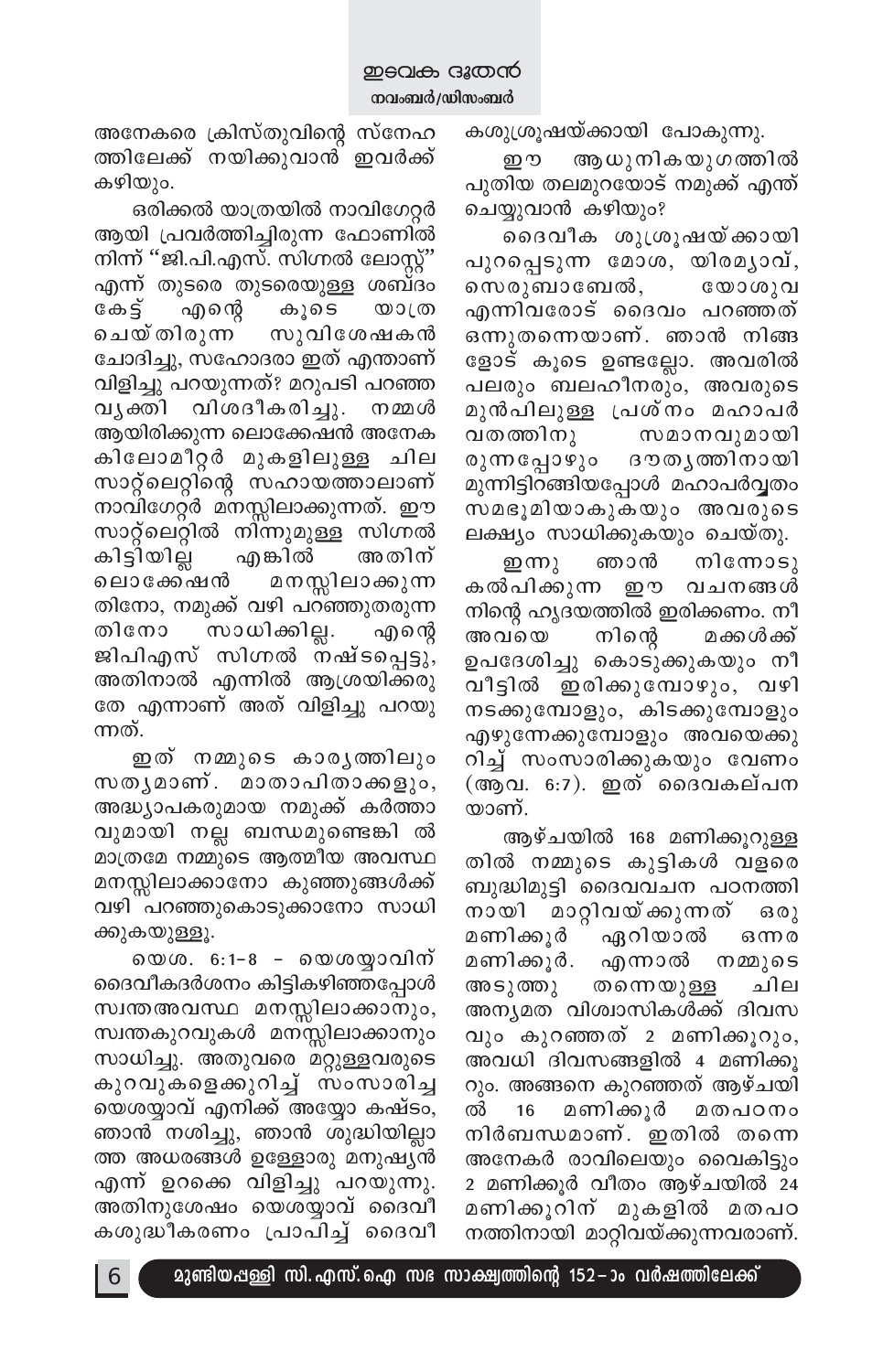കളയുന്നത് അവനു നന്. കർത്താവ് കുഞ്ഞുങ്ങൾക്ക് കൊടു ത്ത പ്രാധ്യാനം കൊടുക്കുവാൻ കർത്താവിന്റെ അനുകാരികളായ നമുക്ക് കഴിയുന്നുണ്ടോ?

അത്മീയതയിൽ നമ്മേക്കാൾ ഒരുപടി മുന്നിൽ നിൽക്കുന്ന ഭാവിതലമുറയുള്ള നമ്മുടെ ദേശ ത്തെ സ്വപ്നം കണ്ട് നമുക്ക് പ്രവർ ത്തിക്കാം, അതിനായി പ്രാർത്ഥി ക്കാം.

"ദേശത്തിലെ സകലജനമായു ള്ളരേ, ധൈര്യപ്പെട്ടു വേല ചെയ്യു വിൻ എന്നു യഹോവയുടെ അരുള പ്പാട്, ഞാൻ നിങ്ങളോട് കൂടെ ഉണ്ടല്ലോ" (ഹഗ്ഗായി 2:04).

അടുത്ത തലമുറയെ വളർത്തി യെടുക്കാൻ അവർ കാണിക്കുന്ന താൽപര്യം നമ്മൾക്കുണ്ടോ? നമ്മു ടെ കുഞ്ഞുങ്ങൾ മതം മാറിപോ കുന്നതിന്റെ ഉത്തരവാദിത്വം ആർ ക്കാണ്?

വൃഭിചാരത്തിൽ പിടിച്ച സ്ത്രീ യ്ക്ക് മാപ്പുകൊടുത്ത കരുണാമയനാ യ കർത്താവ് ഒരു ശിശുവിനെ അടുക്കൽ വിളിച്ച് ശിഷ്യന്മാരുടെ നടുവിൽ നിർത്തി പറഞ്ഞു  $18:1-6$ ). (മത്തായി എന്നിൽ വിശ്വസിക്കുന്ന ഈ ചെറിയവരിൽ ഒരുത്തന് ആരെങ്കിലും ഇടർച്ച വരുത്തിയാലോ അവന്റെ കഴുത്തിൽ വലിയൊരു തിരികല്ലു കെട്ടി അവനെ സമുദ്രത്തിന്റെ ആഴ്ത്തിൽ താഴ്ത്തി

### ബംഗാൾ മിഷൻ– വൃത്താന്തങ്ങൾ



ഏവർക്കും മിഷന്റെ സ്നേഹ വന്ദനം.......

നമ്മുടെ മിഷന്റെ പ്രവർത്തനങ്ങൾ അനുഗ്രഹപ്രദ മായി നടക്കുന്നുവെന്ന് പറയുന്നതിൽ അതിയായ സന്തോഷ മുണ്ട്. മിഷന്റെ പ്രവർത്തനങ്ങളെക്കുറിച്ച് ഇതിലൂടെ നിങ്ങളു മായി പങ്കിടുന്നതിന് ലഭിച്ച അവസരം വളരെ സ്വീകാര്യമാണ്. ഇതുവരെ നിങ്ങളിൽ നിന്ന് ലഭിച്ച പ്രാർത്ഥനയ്ക്കും, സഹക രണത്തിനുമായി നന്ദി അർപ്പിക്കുന്നു. കഴിഞ്ഞ മാസങ്ങളിൽ മുതിർന്നവർക്കായി വേദപഠനക്ളാസ്സുകളും, കുട്ടികൾക്കായി

പഠനപരമായ ക്ളാസ്സുകളും, ഫിലിം ഷോകളും നടത്തി. മിഷന്റെ പ്രവർത്ത നങ്ങളിൽ കൂടുതൽ ആളുകൾ ചേർന്ന് കൊണ്ടിരിക്കുന്നു. ഇപ്പോഴും നമ്മൾ അവിടെയുള്ള ഒരു ഭവനം കേന്ദമാക്കിയാണ് പ്രവർത്തിക്കുന്നത്. എന്നാൽ സ്വന്തമായി ഒരു സ്ഥലം ലഭിക്കുവാൻ നിങ്ങളുടെ ഏവരുടെയും നിസ്വാർത്ഥ മായ പ്രാർത്ഥനകൾ അപേക്ഷിക്കുന്നു.

മിഷന്റെ പ്രവർത്തനങ്ങൾക്ക് പ്രചോദനവും, പുതിയ തലങ്ങളിലേ ക്കുള്ള നിർദ്ദേശ്ങ്ങളുമായി നമ്മുടെ മഹായിടവക മിഷൻ ബോർഡ് ഭാരവാ ഹികളായ റവ. മാത്യൂസ് പി. ഉമ്മൻ(ഡയറക്ടർ), റവ. ദാസ് ജോർജ്ജ്(സെ ക്രട്ടറി), റവ. രാജു ജേക്കബ് (നോർത്ത് ഇന്ത്യൻ മിഷൻ കോ-ഓഡിനേറ്റർ) മിഷൻ സന്ദർശിച്ചു. അവരുടെ ആത്മീയ സന്ദർശനം മിഷന്റെ മുന്നോട്ടുള്ള പ്രവർത്തനങ്ങൾക്ക് വളരെയധികം ഉത്തേജകമായി.

തുടർന്നുള്ള പ്രവർത്തനങ്ങളിലും ഏവരുടെയും പ്രാർത്ഥനയും, സഹകരണവും ക്ഷണിച്ച് കൊണ്ട് നിർത്തട്ടെ.

> പ്രാർത്ഥനയോടെ........... റവ. മാത്യു ഡാനിയേൽ മിഷനറി ഇൻ ചാർജ്ജ്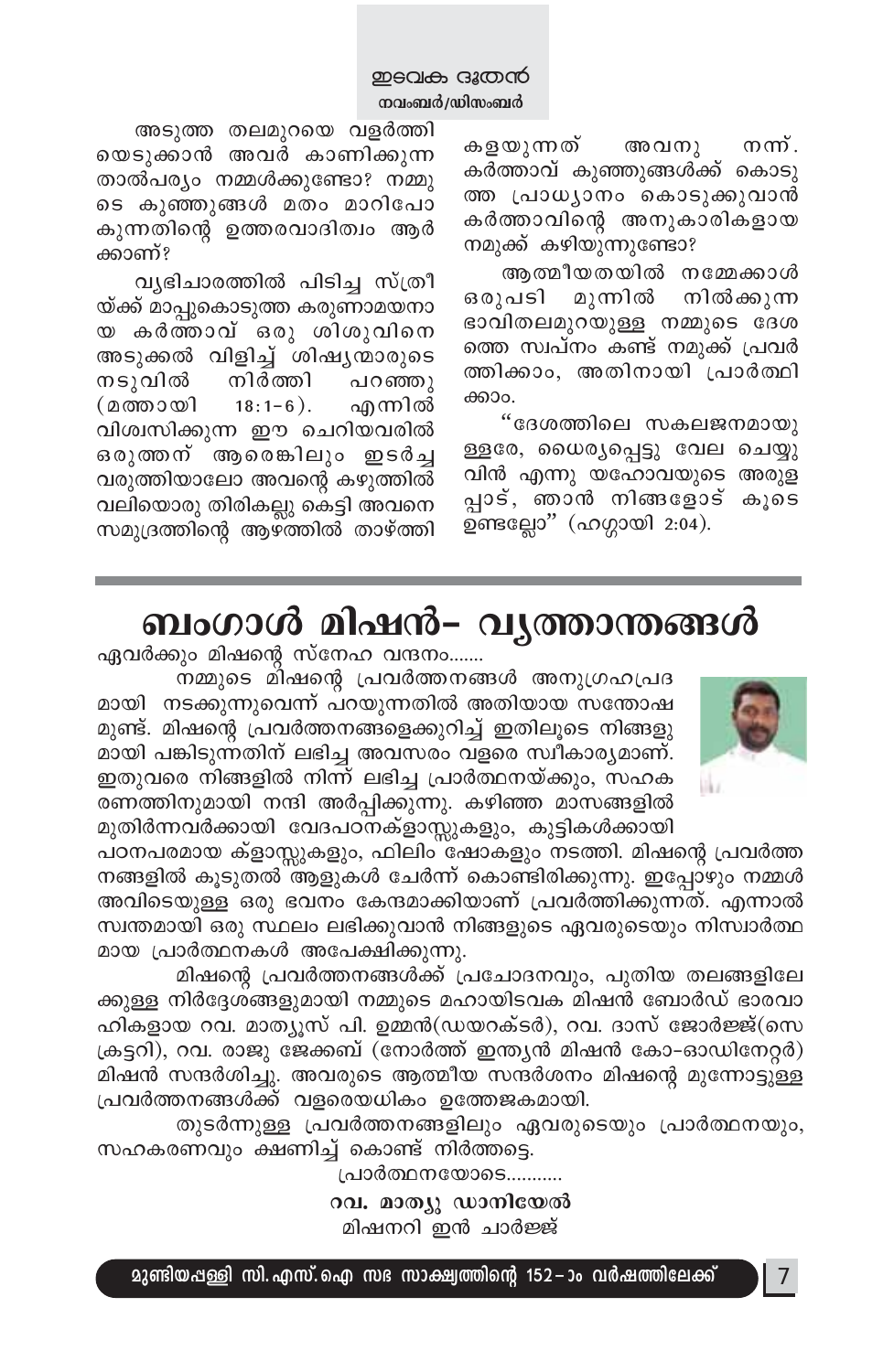# ക്രിസ്തുമസ്

# അഹത്തിൽനിന്നും അനശ്വരനിലേക്ക് പരിമിതിയിൽനിന്നും അപരിമേയനിലേക്ക്

റവ. ലാൽജി ഫിലിപ്പ്, ഈട്ടിയ്ക്കൽ



ക്രിസ്തുമസ് എന്ന പേര് സൂചിപ്പിക്കു ന്നതുപോലെത്തന്നെ (Christ-Mass) ക്രിസ്തുവും ലോകത്തിനുവേണ്ടി സ്വയം ബലിയായിത്തീർന്ന തന്റെ ദൗത്യവുമായിരിക്കണം ആദ്യം മന സ്ലിലേക്ക് വരേണ്ടത്.

ക്രിസ്തുജനനത്തിന് സാക്ഷിയാ കുന്നവരിൽനിന്ന് തന്നെ അതിന്റെ അന്തഃസത്ത വായിച്ചെടുക്കാൻ കഴി യും. ഇതിൽ വളരെ പ്രാധാനൃ ത്തോടെ വായിക്കേണ്ട ഒരു ഭാഗ മാണ് മറിയയുടെ പാട്ട് (ലൂക്കൊ. 1:46 -55). ഇതിന്റെ 52, 53 വാകൃങ്ങളിൽ നിലവിലിരിക്കുന്ന വ്യവസ്ഥിതിക്ക് എതിരായുള്ള ദൈവിക നീതിയാണ് ദൈവപുത്രന്റെ ജനനം എന്ന് സൂചി പ്പിക്കുന്നു. സമൂഹത്തിൽ ഉന്നത സ്ഥാനം അലങ്കരിച്ചിരുന്ന പ്രഭൂക്കന്മാ രിലോ സമ്പന്നരിലോ അല്ല ക്രിസ്തു ഉളവാകുന്നത്. ദരിദ്രയായ ഒരു സാധാരണക്കാരിയായ മറിയയിലാ ണ്. ദൈവം താഴ്മയുള്ളവരുടെ പക്ഷത്താണ്. സമ്പത്തിന്റെയും അധികാരത്തിന്റെയും അഹന്തയു ടെയും മദ്ധ്യേ ദൈവമില്ല. അതിനാൽ അഹത്തിൽനിന്നും അനശ്വരനായ ദൈവപുത്രനിലേക്ക് വളരാനുള്ള ഒരു

ഒരു ക്രിസ്തുമസ് കാലഘട്ട ത്തിൽ കുട്ടികളോടും യുവജനപ്ര സ്ഥാന അംഗങ്ങളോടും സാധാരണ യായി ചോദിക്കുന്ന ഒരു ചോദ്യം അവതാരകൻ ചോദിച്ചു. "ക്രിസ്തു മസ് എന്ന് കേൾക്കുമ്പോൾ ആദ്യം നിങ്ങളുടെ മനസ്സിലേക്ക് വരുന്നതെ ന്താണ്?" പല ഉത്തരങ്ങൾ ഉയർന്നു കേട്ടു. ആദ്യം കേട്ടത് സാന്താക്ലോസ് അഥവാ ക്രിസ്തുമസ് അപ്പൂപ്പൻ, പിന്നീട് ക്രിസ്തുമസ് ട്രീ, കരോൾ, കേക്ക് എന്നിങ്ങനെ പല മറുപടികൾ ഉണ്ടായിരുന്നു. ഇതിൽ അവതാര കനെ ഏറ്റവും അത്ഭുതപ്പെടുത്തി യത് ആരും ക്രിസ്തു എന്നോ യേശു എന്നോ ഉത്തരം പറഞ്ഞില്ല എന്നതാ ണ്. ഈ ഉത്തരങ്ങളിൽ ഒന്നും ക്രിസ്തു ഇല്ലാത്തതിനാൽ ഒരി ക്കലും കുട്ടികളെ കുറ്റപ്പെടുത്താൻ കഴിയില്ല. കാരണം ഏത് ആഘോ ഷങ്ങളിലും സ്മരണകളിലും നമുക്ക് പകർന്നുകിട്ടുന്ന അറിവുകളാണ് കൂടുതൽ സ്വാധീനിക്കുക. ക്രിസ്തു മസ് സാന്താ എന്നാൽ ക്ലോസിന്റെയും ക്രിസ്തുമസ് ട്രീ, കരോൾ, കേക്ക് ഇവയുടെ എല്ലാം ഒരു സീസണാണ്. ഇവയ്ക്കെല്ലാം ക്രിസ്തുമസ് ആഘോഷങ്ങളിൽ അതിന്റേതായ സ്ഥാനമുണ്ട്. പക്ഷേ ക്രിസ്തുവിനേക്കാൾ മറ്റൊന്നിന് സ്ഥാനം വരുമ്പോൾ നാം ആശങ്ക പ്പെടേണ്ടിയിരിക്കുന്നു. ഏതൊരു ചരി ത്രസംഭവത്തെയും നാം സ്മരിക്കു മ്പോൾ അതിനേക്കാൾ പിന്നീട് ഉപ രിപ്ലവമായി കൂട്ടിച്ചേർത്ത ശീലുകൾ പ്രാധാന്യം കൈവരുന്ന കാലഘട്ടം.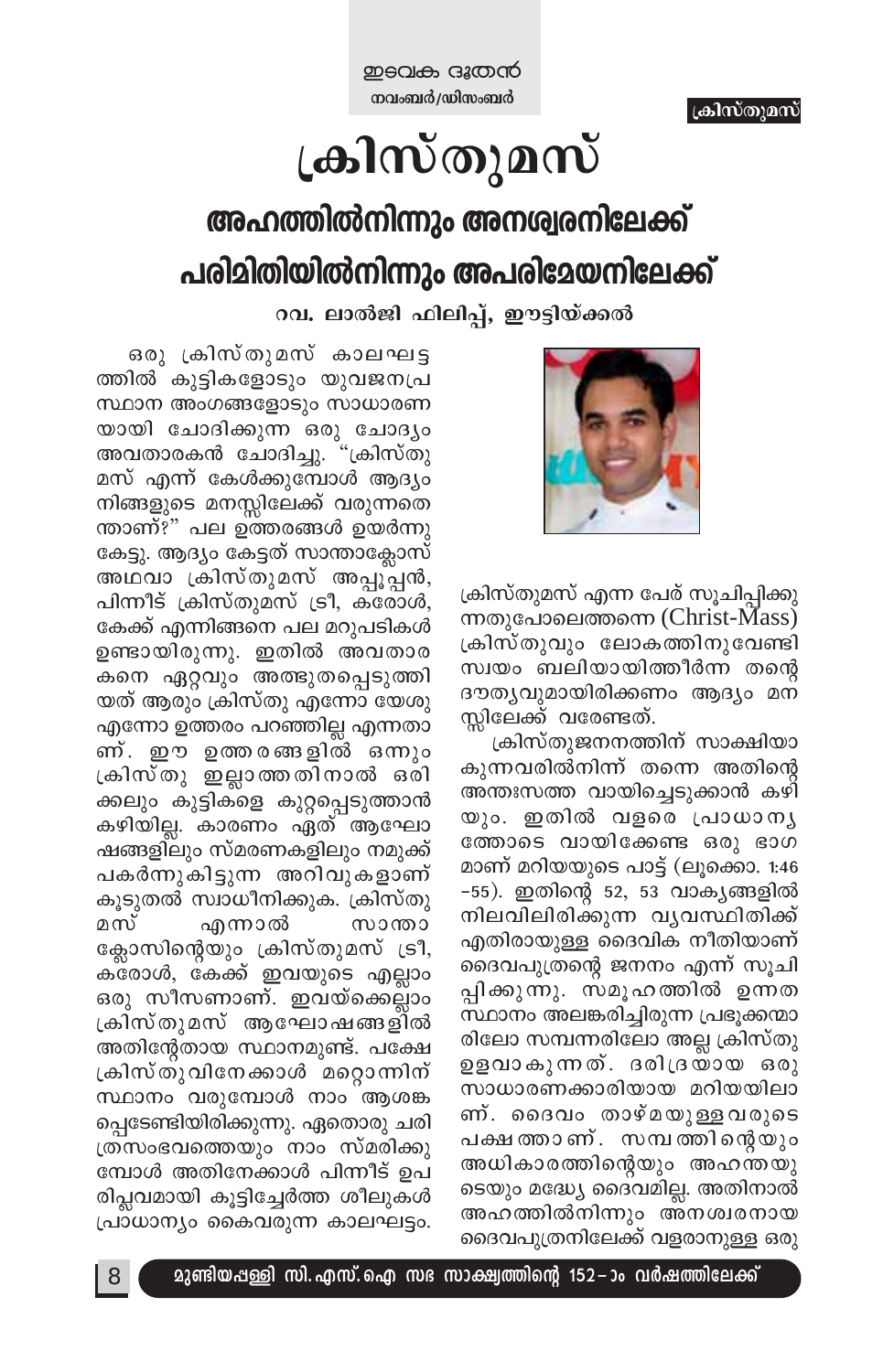വെല്ലുവിളിയാണ് ക്രിസ്തുമസ്. നമ്മിലെ അഹംഭാവങ്ങൾ അലിഞ്ഞു തീരട്ടെ, അവിടെ താഴ്മയുടെയും വിനയത്തിന്റെയും ഭാവങ്ങൾ രൂപപ്പെ ടട്ടെ. അങ്ങനെ അഹത്തിൽനിന്നും അനശ്വരനിലേക്കുള്ള വളർച്ച സംഭ വ്യമാകട്ടെ.

അതോടൊപ്പം പരിമിതിയുടെ മധ്യേ അപരിമേയനിലേക്ക് നോക്കാൻ പ്രേരിപ്പിക്കുന്ന ഉത്സവ മാണ് ക്രിസ്തുമസ്. ഇതിന് മകുട മായ ദൃഷ്ടാന്തമാണ് ആട്ടിടയർ. ഉണ്ണിയേശു ജാതനായ വാർത്ത എന്തുകൊണ്ട് ആദൃമായി ആട്ടിട യരെ അറിയിച്ചു? രാജാക്കന്മാരെയും മത നേ തൃത്വത്തെയും പുരോ ഹിതവൃന്ദങ്ങളെയുമല്ലേ അറിയിക്കേ ണ്ടിയിരുന്നത്? ഒരിക്കലും മനുഷ്യൻ കല്പിക്കുന്ന മുൻഗണനാക്രമമല്ല ദൈവം കല്പിക്കുന്നത് എന്ന് ഇതിൽനിന്നും വൃക്ത മാണ്. ഉല്പത്തി പുസ്തകം നാലാം അദ്ധ്യാ യത്തിൽ ഹാബേലിന്റെ കാലം മുതൽ തന്നെ ഇടയന്മാരെക്കുറിച്ച് നമുക്ക് അറിവു ലഭിക്കുന്നു. യാക്കോ ബ്, മോശെ, ദാവീദ് തുടങ്ങി യിസ്രാ യേലിന്റെ ചരിത്രത്തിലെ പ്രധാന വ്യക്തിത്വങ്ങളെല്ലാം ആട്ടിടയന്മാരായി രുന്നു. എന്നാൽ പുതിയനിയമ കാലത്ത് ആട്ടിടയൻ എന്നത് മാന്യ തയുള്ള ഒരു തൊഴിലായി കണക്കാ ക്കിയിരുന്നില്ല. എ.ഡി. ഒന്നാം നൂറ്റാ ണ്ടിൽ യഹൂദസമൂഹത്തിൽനിന്നും പുറംതള്ളപ്പെട്ട ഒരു വിഭാഗമായിരു ന്നു. അതിനാൽ തന്നെ ഒരു പ്രതീ ക്ഷയുമില്ലാത്ത ഒരു വിഭാഗമായി നമുക്ക് ആട്ടിടയന്മാരെ ദർശിക്കാൻ കഴിയും. ഇത്തരം ഒരു ജനതതിയോ ടാണ് ദൈവപുത്രന്റെ ജനനത്തെക്കു റിച്ച് ആദൃം അറിയിക്കുന്നത്. ഈയൊരു പ്രവൃത്തിയിൽനിന്നു തന്നെ ക്രിസ്തുവിന്റെ ദൗതൃം എന്തെന്ന് വ്യക്തമാണ്. ആരെയാണ് അത് ലക്ഷ്യമിടുന്നത് എന്നും നിശ്ച യമാണ്. ജീവിതത്തിലെ പരിമിതിക

ളുടെ മദ്ധ്യേ ആയിരുന്ന ഇടയ ന്മാർക്ക് ക്രിസ്തുദർശനം ജീവിത ത്തിൽ പുതിയ ഒരു കാഴ്ചപ്പാട് ഉള വാക്കി.

'Chicken Soup for the Soul' എന്ന ലോകപ്രശസ്തമായ പുസ്തക പര മ്പരയിലെ മൂന്നാം ഭാഗത്ത് 'What Courage Looks Like' എന്ന ഒരു അനുഭവകഥയുണ്ട്. ഇത് ഒരു വിമാ നാപകടത്തിന്റെ പശ്ചാത്തലത്തിൽ അതിലെ ഒരു യാത്രക്കാരന്റെ നിരീ ക്ഷ ണ മാ ണ് . വിമാ ന ത്തിന്റെ ഹൈഡ്രോളിക്ക് സംവിധാനം തകരാ റിലായതിനാൽ അത് ഇടിച്ചിറക്കുന്ന തിനെക്കുറിച്ച് പൈലറ്റിന്റെ അറിയിപ്പ് വന്നു. വിമാനത്തിന്റെ ഭാരം കുറ യ്ക്കുന്നതിനായി അതിലെ ഇന്ധനം അതോടൊപ്പം തുറന്നുവിടുകയാണ്. ഏതു സമയവും വിമാനം തീപിടിക്കു ന്നതിനോ, ഇടിച്ചിറക്കുമ്പോൾ തക രാനോ സാദ്ധൃതയുണ്ട്. സമൂഹ ത്തിലെ ഉന്നത അധികാരസ്ഥാന ങ്ങൾ വഹിക്കുന്നവരും ബിസിനസു കാരുമാണ് യാത്രക്കാരിലേറെയും. ധൈരൃത്തിന്റെ പ്രതീകമാകേണ്ട അവരെല്ലാം തന്നെ ജീവഭയംകൊണ്ട് നില വിളി ക്കു ക യാ ണ് . ചിലർ സീറ്റിൽത്തന്നെ മുറുകെപ്പിടിച്ചു കൊണ്ട് വിങ്ങിപ്പൊട്ടുകയാണ്. ഇതി നിടയിൽ ലേഖകൻ വിമാനത്തിൽ എവിടെനിന്നെങ്കിലും ധൈരൃം നൽകുന്ന, സാന്ത്വനം പകരുന്ന ഒരു ശബ്ത്തിനായി കാതോർത്തു. കേട്ടത് മൃദുവായ ഒരു സ്ത്രീശബ്ദമാണ്. ഒരമ്മ തന്റെ നാല് വയസ്സുള്ള കുഞ്ഞിനോട് സംസാരിക്കുന്നു. ചുറ്റു മുള്ള ഭയപ്പെടുത്തുന്ന നിലവിളികളി ലേക്കല്ല കുഞ്ഞിന്റെ ശ്രദ്ധ മുഴുവൻ അമ്മയുടെ കണ്ണുകളിലേക്കാണ്. അമ്മ പറയുന്ന വാക്കുകളുടെ ചുരുക്കം ഇങ്ങനെയാണ്: "കുഞ്ഞേ, നീ ഒന്നും കാര്യമാക്കേണ്ട, അമ്മ മോളെ എപ്പോഴും സ്നേഹിക്കുന്നു, മോളൊരു നല്ല കുട്ടിയാണ്. അമ്മ എപ്പോഴും മോൾടെ കൂടെയുണ്ടായി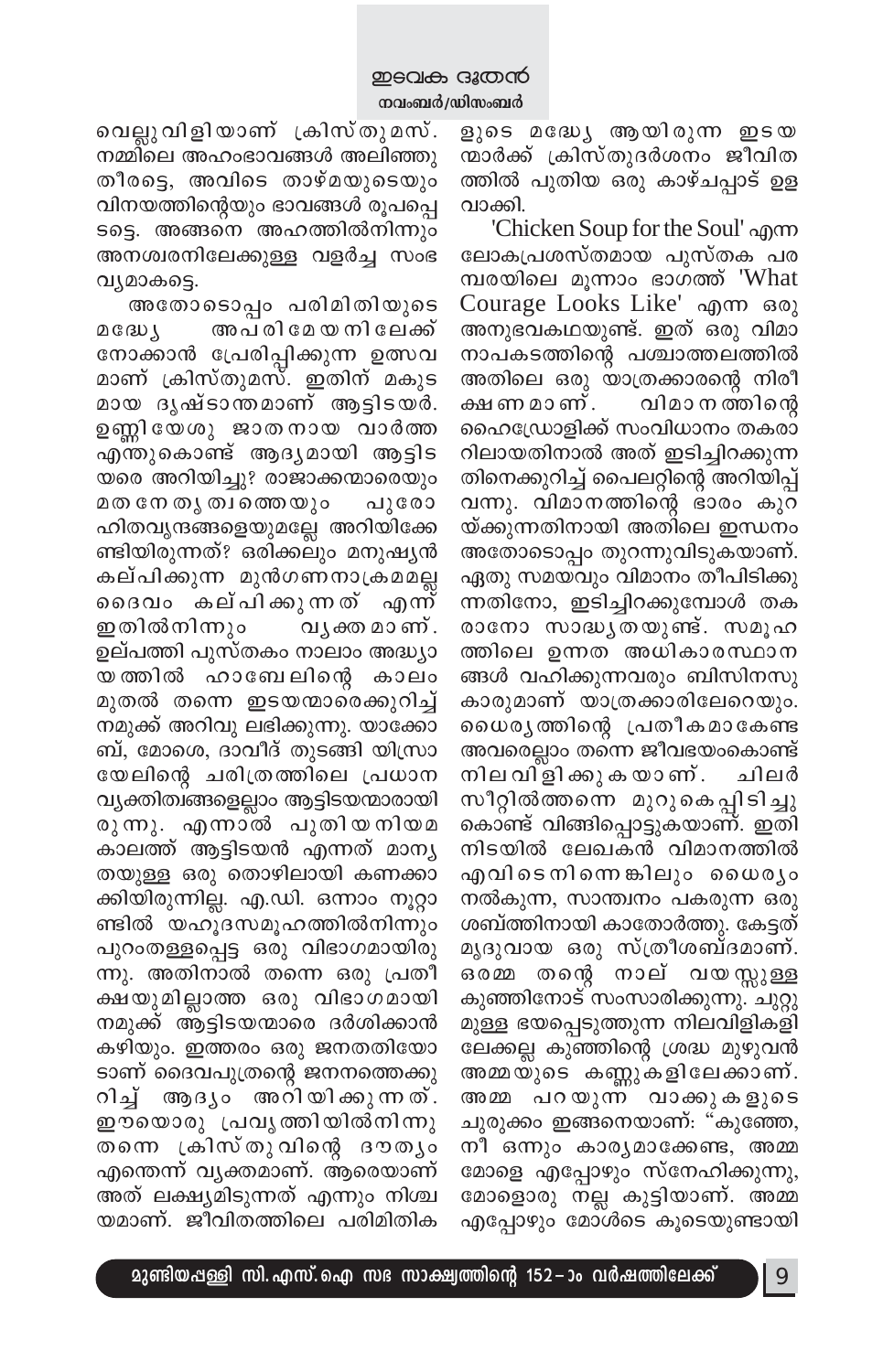രിക്കും." ആ വിമാനത്തിൽ ഈ കുഞ്ഞിനേക്കാൾ ധൈരൃമുള്ള മറ്റൊരു മുഖത്തെ ആ ലേഖകൻ കണ്ടില്ല. പിന്നീട് വിമാനം അത്ഭുത കരമായി അപകടത്തിൽനിന്നും രക്ഷ പ്പെട്ടു.

സംഘർഷങ്ങളുടെയും പരിമിതി കളുടെയും മദ്ധ്യേ പ്രതീക്ഷ നൽകുന്ന, സാന്ത്വനത്തിന്റെ അംശ മാണ് ക്രിസ്തുജനനം. ജീവിത ത്തിൽ ഒന്നുമില്ലാത്തവർ, ഒരു പ്രതീ ക്ഷപോലും ഇല്ലാത്തവർ എങ്ങനെ സന്തോഷിക്കും. അത് തികച്ചും നിഗൂ ഢമാണ്. ചില താൽക്കാലിക നേട്ട ങ്ങളും ഭൗതികമായി നാം സ്വായത്ത മാക്കുന്ന സുഖസൗകര്യങ്ങളുമാണ് പലപ്പോഴും നമ്മുടെ സന്തോഷ ങ്ങൾക്കടിസ്ഥാനം. പരിമിതികളിലെ പരമാനന്ദം എന്ന നിഗൂഢതയുടെ ഉത്തരമാണ് ക്രിസ്തു. றை സന്തോഷം കേവലം നിർജീവമായ വസ്തുക്കളിൽ അടിസ്ഥാനപ്പെട്ടതല്ല. ദൂതൻ അവരോടു പറഞ്ഞ വാക്കുക ളിൽ അതിന്റെ മർമ്മം ഉൾക്കൊള്ളു ന്നു. ലുക്കൊസ് 2:11 – "കർത്താവായ ക്രിസ്തു എന്ന രക്ഷിതാവ് ഇന്നു ദാവീദിന്റെ പട്ട ണ ത്തിൽ നിങ്ങൾക്കായി ജനിച്ചിരിക്കുന്നു.''

ജീവിതത്തിന്റെ ചുറ്റുപാടുമുള്ള സംഘർഷങ്ങളിൽനിന്നും പരിമിതിക ളിൽനിന്നും നമ്മുടെ ശ്രദ്ധ ദൈവപു ത്രനിലേക്കുയർത്താൻ ആധാരമായ അടയാളമാണ് ക്രിസ്തുമസ്.

ഉണ്ണിയേശുവിന്റെ ജനനത്തോട നുബന്ധിച്ച് മറിയയും യോസേഫും ആട്ടിടയരും വിദ്വാന്മാരും നടത്തുന്ന പ്രയാണങ്ങൾ ശ്രദ്ധേയമാണ്. ഒരർത്ഥ ത്തിൽ ഈ സ പ്രയാണ ങ്ങളാണ് ക്രിസ് തു മസിനെ യാഥാർത്ഥൃമാക്കുന്നത്. ക്രിസ്തു വിനെ വഹിച്ചുകൊണ്ടുള്ള മറിയയു ടെയും യോസേഫിന്റെയും പ്രയാ ആടുകളെ തുറ സ്റ്റായ ണം, സ്ഥലത്ത് വിട്ടിട്ട് ക്രിസ്തുവിനെ ദർശിക്കാൻ പുറപ്പെടുന്ന ഇടയന്മാർ, ഒരു ലക്ഷ്യത്തെ (നക്ഷത്രം) മാസ ങ്ങളോളം പിന്തുടർന്ന് ക്രിസ്തു എന്ന പരമലക്ഷ്യത്തിലേക്ക് എത്തി ച്ചേരുന്ന വിദ്വാന്മാർ. ഈ ക്രിസ്തു മസ് കാലഘട്ടം ഒരു ആത്മീകപ്രയാ ണത്തിന്റെ കാലമായി മാറട്ടെ. അഹത്തെ അലിയിച്ച് അനശ്വരനി ലേക്കുള്ള ഒരു പ്രയാണം, പരിമിതി കളെ മറന്ന്, അപരിമേയനിലേക്ക് ശ്രദ്ധ കേന്ദ്രീകരിച്ചുകൊണ്ടുള്ള പ്രയാണം.

|       |                  |                 | പ്രധാന ദിനങ്ങൾ                                                             |
|-------|------------------|-----------------|----------------------------------------------------------------------------|
| നവംബർ |                  |                 |                                                                            |
| 3     |                  | $10 \text{ am}$ | സൺഡേസ്കൂൾ ഞായർ                                                             |
|       | 10 <sup>10</sup> | $10 \text{ am}$ | എക്യുമെനിക്കൽ ഞായർ                                                         |
|       | 17               | $10 \text{ am}$ | പെൺശിശു ഞായർ                                                               |
|       |                  | ഡിസംബർ          |                                                                            |
|       | 14               |                 | ബഥേൽ ദിനം                                                                  |
|       | 14               | 8 am            | മുതൽ ആദ്യഫല സാധന ശേഖരണം ഭവനങ്ങൾ                                            |
|       |                  |                 | സന്ദർശിക്കുന്നു                                                            |
|       | 15               | 8 am            | ആദൃഫല പെരുന്നാൾ                                                            |
|       | 24               | 7 pm            | ക്രിസ്മസ് കരോൾ                                                             |
|       | 25               | 8 am            | ക്രിസ്മസ് ആരാധന                                                            |
|       | 25               | 7 pm            | പ്രതിഷ്ഠദിന ഒരുക്കയോഗം                                                     |
|       | 26               | 9 am            | പ്രതിഷ്ഠദിനം                                                               |
|       | 29               | 7 pm            | ഇടവക ക്രിസ്മസ് കരോൾ                                                        |
|       | 31               | 11.30 pm        | വർഷാവസാന ആരാധന                                                             |
| 10    |                  |                 | <u> മുണ്ടിയപ്പള്ളി സി. എസ്. ഐ സഭ സാക്ഷ്വത്തിന്റെ 152 –ാം വർഷത്തിലേക്ക്</u> |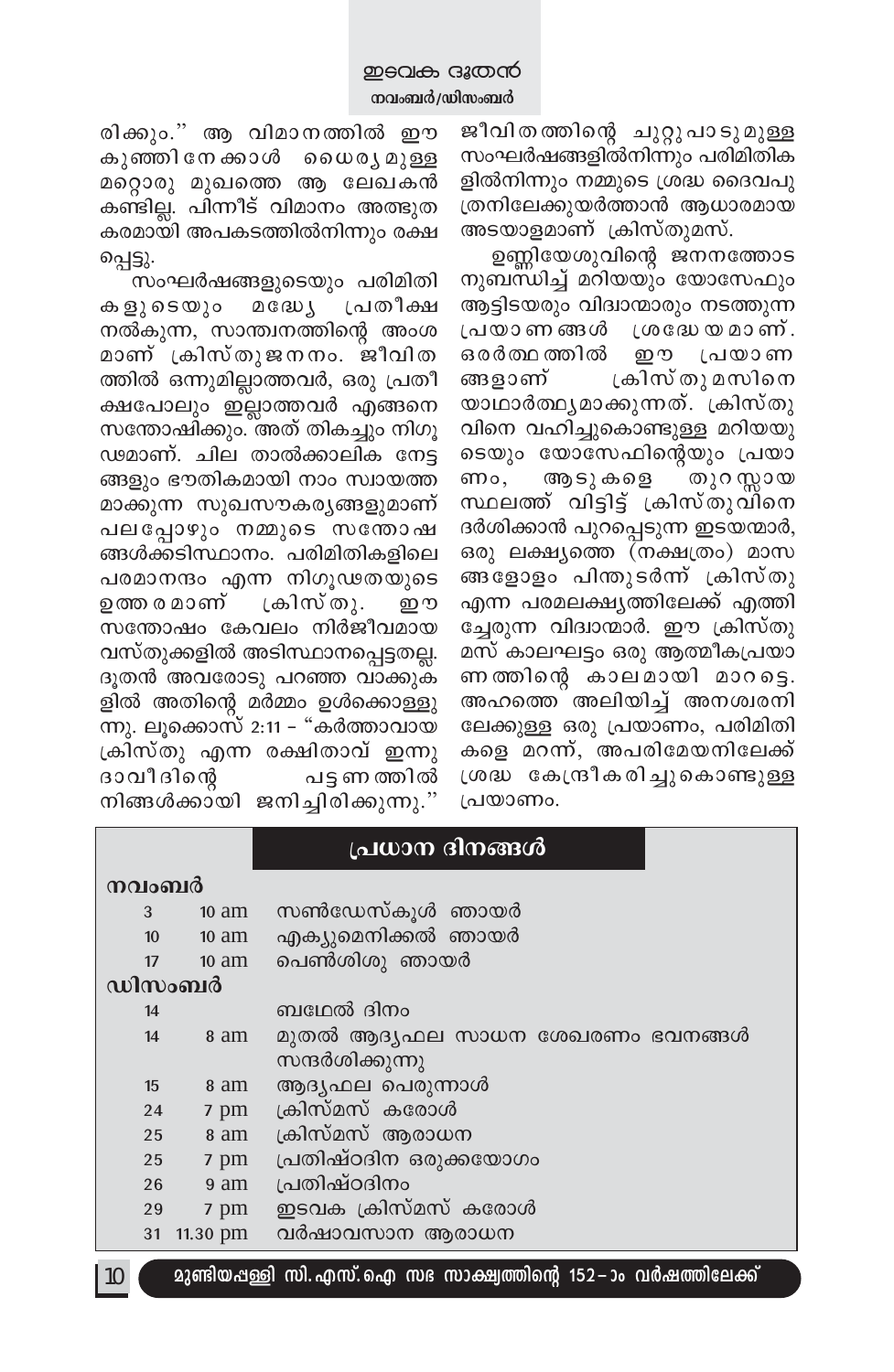#### **D**BQLA G&COCO **നവംബർ/ഡിസംബർ**

# Bശാംശസ്തോത്രം/ഔദാര്വദാനസമർ**ഷ**ണം

### ഓഗസ്റ്റ് – സെപ്റ്റംബർ

|    | പേര്                                   | തുക  |  |  |  |  |
|----|----------------------------------------|------|--|--|--|--|
|    | 1 – ാം വാർഡ്                           |      |  |  |  |  |
| 1  | അച്ചാമ്മ തോമസ്, പാമല പുത്തൻവീട്        | 1000 |  |  |  |  |
| 2  | മറിയാമ്മ കുര്യൻ, പാമല പുത്തൻവീട്       | 1000 |  |  |  |  |
| 3  | പി.സി. അലക്സാണ്ടർ, പാമല പുത്തൻവീട്ടിൽ  | 1000 |  |  |  |  |
| 4  | എം.കെ. ചാക്കോ, മരുതുത്തുറ              | 3500 |  |  |  |  |
| 5  | ജോൺ ചാക്കോ, കച്ചിറ                     | 2000 |  |  |  |  |
| 6  | എ.വി. വറുഗീസ്, ഏടേട്ട്                 | 400  |  |  |  |  |
| 7  | വറുഗീസ് റ്റി. കുരുവിള, തൈഷറമ്പിൽ       | 1000 |  |  |  |  |
| 8  | കെ.ജെ. വറുഗീസ്, കോട്ടയ്ക്കാഷറമ്പിൽ     | 400  |  |  |  |  |
| 9  | ഫിലിപ്പ് ഹാനോക്ക്, പടിഞ്ഞാറേക്കുറ്റ്   | 1000 |  |  |  |  |
| 10 | ബാബു ജോർജ് ഏബ്രഹാം, ചേച്ചാകുന്നിൽ      | 700  |  |  |  |  |
| 11 | പി.ജി. വറുഗീസ്കുട്ടി, മണ്ണിൽപീസ്ലാൻഡ്  | 300  |  |  |  |  |
| 12 | ശോശാമ്മ ചെറിയാൻ, മുണ്ടയ്ക്കൽമലയിൽ      | 150  |  |  |  |  |
| 13 | വർഗീസ് പി. ഹാനോക്ക്, പടിഞ്ഞാറേക്കുറ്റ് | 1600 |  |  |  |  |
| 14 | പി.വി. തങ്കച്ചൻ, പടിഞ്ഞാറേക്കുറ്റ്     | 1000 |  |  |  |  |
| 15 | ഉഷാ വറുഗീസ്, പടിഞ്ഞാറേക്കുറ്റ്         | 1000 |  |  |  |  |
| 16 | ആശിഷ് വറുഗീസ്, പടിഞ്ഞാറേക്കുറ്റ്       | 2000 |  |  |  |  |
| 17 | ഏലിയാമ്മ ഏബ്രഹാം, ഇലഞ്ഞിമുട്ടിൽ        | 1500 |  |  |  |  |
| 18 | കുഞ്ഞുമോൻ തോമസ്, വാണിയപ്പുരയ്ക്കൽ      | 150  |  |  |  |  |
| 19 | ചെറിയാൻ യോഹന്നാൻ, ഇലഞ്ഞിമുട്ടിൽ        | 100  |  |  |  |  |
| 20 | അച്ചാമ്മ പൗലോസ്, താഴികമലയിൽ            | 2000 |  |  |  |  |
| 21 | സ്വാമിദാസ്, പുമാത്തിവിള                | 700  |  |  |  |  |
| 22 | മറിയാമ്മ ഐസക്ക്, പാറടിയിൽ              | 2000 |  |  |  |  |
| 23 | സാബു ജോൺ ഏബ്രഹാം, ചേച്ചാകുന്നിൽ        | 1000 |  |  |  |  |
| 24 | പി.സി. ജോൺ, ഓവിൽ പുതുഷറമ്പിൽ           | 500  |  |  |  |  |
| 25 | ജോൺസൺ റ്റി.പി., തെക്കേക്കര             | 1000 |  |  |  |  |
| 26 | വർഗീസ് വർഗീസ്, പാറയിൽ പറമ്പത്ത്        | 2000 |  |  |  |  |
| 26 | പി.വി.ഇട്ടി മണ്ണിൽ മലയിൽ               | 50   |  |  |  |  |
|    | 2 – ാംവാർഡ്                            |      |  |  |  |  |
| 27 | മാത്യു ചെറിയാൻ, തുണ്ടിയിൽവടക്കേതിൽ     | 1000 |  |  |  |  |
| 28 | ജോർജ് ചെറിയാൻ തുണ്ടിയിൽ വടക്കേതിൽ      | 1000 |  |  |  |  |

**മുണ്ടിയ**ഷള്ളി സി. എസ്. ഐ സഭ സാക്ഷ്വത്തിന്റെ 152−ാം വർഷത്തിലേക്ക്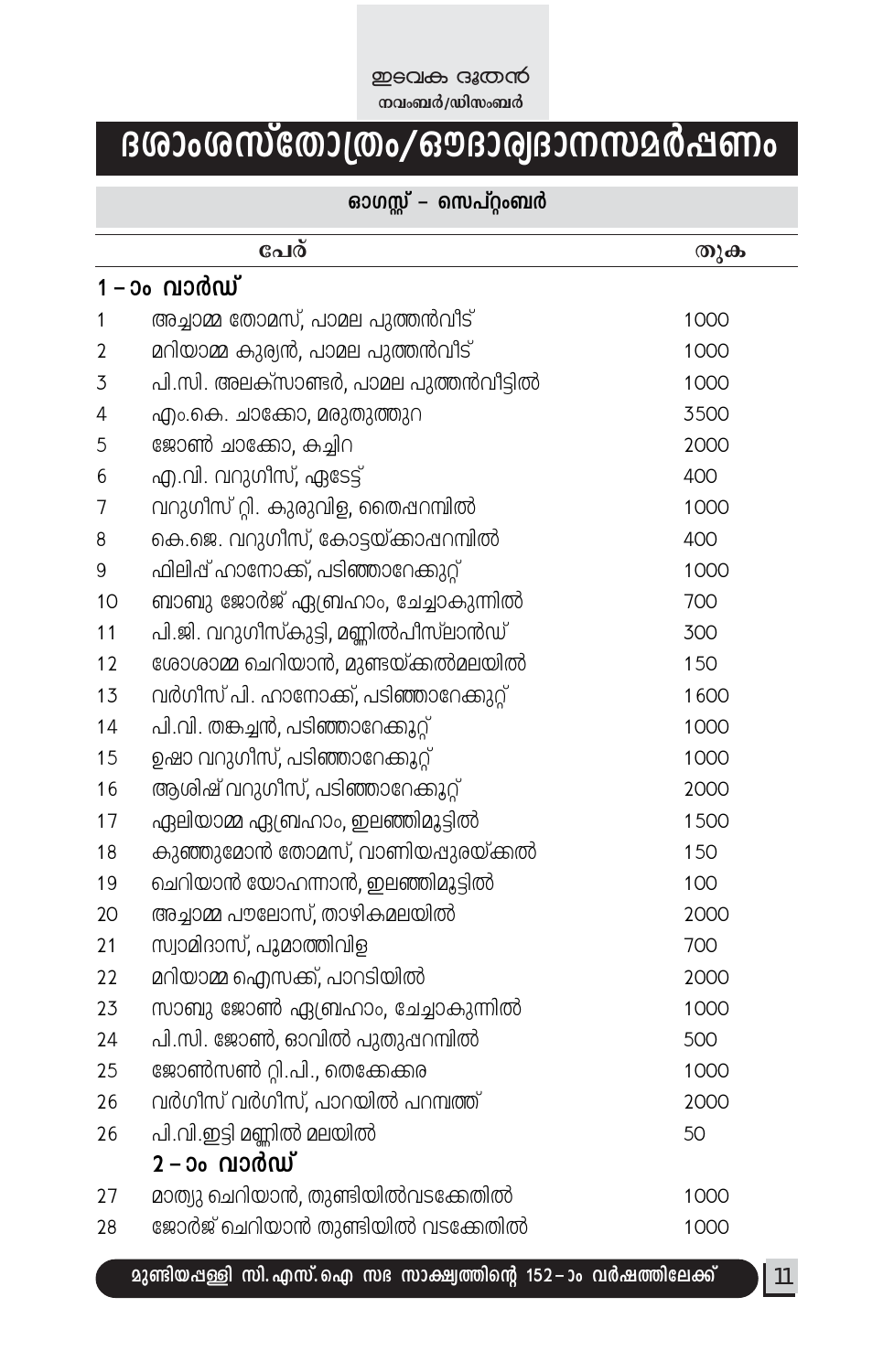**mean B നവംബർ/ഡിസംബർ** 

| 29 | കെ.കെ ജോർജ്, കൊച്ചുതുണ്ടിയിൽ                           | 400  |
|----|--------------------------------------------------------|------|
| 30 | ഗിവർഗിസ് മാത്യു, പാണംകുളത്ത്                           | 500  |
| 31 | വർക്കി കുരുവിള, തൈഷറമ്പിൽ                              | 200  |
| 32 | റ്റി.ബി. ജോർജ്, തുണ്ടിയിൽ                              | 500  |
| 33 | ഷാജി ജോർജ്, മുല്ലപ്പള്ളിൽ                              | 1500 |
| 34 | വർക്കി ജോർജ്, അമ്പാട്ടുകുന്നേൽ                         | 1000 |
| 35 | ഏലിയാമ്മ ഈശോ, ഇലവിനാകുഴിയിൽ                            | 600  |
| 36 | ചാണ്ടി സി. തോമസ് തൊട്ടിഷാറയ്ക്കൽ                       | 250  |
| 37 | സുരേഷ് കുര്യൻ, തുണ്ടിയിൽ                               | 500  |
| 38 | സുസൻ തോമസ്, കാലാപ്പറമ്പിൽ                              | 2000 |
| 39 | സുനോജ് ജേക്കബ് കുര്യൻ, തുണ്ടിയിൽ                       | 500  |
| 40 | പി.വി.മാത്യു പാറടിയിൽ                                  | 200  |
|    | 3 – ാം <b>വാർഡ്</b>                                    |      |
| 42 | സാം സി. കുരുവിള, ഇലവുങ്കൽ മേലേക്കുറ്റ്                 | 350  |
| 43 | കോരുള ജോൺ, ഇലവുങ്കൽ                                    | 300  |
| 44 | ഇ.ജി. ജോൺ, ഇലവുങ്കൽ                                    | 1200 |
| 45 | റവ. ഇ.ജി. കോരുള, ഇലവുങ്കൽ                              | 1200 |
| 46 | മറിയാമ്മ യോഹന്നാൻ, പൊരിവട്ടായിൽ                        | 1000 |
| 47 | ജോസഫ് തോമസ്, വടക്കേമുണ്ടയ്ക്കൽ തെക്കേതിൽ               | 2000 |
| 48 | അന്നമ്മ കുരുവിള, തൊട്ടിഷാറയ്ക്കൽ                       | 1400 |
| 49 | ബെൻസി കെ. തോമസ് തൊട്ടിഷാറയ്ക്കൽ                        | 1300 |
| 50 | പി.എം. മാത്തുക്കുട്ടി, പണിക്കന്റേത്ത് തൊട്ടിപ്പായ്ക്കൽ | 1500 |
| 51 | ശോശാമ്മ മത്തായി, ഇലവിനാക്കുഴിയിൽ                       | 200  |
| 52 | മേരി ചാണ്ടി, മൈലയ്ക്കൽ പുത്തൻപറമ്പിൽ                   | 1400 |
| 53 | സി. ചാണ്ടി, തൊട്ടിഷാറയ്ക്കൽ                            | 600  |
| 54 | ഇ.സി. മാത്യു, ഇലവിനാക്കുഴിയിൽ                          | 600  |
| 55 | തോമസ് കെ. വർക്കി, കൊച്ചുതുണ്ടിയിൽ റിജുഭവൻ              | 2000 |
| 56 | പി.എം. സുസന്ന എബനേസർവില്ല                              | 750  |
| 57 | ചിന്നമ്മ ചാണ്ടി ഇലവിനാക്കുഴിയിൽ                        | 400  |
| 58 | റോയി വർഗീസ്, വടക്കേമുണ്ടയ്ക്കൽ തെക്കേതിൽ               | 500  |
| 59 | വർഗിസ് ജോൺ, കോടംപള്ളിൽ                                 | 250  |
| 60 | എം.സി. ഏബ്രഹാം, മൈലയ്ക്കൽ                              | 400  |
| 61 | ഏലിയാമ്മ തോമസ്, മലയ്ക്കൽ                               | 100  |
| 62 | എം.എം. ഏബ്രഹാം, മൈലയ്ക്കൽ                              | 2000 |
| 63 | മറിയാമ്മ വർക്കി, വടക്കേമുണ്ടയ്ക്കൽ                     | 1500 |
| 63 | ജോർജ് പി ജോൺ, പവ്വത്തിലാത്ത്                           | 500  |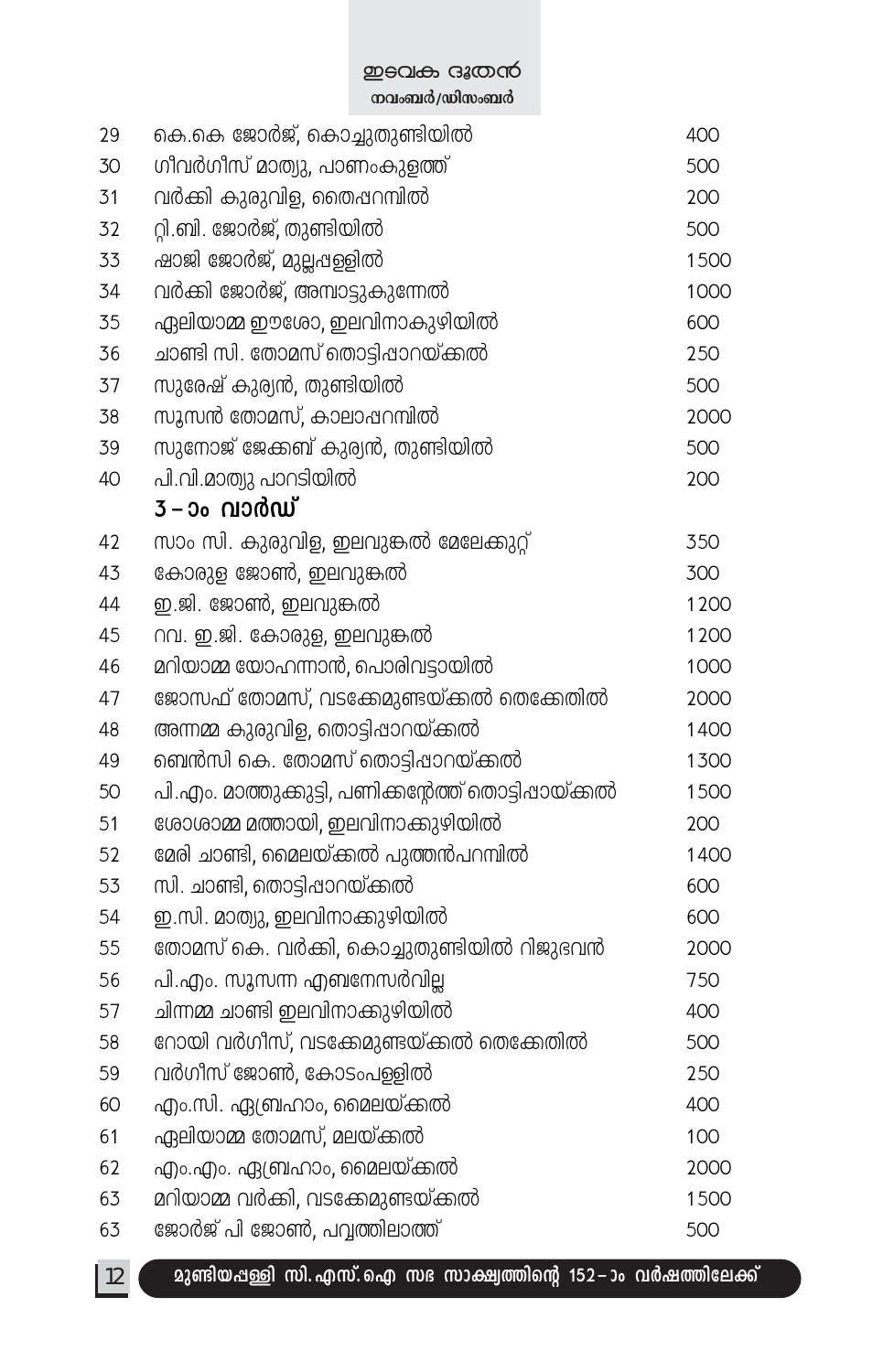ഇടവക ദൂതൻ \_\_<br>നവംബർ/ഡിസംബർ

| 64 | കുരുവിള മാത്യു, മുണ്ടയ്ക്കമണ്ണിൽ<br>4 – ാം വാർഡ് | 200  |
|----|--------------------------------------------------|------|
| 64 | റവ. സാംജി കെ. സാം, പാഴ്സനേജ്                     | 2700 |
| 65 | എം.വി. കോശി, മുണ്ടയ്ക്കമലയിൽ                     | 400  |
| 66 | വറുഗീസ് ഈഷൻ, പാറയിൽ പീസ് കോട്ടേജ്                | 2000 |
| 67 | കെ.കെ. ഏബ്രഹാം, കുളങ്ങര രഹബോത്ത്                 | 400  |
| 68 | സജി ഏബ്രഹാം, കുളങ്ങര രഹബോത്ത്                    | 4000 |
| 69 | റ്റി.സി. മാത്യു, തൊട്ടിഷാറയ്ക്കൽ                 | 500  |
| 70 | റ്റി.എ. വർഗീസ്, താഴികയിൽ                         | 550  |
| 71 | ചാണ്ടി അലക്സാണ്ടർ, ആഞ്ഞിലിമുട്ടിൽ                | 600  |
| 72 | വി.എ. മാത്യു, വെള്ളുച്ചേരിൽ                      | 600  |
| 73 | ഡോ. വി.ജെ. വറുഗീസ്, പാറയിൽ                       | 1500 |
| 74 | ഏലിയാമ്മ ചെറിയാൻ, താഴികയിൽ                       | 600  |
| 75 | എബ്രാഹാം സി ജോർജ്ജ്, ചേച്ചാകുന്നിൽ               | 1000 |
| 76 | ഷൈജു കെ. വർഗീസ്, കൊച്ചുതുണ്ടിയിൽ                 | 300  |
| 77 | വിജയരാജ് മുണ്ടയ്ക്കൽ                             | 100  |
| 78 | റെജി വർഗീസ്, കാഞ്ഞിരത്തിങ്കൽ                     | 2000 |
| 79 | അന്നമ്മ ഏബ്രഹാം, പാറയിൽ വള്ളോംകുന്നിൽ            | 500  |
| 80 | അന്നമ്മ ചെറിയാൻ, മുണ്ടയ്ക്കൽമലയിൽ                | 800  |
| 81 | ഏബ്രഹാം വർഗീസ്, മഠത്തിൽ                          | 600  |
| 81 | കുര്യൻ കെ ജോൺ, കാഞ്ഞിരത്തിങ്കൽ                   | 500  |
|    | 5 – ാം വാർഡ്                                     |      |
| 81 | റേച്ചൽ ജോർജ്, കാലാപ്പറമ്പിൽ                      | 600  |
| 82 | റിബേക്കാ ജോൺ, തൈപ്പറമ്പിൽ                        | 1000 |
| 83 | ഷിബു ഏബ്രഹാം, നെല്ലിമുട്ടിൽ                      | 1000 |
| 84 | അച്ചാമ്മ കുര്യൻ കൊച്ചുതുണ്ടിയിൽ                  | 350  |
| 85 | സഖറിയ ജോൺ, തുണ്ടിയിൽ                             | 1000 |
| 86 | ജോജോ സഖറിയ, തുണ്ടിയിൽ                            | 200  |
| 87 | മാത്യു കെ. വർക്കി, കൊച്ചുതുണ്ടിയിൽ               | 500  |
| 88 | കെ. ഷൺമുഖം, നെല്ലിമുട്ടിൽ                        | 200  |
| 89 | കെ.ജി. മാത്തുക്കുട്ടി, കാരിമുട്ടിൽ               | 1000 |
| 90 | ലീലാമ്മ ഏബ്രഹാം, കാരിമുട്ടിൽ                     | 400  |
| 91 | ആലീസ് ജോസഫ്, നെല്ലിമുട്ടിൽ                       | 700  |
| 92 | സോമൻ ജോസഫ്, നെല്ലിമുട്ടിൽ                        | 1250 |
| 93 | ചാണ്ടി എൻ. ജോർജ്, നെല്ലിമുട്ടിൽ                  | 1000 |
| 94 | കെ.വി. ജോൺ, കൊച്ചുതുണ്ടിയിൽ ജോയി ഭവൻ<br>h        | 1500 |

\_ മുണ്ടിയപ്പള്ളി സി. എസ്. ഐ സഭ സാക്ഷ്വത്തിന്റെ 152−ാം വർഷത്തിലേക്ക്

 $\frac{13}{2}$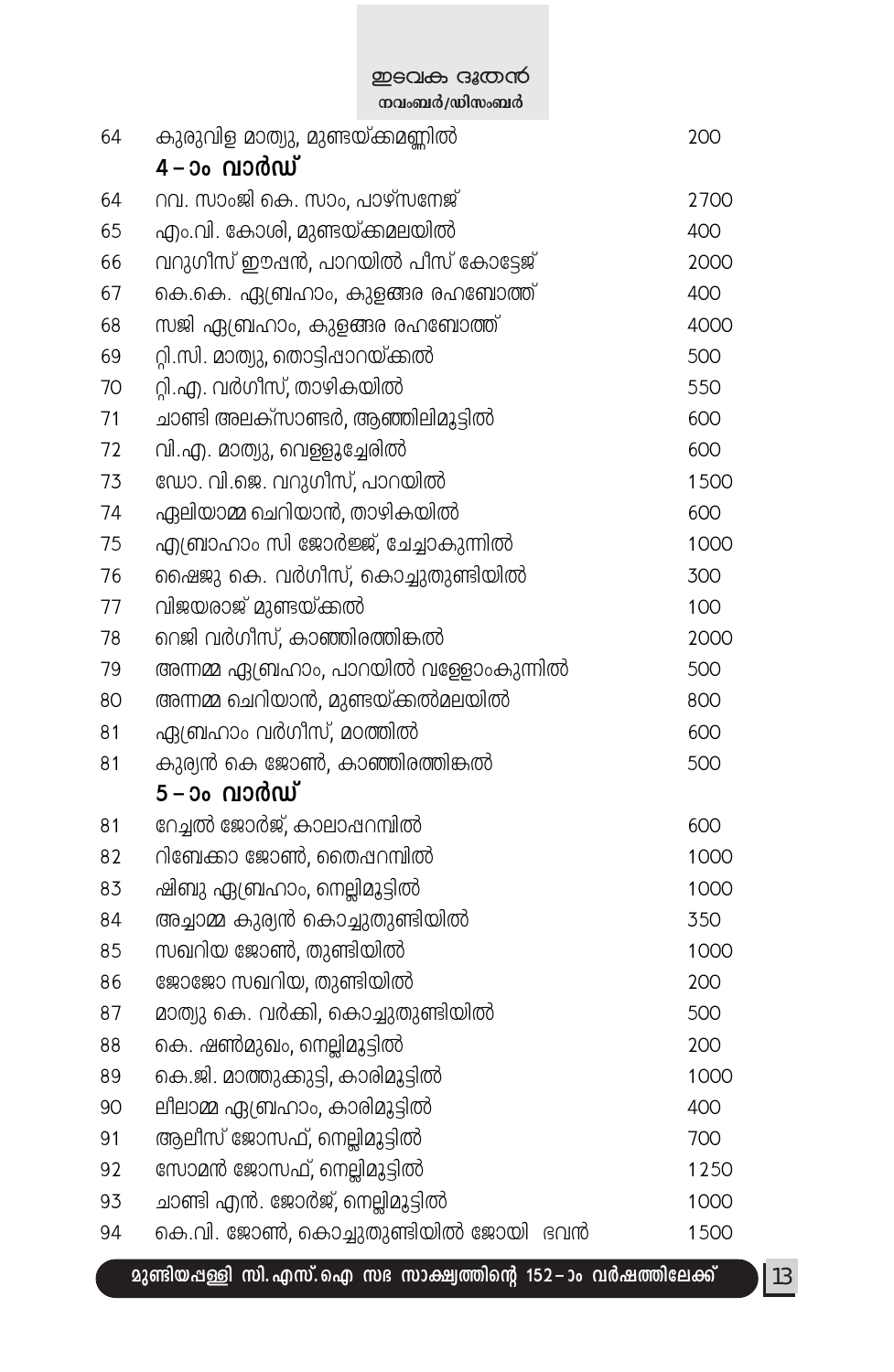**mean B നവംബർ/ഡിസംബർ** 

| 95  | സാം വി. ജേക്കബ് തൈഷറമ്പിൽ                | 2000 |
|-----|------------------------------------------|------|
| 96  | കെ.വി. വർഗിസ്, കൊച്ചുപുരയ്ക്കൽ           | 450  |
| 97  | കെ.കെ. ചെറിയാൻ കൊച്ചുപുരയ്ക്കൽ           | 2000 |
| 98  | വിനു കെ. ചെറിയാൻ, കൊച്ചുപുരയ്ക്കൽ        | 1000 |
| 99  | സാബു ജോൺ കോരുത്, കൊച്ചുമണ്ണിൽ            | 2000 |
| 100 | വർഗിസ് തോമസ്, കൊച്ചുമണ്ണിൽ               | 400  |
| 101 | കെ.റ്റി. വർക്കി, കൊച്ചുതുണ്ടിയിൽ         | 500  |
| 102 | വർഗിസ് ജേക്കബ്, തൈഷറമ്പിൽ                | 250  |
| 103 | അന്നമ്മ വർഗീസ്, ജിമ്മിവില്ല              | 100  |
| 104 | അന്നമ്മ ജേക്കബ്, നെല്ലിമുട്ടിൽ വടക്കേതിൽ | 2000 |
|     | 6 – ാം വാർഡ്                             |      |
| 105 | കൊച്ചിട്ടി ഏബ്രഹാം, മണ്ണിൽ               | 400  |
| 106 | ഈപ്പൻ കെ. ചെറിയാൻ, കട്ടത്ര               | 1000 |
| 107 | ഇ.വി. ചെറിയാൻ, ഈട്ടിയ്ക്കൽ               | 200  |
| 108 | ഇ.വി. ജേക്കബ്, ഈട്ടിയ്ക്കൽ               | 300  |
| 109 | ഇ.വി. ഏബഹാം. ഈട്ടിയ്ക്കൽ                 | 200  |
| 110 | ഇ.വി. ജോർജ്, ഈട്ടിയ്ക്കൽ                 | 400  |
| 111 | സുസമ്മ ജോർജ്, ആഞ്ഞിലിമുട്ടിൽ             | 4000 |
| 112 | എ. ഏബ്രഹാം, ആഞ്ഞിലിമുട്ടിൽ               | 400  |
| 113 | ജോൺ കുര്യൻ, ആഞ്ഞിലിമുട്ടിൽ               | 500  |
| 114 | ജോർജ് വർഗീസ്, തറികുന്നിൽ                 | 1000 |
| 115 | തോമസ് മാത്യു, ഒറ്റപ്ലാമുട്ടിൽ            | 100  |
| 116 | മേരി തോമസ്, ചേച്ചാകുന്നിൽ                | 1000 |
| 117 | ജേക്കബ് കുര്യൻ ആഞ്ഞിലിമുട്ടിൽ            | 300  |
| 118 | മേരി രാജു, ആഞ്ഞിലിമുട്ടിൽ                | 750  |
| 119 | സാബു ജേക്കബ്, താഴികയിൽ                   | 1000 |
| 120 | ജോൺ തോമസ്, ഇലവുങ്കൽമലയിൽ                 | 1000 |
| 121 | അന്നമ്മ വർഗീസ്, തറികുന്നിൽ               | 2000 |
| 122 | കോശി വർഗീസ്, തറികുന്നിൽ                  | 550  |
| 123 | അന്നമ്മ മാത്യു, ചക്കാലയിൽ                | 1000 |
| 124 | ജോൺ മാത്യു, ചക്കാലയിൽ സഞ്ജുവില്ല         | 1000 |
| 125 | കെ.കെ. കുരുവിള, കുളങ്ങര സാജൻവില്ല        | 1500 |
| 126 | റ്റി.വി. വർഗീസ്, തറികുന്നിൽ              | 500  |
| 127 | വി.എ. ജോൺ ആഞ്ഞിലിമുട്ടിൽ                 | 750  |
| 128 | ചിന്നമ്മ അലക്സാണ്ടർ, കരിഷക്കുഴിയിൽ       | 500  |
| 129 | സാറാമ്മ മാത്യുക്കുട്ടി, ഈട്ടിയ്ക്കൽ      | 1100 |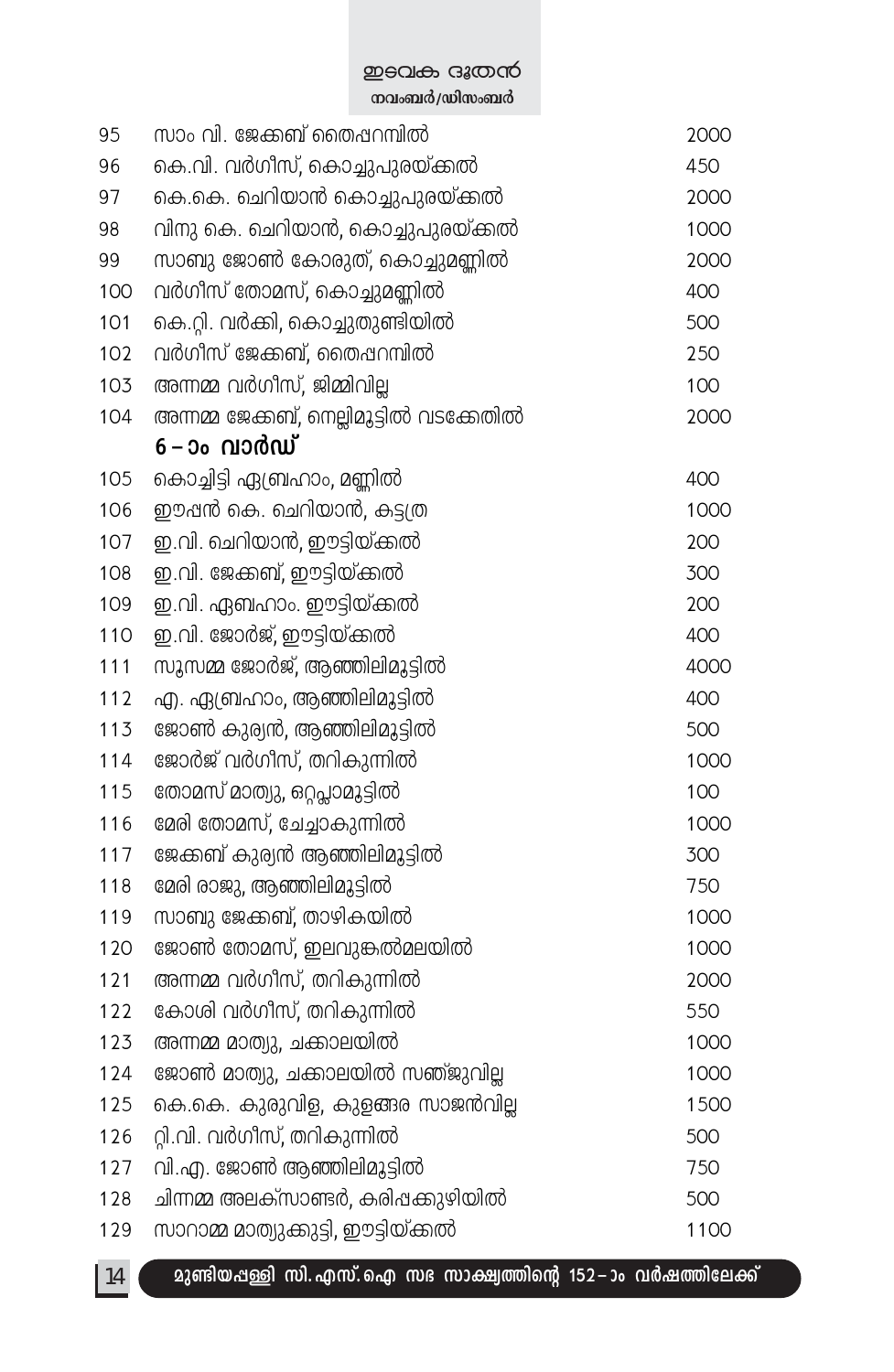### **P**BOL<del>O</del> G&OOCO <del>\_</del><br>തവംബർ/ഡിസംബർ

| 130 | ജിജി ജേക്കബ്, കരിപ്പക്കുഴിയിൽ                                      | 600    |
|-----|--------------------------------------------------------------------|--------|
| 131 | കെ.എ. ജോൺ, കാലാഷറമ്പിൽ                                             | 400    |
| 132 | സിസി വർക്കി, കോട്ടയ്ക്കപ്പറമ്പിൽ                                   | 200    |
| 133 | ഡോ. മാത്യു ജോൺ, വല്ല്യേട്ട്                                        | 3000   |
| 134 | സാജൻ പോൾ, സി.ഡി. സദനം                                              | 500    |
| 135 | സി. ജേക്കബ്, താഴികയിൽ                                              | 2000   |
| 136 | അന്നമ്മ ഉമ്മൻ, ഈട്ടിയ്ക്കൽ                                         | 400    |
| 137 | ഇ.റ്റി. കോരുള, ഇലവുങ്കൽമലയിൽ                                       | 1000   |
| 138 | റെജി എം. വർക്കി, ഈട്ടിയ്ക്കൽ                                       | 1000   |
| 139 | വർഗീസ് ജോർജ്, അമ്പാട്ടുകുന്നേൽ                                     | 100    |
| 140 | തോമസ് മാത്യു ഒറ്റപ്ലാമുട്ടിൽ                                       | 100    |
| 141 | രാജീവ് മോൻസി വർക്കി ഈട്ടിയ്ക്കൽ                                    | 100    |
|     | മറിയാമ്മ ചാക്കോ, ചാത്തനാട്ട്                                       | 200    |
|     | 7 – ാം വാർഡ്                                                       |        |
| 139 | തോമസ്കുട്ടി എ.കെ. ആഞ്ഞിലിമുട്ടിൽ                                   | 700    |
| 140 | കോശി മാത്യു, ഒറ്റപ്ലാമുട്ടിൽ                                       | 100    |
| 141 | ഏലിയാമ്മ ചെറിയാൻ, നടുഷറമ്പിൽ                                       | 140    |
| 142 | റ്റി.റ്റി. പോത്തൻ, തുരുത്തുമല                                      | 600    |
| 143 | ജോൺ യോഹന്നാൻ, തുരുത്തുമല തകിടിയിൽ                                  | 300    |
| 144 | മാത്യു യോഹന്നാൻ, തുരുത്തുമല തകിടിയിൽ                               | 1000   |
| 145 | കോശി യോഹന്നാൻ , തുരുത്തുമല തകിടിയിൽ                                | 600    |
| 146 | ഷാജി പുന്നുസ്, മംഗലത്ത്                                            | 800    |
| 147 | സാബു ഏബ്രഹാം, തുരുത്തുമല                                           | 1200   |
| 148 | റേച്ചൽ വർഗിസ് മുണ്ടയ്ക്കൽമലയിൽ                                     | 400    |
| 149 | വി.എം. സഖറിയ, വടശ്ശേരിൽ                                            | 400    |
| 150 | ജിജി എം. സഖറിയ, വടശ്ശേരിൽ                                          | 2000   |
| 151 | ജോൺ ഏബ്രഹാം, തുരുത്തുമല തകിടിയിൽ                                   | 550    |
| 152 | ജോർജ് ഏബ്രഹാം തെക്കേക്കുറ്റ് തകിടിയിൽ                              | 1000   |
| 153 | ലിജോ കോശി, നടുപ്പറമ്പിൽ                                            | 100    |
| 154 | എം.പി. ഫിലിഷ്, മംഗലത്ത്                                            | 200    |
| 155 | എം.പി. പുന്നുസ്, മംഗലത്ത്                                          | 200    |
| 156 | പി.കെ. കോശി, ഒറ്റപ്ലാമുട്ടിൽ                                       | 800    |
| 157 | അലക്സാണ്ടർ കുര്വൻ                                                  | 50     |
| 157 | റ്റി.സി. മാത്യു, തൈഷറമ്പിൽ                                         | 100    |
| 158 | അഭ്യുദയകാംക്ഷി                                                     | 1000   |
|     | ആകെ                                                                | 142800 |
|     | മുണ്ടിയപ്പള്ളി സി. എസ്. ഐ സഭ സാക്ഷ്വത്തിന്റെ 152 –ാം വർഷത്തിലേക്ക് |        |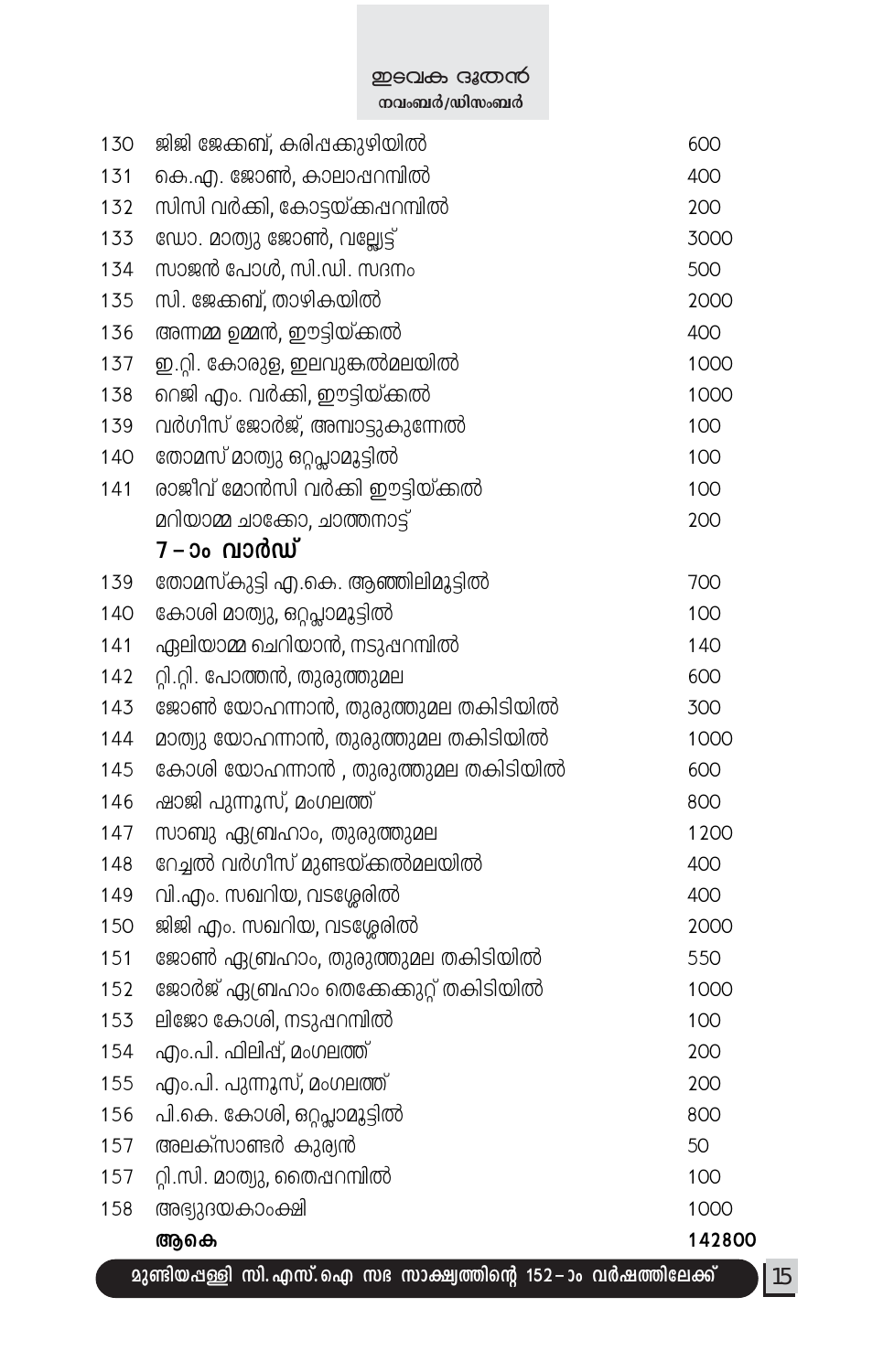May he give you the desire of your heart and make all your plans succeed. Psalms 20:4

# Siyona Mariyam Saiju

st

**Happy** 

dhaaa

November 10

Saiju & Sini Elanjimoottil



# ബംഗാൾ മിഷൻ

പ്രാർത്ഥിക്കുക … സഹകരിക്കുക … പങ്കാളികളാകുക …

മുണ്ടിയപ്പള്ളി സി.എസ്.ഐ. സഭ ത്വതീയ സുവർണ്ണജുബിലി സ്ഭാരക മിഷൻ ഫീൽഡ്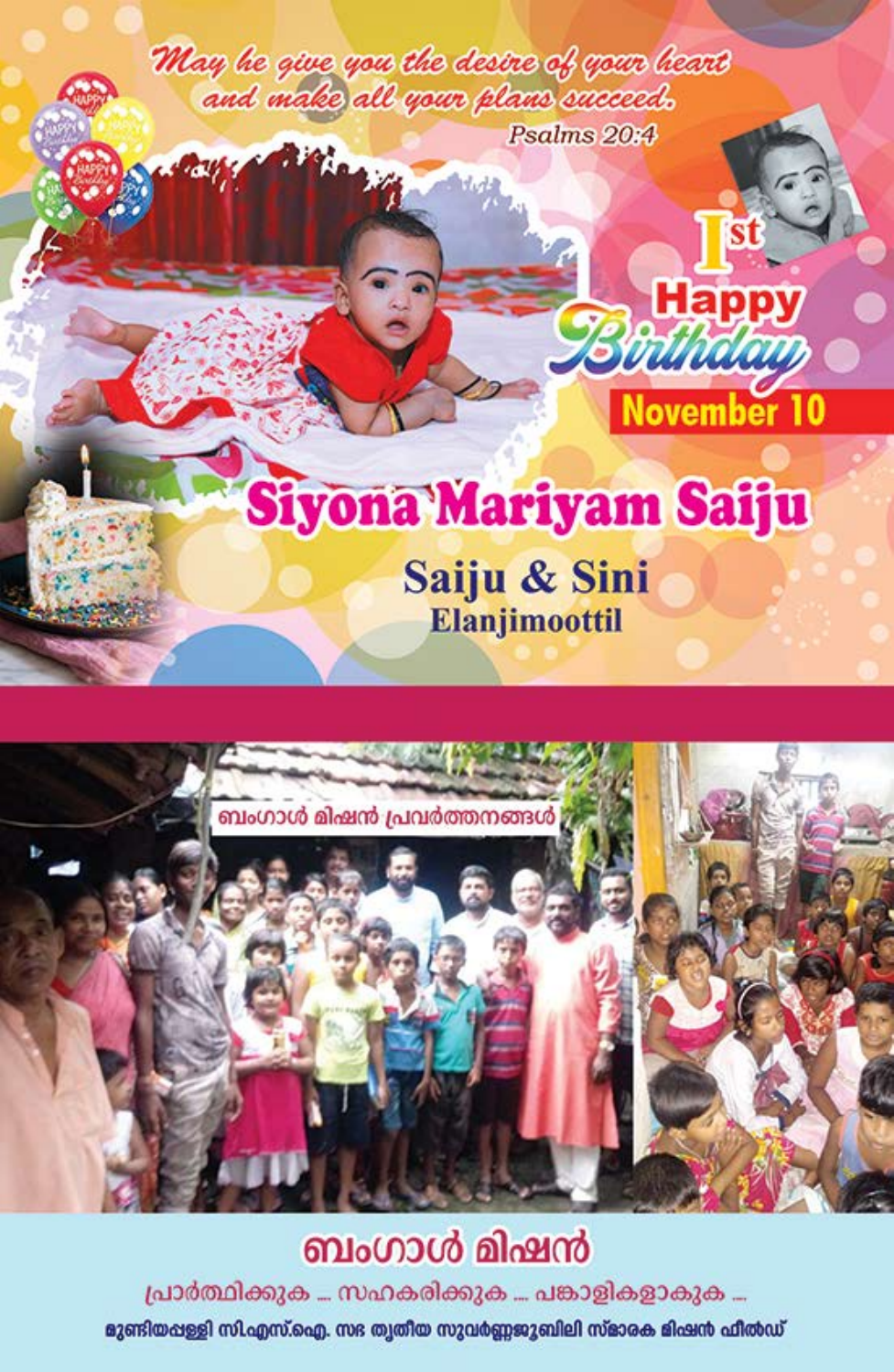# **630** ണ CLO രം



congram cosagul - sano wurdware

出版

കുന്നന്താനം<br>സാൽവേഷൻ ആർമി കോമ്പൗണ്ട്

# സ്നേഹ<br>വിരുന്ന്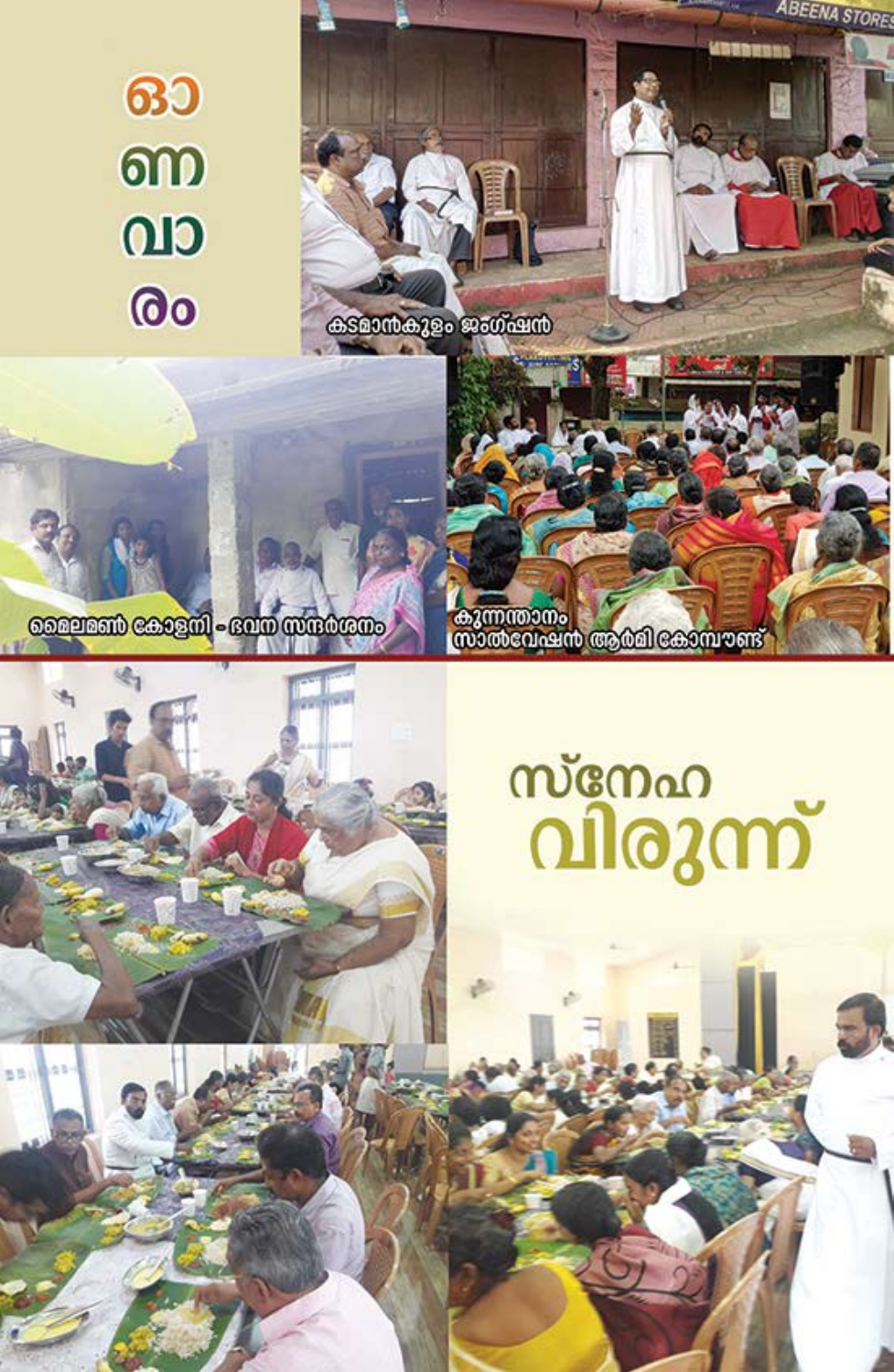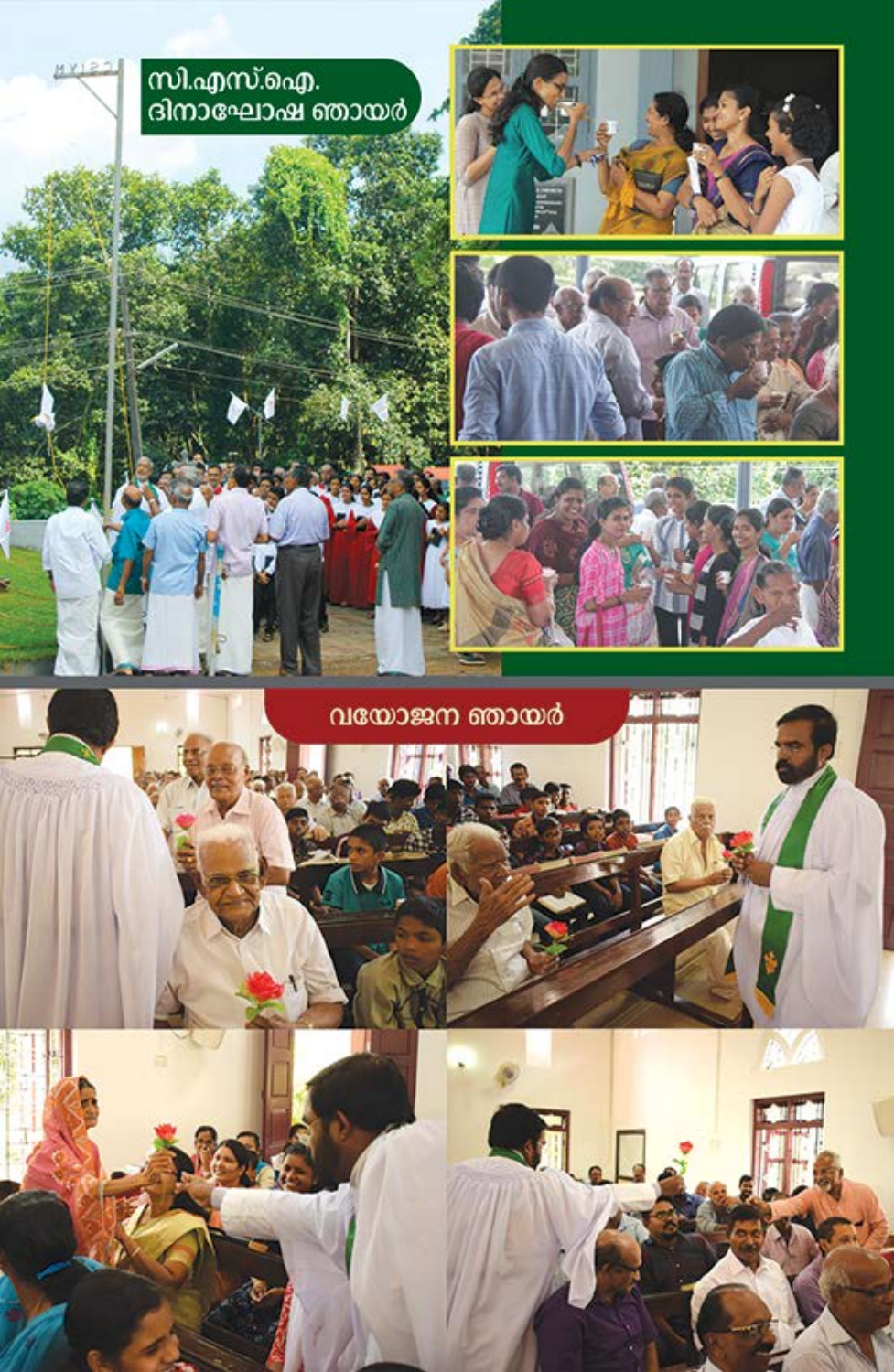

ആദ്വഫല പെരുന്നാൾ ആരാധന പ്രഭാത ഭക്ഷണം **Од|Realimo** നിനിയ സാളുകൾ ആദ്വഹല സാധനങ്ങളുടെ ലേലം

# ആഭ്യഫല ചെരുന്നാൾ *culmomid* 15, 8 a.m

ഡിസംബർ 14, 8.00 a.m മുതൽ ആദ്വഫലസാധന ശേഖരണം – ഭവനങ്ങൾ സന്ദർശിക്കുന്നു

പ്രാർത്ഥിക്കുക ..... പങ്കെടുക്കുക ..... സഹകരിക്കുക .....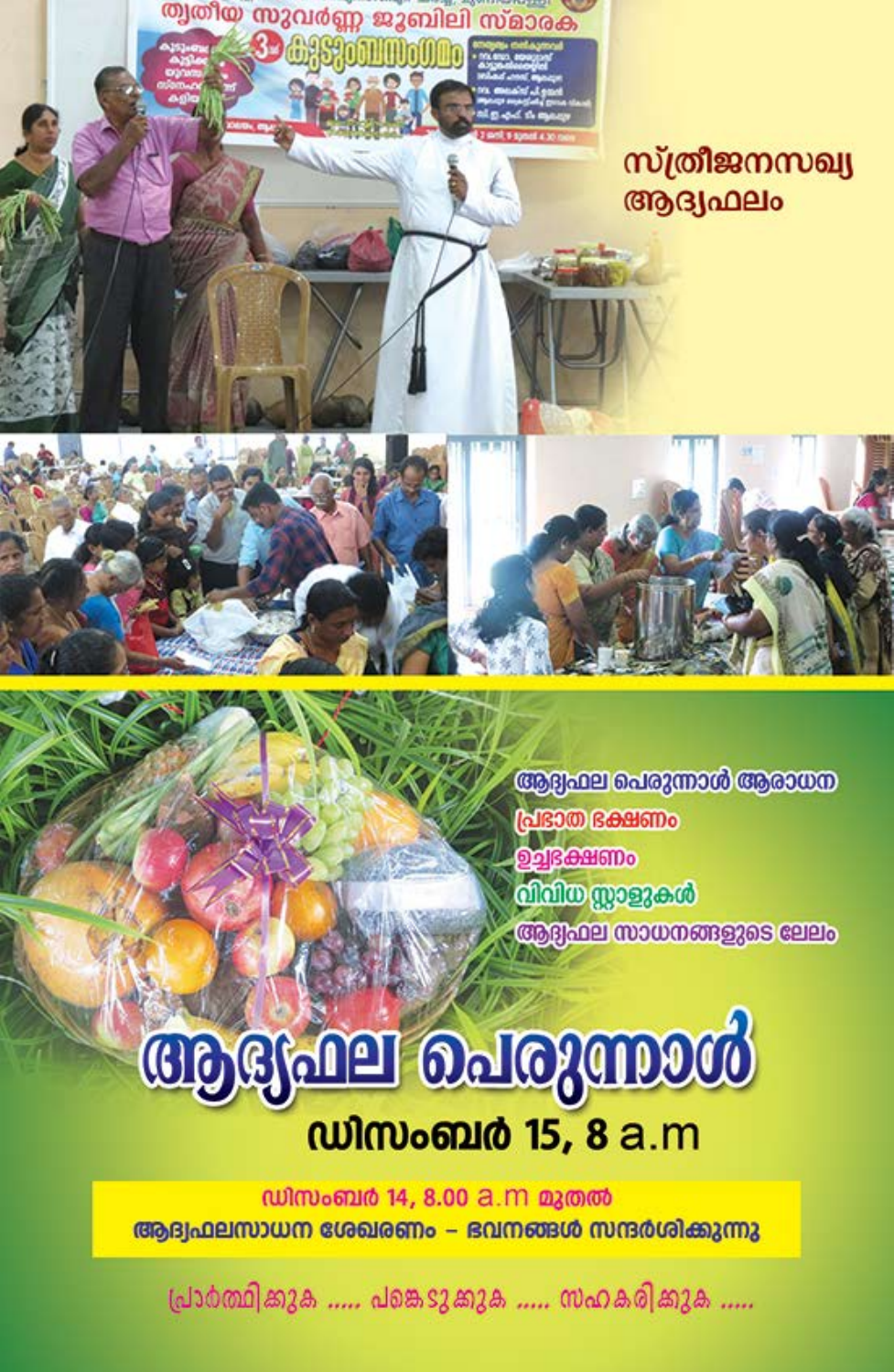**mean B നവംബർ/ഡിസംബർ** 

# <mark>പിറന്നാൾ സ്തോത്ര</mark>ം

### നവംബംർ**- ഡിസംബ**ർ

### *On your Birthday we wish you all many happy returns of the day*

നവംബർ

| 1.  | ജോജോ സഖറിയ             | - തുണ്ടിയിൽ         |                                      |
|-----|------------------------|---------------------|--------------------------------------|
|     | ജിജു ഏബ്രഹാം           | മൈലയ്ക്കൽ           |                                      |
|     | ജിജി സൂസൻ ജോൺസൺ        | - തൈഷറമ്പിൽ         |                                      |
|     | രജ്ഞി പി. ജോർജ്ജ്      | - കൊച്ചുതുണ്ടിയിൽ   |                                      |
|     | എയിഡൻ ഫിലിപ്പ് റോജി    | - ഈട്ടിക്കൽ         |                                      |
| 2.  | വർഗ്ഗീസ് ജോൺ           |                     | - കോടംപള്ളിൽ എബനേസർ വില്ല            |
|     | അൽവിനാ ആൻ ഏബ്രഹാം      | - നെല്ലിമൂട്ടിൽ     |                                      |
| 3.  | എൽസൻ സാം മാത്വു        | - മൈലയ്ക്കൽ         |                                      |
| 4.  | വർഗ്ഗീസ് റ്റി. കുരുവിള | - തൈഷറമ്പിൽ         |                                      |
|     | റോയി എസ്. കുര്വൻ       | - മുണ്ടയ്ക്കൽ മലയിൽ |                                      |
|     | ഏബൽ ജെബു വർഗ്ഗീസ്      | - വടക്കേമുണ്ടക്കൽ   |                                      |
|     | കെ.റ്റി. വർക്കി        | കൊച്ചുതുണ്ടിയിൽ     |                                      |
| 5.  | ചാക്കോ ജേക്കബ്         | താഴികയിൽ            |                                      |
|     | ബെറിൽ റെൻസൺ            | - ഒറ്റപ്ലാമൂട്ടിൽ   |                                      |
| 6.  | ജോൺ ജേക്കബ്            | – കച്ചിറ            |                                      |
|     | സോണി മേരി വിനു         | - കൊച്ചുപുരയ്ക്കൽ   |                                      |
| 7.  | റ്റിജോ തോമസ്           |                     | - പാറയിൽ അക്കരപ്പറമ്പിൽ              |
|     | കെ.ഇ. ജോൺസൺ            | - കട്ടത്തറ          |                                      |
| 8.  | ആഷിഷ് ജോർജ് ചാണ്ടി     | - നെല്ലിമൂട്ടിൽ     |                                      |
|     | ഐറിൻ തോമസ്             | - ആഞ്ഞിലിമൂട്ടിൽ    |                                      |
| 9.  | ജോൺസൺ വർഗ്ഗീസ്         | - പാറയിൽ            |                                      |
|     | ഡോ. ലിബി ജോൺ           | - വല്ലോട്ട്         |                                      |
| 10. | റിങ്കു എബിൻ            | - ആഞ്ഞിലിമൂട്ടിൽ    |                                      |
| 11. | അനു                    | - പാറടിയിൽ          |                                      |
|     | സിയോണ മറിയനം സൈജു      | ഇലഞ്ഞിമൂട്ടിൽ       |                                      |
| 12. | കുര്വൻ കോശി            | - മുണ്ടയ്ക്കൽ മലയിൽ |                                      |
|     | ലൈനാ ആൻ മാത്വു         | - പാറടിയിൽ          |                                      |
| 14. | ഡോ. പി. ജോൺ            | - បាទេ្យា3្ម        |                                      |
|     | കുര്വൻ വർഗ്ഗീസ്        | - കൊച്ചുതുണ്ടിയിൽ   |                                      |
|     | ശോശാമ്മ കോശി           | - മുണ്ടയ്ക്കൽ മലയിൽ |                                      |
|     | ബീനാ തോമസ്             | - താഴികമലയിൽ        |                                      |
| 15. | എൽസി ജോർജ്ജ്           |                     | തെക്കേക്കൂറ്റ് തകിടിയിൽ              |
|     | ജിസ്സാ ആനി കോശി        | - തറികുന്നിൽ        |                                      |
|     | നേഹാ അന്നാ ഏബ്രഹാം     | - തൊട്ടിഷാറയ്ക്കൽ   |                                      |
|     | സാൽവിൻ ജോർജ്ജ് ഷാജി    |                     | - നെല്ലിമല വടക്കേതിലായ മുല്ലപ്പള്ളിൽ |
|     | പ്രറ്റി അന്നാ ജോൺ      |                     | - തുരുത്തുമല തകിടിയിൽ                |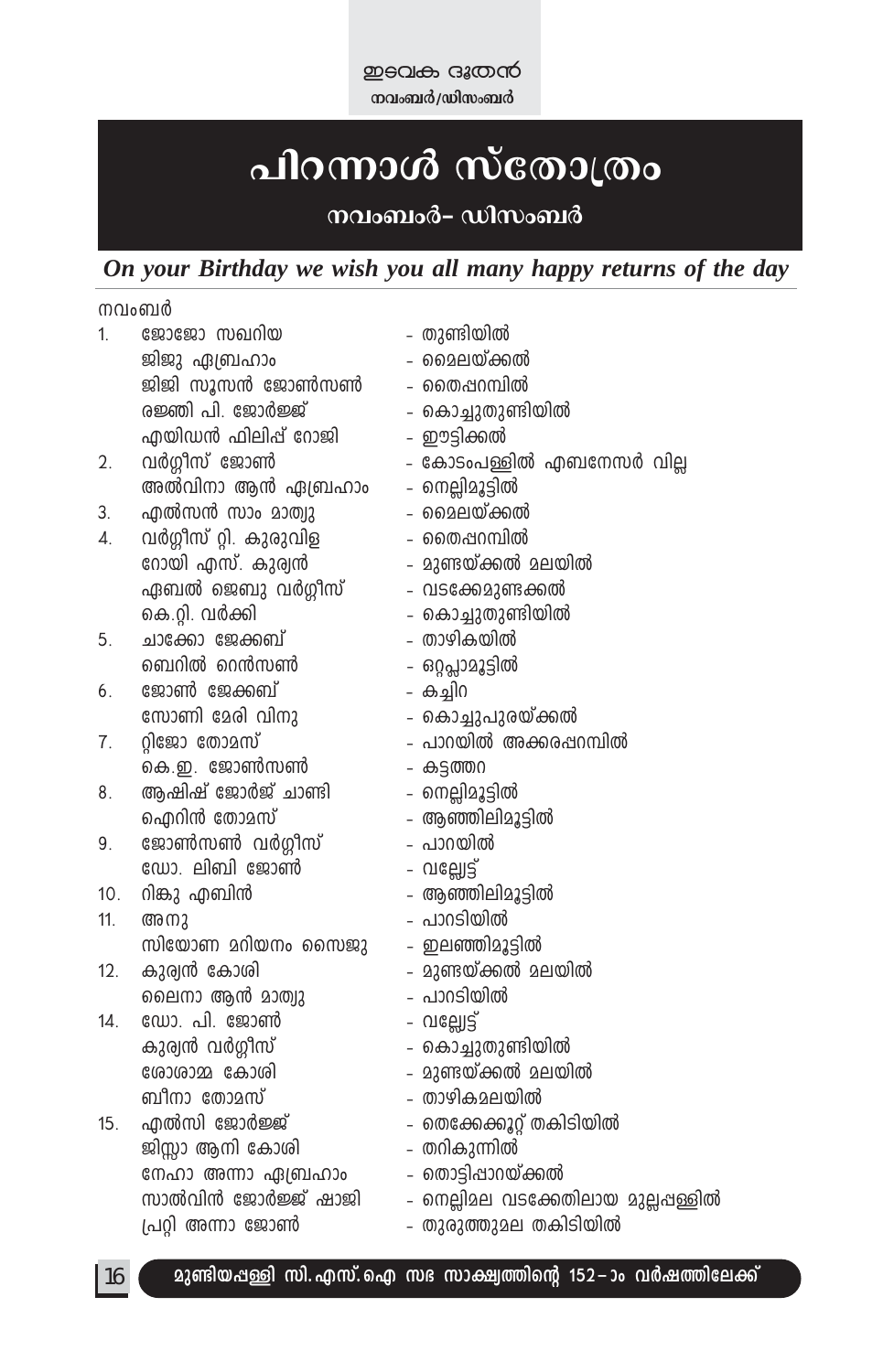теат скара

നവംബർ/ഡിസംബർ

|                 | എമിലിയാ ആൻ സാം                        | – തൈഷറമ്പിൽ                 |
|-----------------|---------------------------------------|-----------------------------|
| 16.             | മെറിൻ ജേക്കബ്                         | - താഴികയിൽ                  |
|                 | റെന്റു അച്ചു സാബു                     | - വടക്കേമുണ്ടക്കൽ തെക്കേതിൽ |
|                 | അനു സാംജി                             | - പാഴ്സനേജ്                 |
|                 | ബിബി എലിസബത്ത് മാത്വു                 | - മുണ്ടയ്ക്കൽ കോക്കോത്ത്    |
| 17 <sub>1</sub> | അനുഗ്രഹാ മെറിൻ ജിജി                   | - കരിപ്പക്കുഴിയിൽ           |
| 18.             | ഏലിയാമ്മ മാത്വു                       | - പാറയിൽ ആഞ്ഞിലിമൂട്ടിൽ     |
| 19.             | മധു തോമസ്                             | - ചേച്ചാകുന്നേൽ             |
|                 | തങ്കമ്മ വർഗ്ഗീസ്കുട്ടി                | - മണ്ണിൽ പീസ് ലാന്റ്        |
|                 | റ്റിജോ കെ. ജോൺ                        | - ഇലവുങ്കൽ                  |
| 20.             | ചാക്കോ നൈനാൻ                          | - താഴികയിൽ                  |
|                 | ജിബി ഈപ്പൻ                            | - തൊട്ടിഷാറയ്ക്കൽ           |
|                 | ഏബ്രഹാം വർഗ്ഗീസ്                      | - താഴികയിൽ                  |
|                 | സിസി വർക്കി                           | - കോട്ടയ്ക്കാപറമ്പിൽ        |
| 21.             | റേച്ചൽ ജോർജ്ജ്                        | - കാലാഷറമ്പിൽ               |
|                 | സുനിൽ ഏബ്രഹാം                         | - ഇലഞ്ഞിമൂട്ടിൽ             |
|                 | ജിഥിൻ ജോൺ കോശി                        | - തറികുന്നിൽ                |
|                 | മെറിൻ സജി                             | - മംഗലത്ത്                  |
|                 | കുരുവിള മാത്വു                        | - മുണ്ടയ്ക്കമണ്ണിൽ          |
|                 | ജീന അനു അലക്സാണ്ടർ                    | - പാമല പുത്തൻവീട്ടിൽ        |
| 22.             | സിമി സാറാ വർഗ്ഗീസ്                    | - കൊച്ചുതുണ്ടിയിൽ           |
|                 | കുര്വൻ ജോൺ                            | - കാഞ്ഞിരത്തിങ്കൽ           |
|                 | ലൈനാ ആൻ മാത്വു                        | - പാറടിയിൽ                  |
| 23.             | ഏബ്രഹാം വർഗ്ഗീസ്                      | - തെക്കേക്കൂറ്റ് തകിടിയിൽ   |
|                 | തോമസ് മാത്വു                          | - ഇടമുറിയിൽ ഒറ്റപ്സാമൂട്ടിൽ |
|                 | ഏബ്രഹാം കുരുവിള (റിൻസി)               | - തൊട്ടിഷാറയ്ക്കൽ           |
|                 | ജെറി വർഗ്ഗീസ്                         | - താഴികയിൽ                  |
|                 | മിനി എലിസബത്ത് വർഗ്ഗീസ്               | - തൈഷറമ്പിൽ                 |
|                 | ജോനാഥാൻ ഏബ്രഹാം ജോർജ്ജ് - കാലാഷറമ്പിൽ |                             |
|                 | ജോഷ് ജോൺ ജേക്കബ്                      | – കച്ചിറ                    |
|                 | മീഖ അന്ന ഏബ്രഹാം                      | – തൈഷറമ്പിൽ                 |
| 24.             | സോമി തോമസ്                            | - പാമല പുത്തൻവീട്           |
|                 | വിപിൻ റോയി                            | - ഈട്ടിക്കൽ                 |
|                 | സുബിൻ കുരുവിള സാം                     | - ഇലവുങ്കൽ മേലേക്കൂറ്റ്     |
| 25.             | അനീഷ് മാത്വു                          | - മൈലയ്ക്കൽ                 |
|                 | സോണിയ സൂസൻ ഏബ്രഹാം                    | - ഈട്ടിക്കൽ                 |
| 26.             | ദീപ്തി അന്ന ജേക്കബ്                   | - താഴികയിൽ                  |
| 27.             | റോസ്മിൽ ആൻ മാത്വു                     | - കൊച്ചുതുണ്ടിമലയിൽ         |
|                 | ജിജോ അലക്സാണ്ടർ                       | - പാമല പുത്തൻവീട്ടിൽ        |
|                 | ജിനു വത്സ തോമസ്                       | - ചേച്ചാകുന്നിൽ             |
|                 | പ്രിയ ആശിഷ്                           | - പടിഞ്ഞാറേക്കുറ്റ്         |
| 28.             | ജേക്കബ് ജോൺ                           | - ഓവിൽ പുത്തൻവീട്           |
|                 | മെറിൻ ഡാനിയേൽ                         | - പാറയിൽ വള്ളോംകുന്നിൽ      |
| 29.             | ജിസു റേച്ചൽ കെ. തോമസ്                 | - ഇലവുങ്കൽ മലയിൽ            |
|                 |                                       |                             |

മുണ്ടിയപ്പള്ളി സി. എസ്. ഐ സഭ സാക്ഷ്യത്തിന്റെ 152-ാം വർഷത്തിലേക്ക്

 $|17|$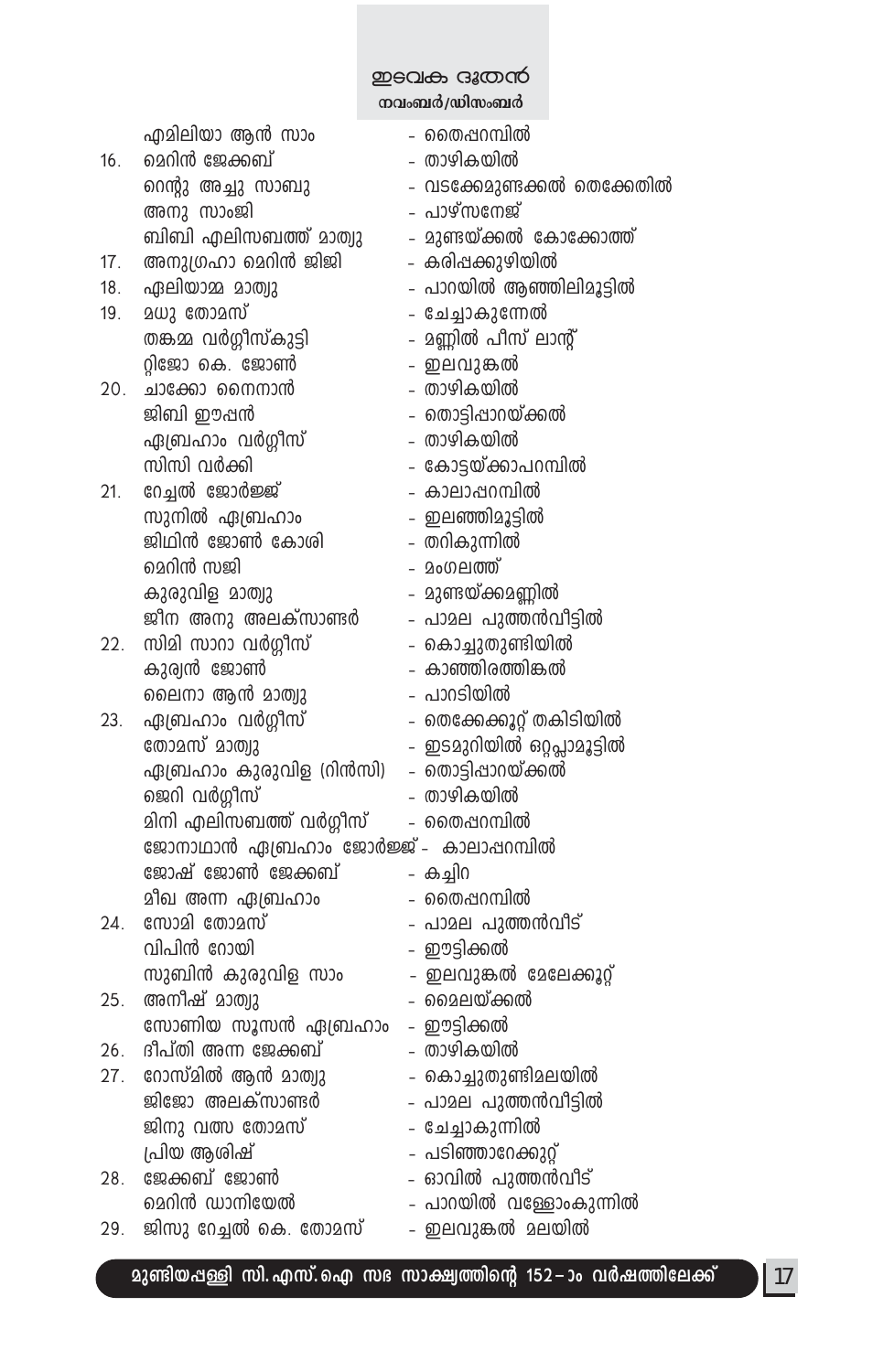**ZD€QI** G3©O **നവംബർ/ഡിസംബർ** 

30 joP h¿§okv ˛ FtS´v പ്രസാദ് ജോർജ് കോരുള $\qquad \qquad$  - ഇലവുങ്കൽ

### **വിസംബർ**

- 1. h¿Kokv Ipcp-hnf ˛ Ipf-ßc kmP≥hn√ tPm¿÷v G{\_lmw ˛ tN®m-Ip-∂n h¿Kokv Ipcp-hnf ˛ Ipf-ßc
- 2. jmPn amΩ≥ ˛ ap≠-bv°¬ സിനു ആൻ ബാബു ഒറ്റപ്ലാമൂട്ടിൽ
- 3. മേരിക്കുട്ടി ഏബ്രഹാം ഈട്ടിക്കൽ മെറിൻ കെ. തോമസ് കാലാഷറമ്പിൽ kpan{X j¨apJw ˛ s\√n-aq-´n¬
- 4. s\_¬Pn t{]wZmkv ˛ ]qam-Øn-hnf ]pØ≥hoSv h¿°n tP°\_v ˛ Cu´n-°¬
- 5. So\m adnbw sNdn-bm≥ ˛ ssae-bv°¬ അനു റോജി തോമസ് തൊട്ടിഷാറയ്ക്കൽ
- 6. സനോജ് ഈപ്പൻ ജോർജ്ജ് → കൊച്ചുതുണ്ടിയിൽ t{ibm kqk≥ amXyp ˛ ssae-bv°¬ Pnbm tacn tImin ˛ Imem-∏-d-ºn¬
- 7. യോഹന്നാൻ ജോയി − തറികുന്നിൽ a\ojv h¿§okv tPm¿÷v ˛A-ºm-´p-Ip-t∂¬
- 8. hn¬kn tPm¿÷v ˛ tN®m-Ip-∂n¬
- 9. sjdn¬ sI. h¿§okv ˛ Ce-hn-\m-°p-gn-bn¬ സുബിൻ കെ. സാബു ആഞ്ഞിലിമൂട്ടിൽ
- 10. h¿§okv tImin ˛ ap≠-bv°¬ ae-bn¬
- 11. kqkΩ amØp-°p´n ˛ Imcn-aq-´n s\_‰n tam≥kn sNdn-bm≥ ˛ Ce-™n-aq-´n¬
- 12. സുനോജ് ജേക്കബ് കുര്വൻ തുണ്ടിയിൽ വെയ്നാ അച്ചു റോയ് $\hspace{1.5cm}$  – വടക്കേ $\alpha$ ുണ്ടയ്ക്കൽ തെക്കേതിൽ
- 13. Nn∂Ω Ipcy≥ ˛ ]mae ]pØ≥ho-´n¬ Nn∂Ω Nm≠n ˛ Ce-hn-\m-°p-gn-bn kqk≥ jndn≥ ˛ Cu´n-°¬ കെ.വി. ജോൺ കൊച്ചുതുണ്ടിയിൽ ജോയിഭവൻ
- 14. jmPn tPm¿÷v ˛ ap√-∏-≈n¬
- 15. {InÃnem B≥ h¿§okv ˛ ]Sn-™m-td-°q‰v \hy A∂ h¿°n ˛ Cu´n-° kmP≥ t]mƒ ˛ kn.-Un. kZ\w t\_mhkv kmP≥ ˛ kn.-Un. kZ\w ലിയാ സാറാ തോമസ് വടയ്ക്കേമുണ്ടയ്ക്കൽ
- $16.$  അബിഗയിൽ ജെബു $-$ വടക്കേ $23$ ണ്ടക്കൽ
- 17. tXmakv DΩ≥ ˛ hS-t°-ap-≠-°¬ ബിൽ ചാണ്ടി മാത്വു $-$ െതാട്ടിഷാറയ്ക്കൽ A®mΩ tPm¨ ˛ Ce-hp-¶¬
- 
- 
- 
- $\alpha$  വിയം മാത്വൂസ് $\alpha$  പണിക്കന്റേത്ത് തൊട്ടിപ്പാറയ്ക്കൽ
	-
	-
	-
- $\overline{m}$ ിസ്സി ആൻ വർഗ്ഗീസ് $\overline{m}$  കോടംപള്ളിൽ എബനേസർ വില
	-
	-
	-
	-
	-
	-
	-
	-
	-
	-
	-
	-
	-
	-
	-
	-
	-
	-
	-

18 **ap≠n-b-∏≈n kn.-F-kv.sF k` km£y-Øns' 152-˛mw h¿j-Øn-te°v**

- 
- 
-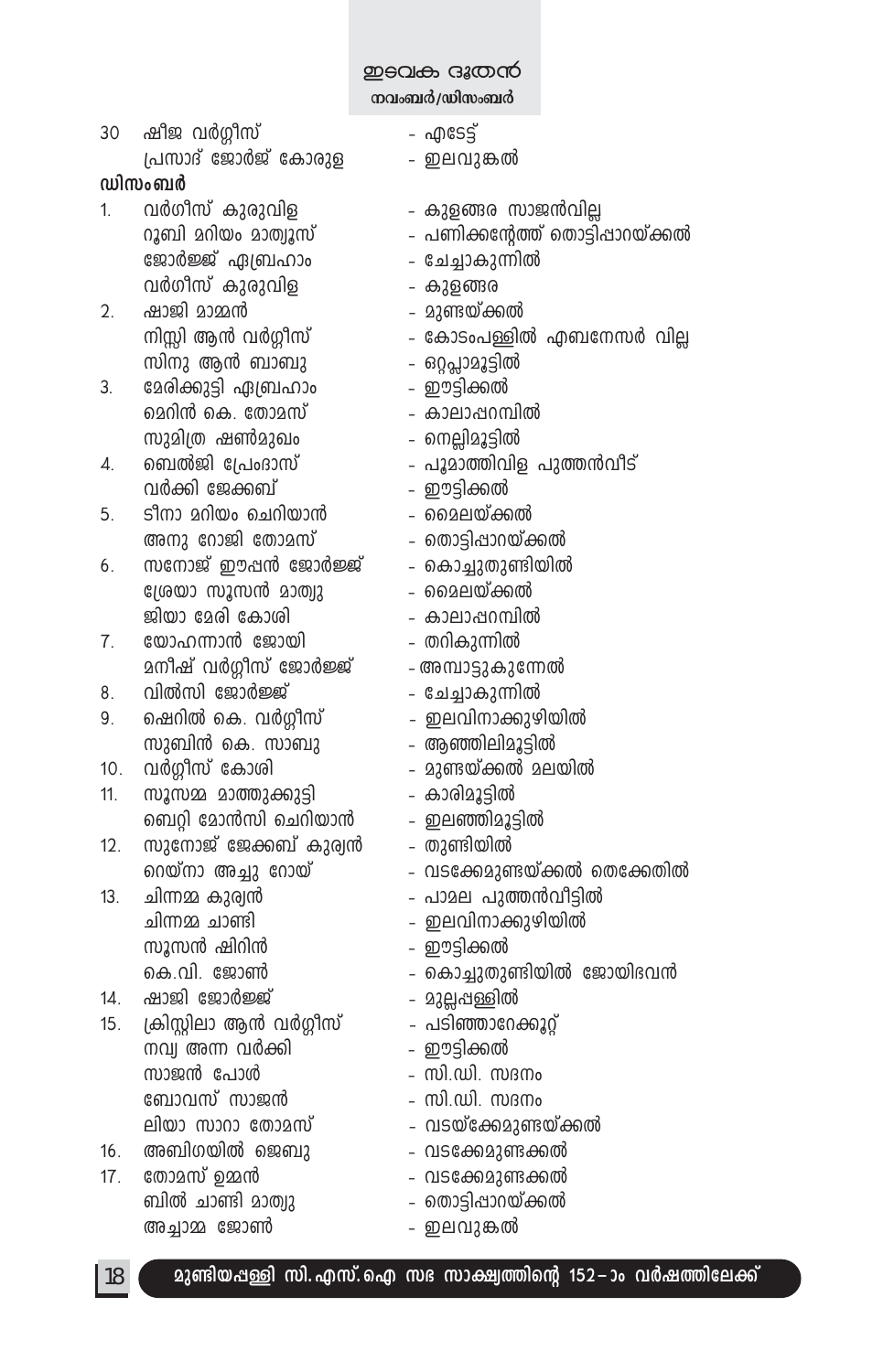#### теат скара

\_\_<br>നവംബർ/ഡിസംബർ

|     | ക്രിസ്റ്റീൻ എലിസബത്ത് ഉമ്മൻ            | - ഈട്ടിക്കൽ                 |
|-----|----------------------------------------|-----------------------------|
|     | മാത്വു ജെ. വർഗ്ഗീസ്                    | - കോടംപള്ളിൽ എബനേസർ വില്ല   |
|     | ഫെബി ജിനീഷ്                            | - വടശ്ശേരിൽ                 |
| 18. | ഷെറിൻ ആൻ നിബു                          | - മണ്ണിൽ പീസ് ലാന്റ്        |
|     | ലിജോ കോശി                              | - നടുഷറമ്പിൽ                |
|     | വർഗീസ് പി ഹാനോക്ക്                     | - പടിഞ്ഞാറേക്കുറ്റ്         |
| 19. | ബെഞ്ചമിൻ ജോർജ്ജ്                       | - തുണ്ടിയിൽ                 |
|     | <u> മനോജ് ജേക്കബ് ഏബ്രഹാം</u>          | - ഇലഞ്ഞിമൂട്ടിൽ             |
| 20. | സ്നേഹ അച്ചു സാബു                       | - ആഞ്ഞിലിമൂട്ടിൽ കിഴക്കേതിൽ |
|     | ഡോ. മാത്വു ജോൺ                         | - ഗല്ലേട്ട്                 |
|     | സൂസൻ വർഗ്ഗീസ്                          | - കോടംപള്ളിൽ എബനേസർ വില്ല   |
| 21. | വിമൽ മാത്വു ഗീവർഗ്ഗീസ്                 | - പാണംകുളത്ത്               |
|     | റീന ഷാജി                               | - മംഗലത്ത്                  |
|     | ഇമാനുവേൽ ജേക്കബ് ജോർജ്ജി- കച്ചിറ       |                             |
| 22. | ആനി കെ. ചാണ്ടി                         | - കുളങ്ങര                   |
|     | ജിത്തു ജോൺസൺ                           | - തൈഷറമ്പിൽ                 |
|     | ഷിബു ഏബ്രഹാം                           | - നെല്ലിമൂട്ടിൽ             |
| 23. | ബെഞ്ചമിൻ കെ. ചാണ്ടി                    | - കുളങ്ങര                   |
| 24. | എ.വി. കുരുവിള                          | - കൊച്ചുതുണ്ടിയിൽ           |
|     | ഡാർലി കെ. ചാണ്ടി                       | - കുളങ്ങര                   |
|     | ജെസ്സിക്ക സാറാ എബിൻ                    | - ആഞ്ഞിലിമൂട്ടിൽ            |
| 25. | ഏബ്രഹാം മാത്വു                         | - പാറടിയിൽ                  |
|     | ശാന്തമ്മ ഏബ്രഹാം                       | - നെല്ലിമൂട്ടിൽ             |
|     | മേരിക്കുട്ടി തോമസ്                     | - ചക്കാലയിൽ പുത്തൻവീട്      |
|     | ക്രിസ്റ്റാ സോമൻ                        | - നെല്ലിമൂട്ടിൽ             |
| 26. | ജേക്കബ് മാത്വു                         | - ഇലവിനാക്കുഴിയിൽ           |
|     | സാജു എം. വർഗ്ഗീസ്                      | - മഠത്തിൽ                   |
|     | അലൻ ജേക്ക് ഉമ്മൻ                       | - ഈട്ടിക്കൽ                 |
|     | ഇമ്മാനുവേൽ ചെറിയാൻ ജോർജ്ജ് - ഈട്ടിക്കൽ |                             |
|     | ഉഷാ വർഗ്ഗീസ്                           | - നെല്ലിമൂട്ടിൽ             |
| 27. | കുര്വൻ ചെറിയാൻ                         | - മുണ്ടയ്ക്കൽ മലയിൽ         |
| 28. | ഷാജി കുര്യൻ                            | - മുണ്ടയ്ക്കൽ മലയിൽ         |
|     | ഏലിയാമ്മ ജോൺ                           | - ചക്കാലയിൽ സജ്ജുവില്ല      |
|     | ക്രിസ്റ്റീനാ ആൻ വർഗ്ഗീസ്               | - പടിഞ്ഞാറേക്കൂറ്റ്         |
|     | സാജ് ഫിലിപ്പ് മധു                      | - ചേച്ചാകുന്നിൽ             |
|     | മെറിൻ റീബാ ജേക്കബ്                     | - ഒറ്റപ്ലാംമൂട്ടിൽ          |
|     | മെറിൻ ദാനിയേൽ                          | - പാറയിൽ വള്ളോംകുന്നിൽ      |
| 29. | ഷാരൻ ലിസ് മാത്വു                       | - മൈലയ്ക്കൽ                 |
|     | ബിനി ഫിലിപ്പ്                          | - ചേച്ചാകുന്നിൽ             |
| 30. | കോശി വർഗ്ഗീസ്                          | - തുരുത്തുമല തകിടിയിൽ       |
| 31. | ക്രിസ്റ്റാ സൂസൻ ജേക്കബ്                | – കച്ചിറ                    |
|     | കലയരശൻ എസ്                             | - നെല്ലിമൂട്ടിൽ             |
|     | ദിവ്വ രാജ്                             | - മുണ്ടയ്ക്കൽ ഹൗസ്          |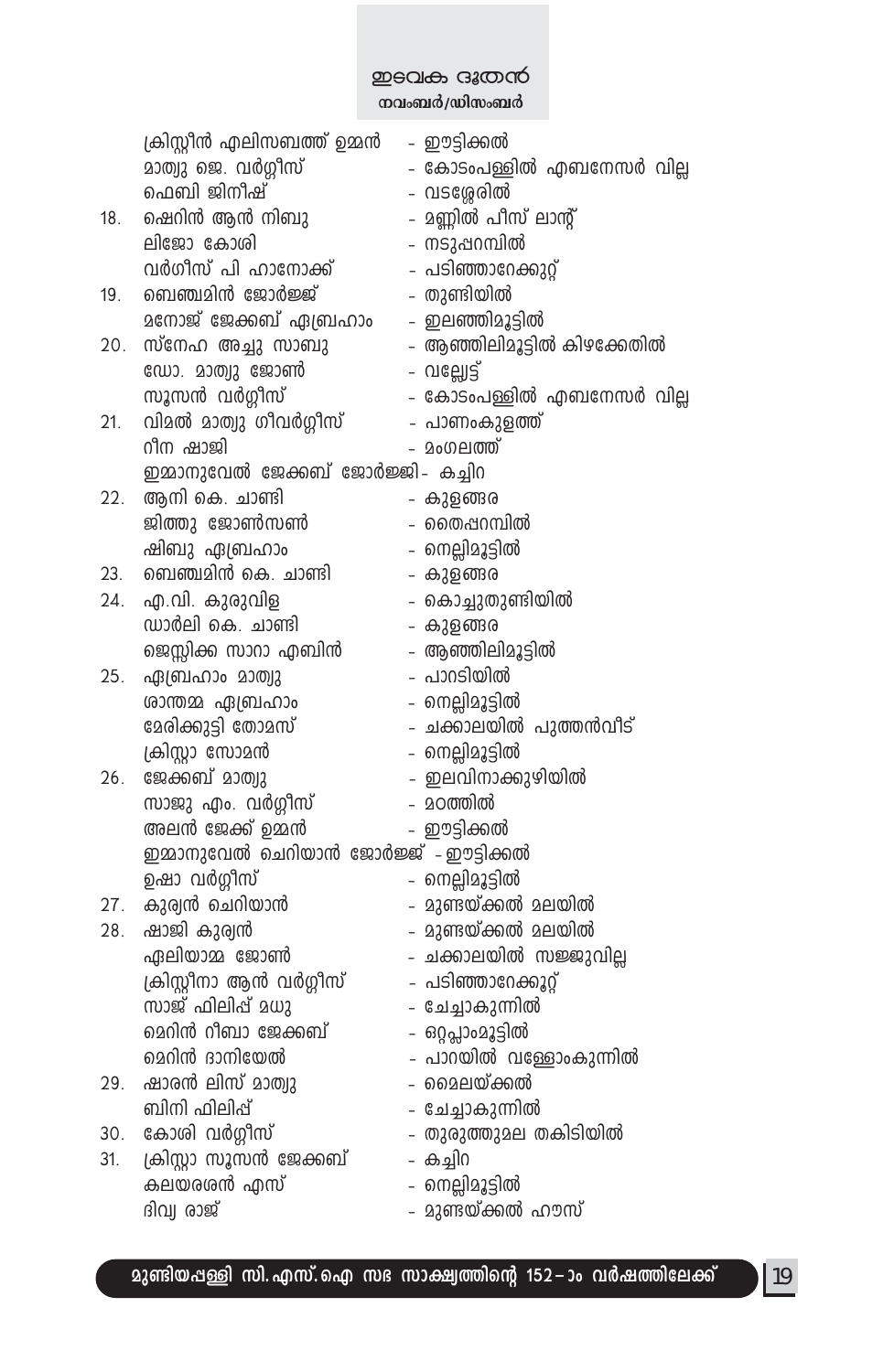### വിവാഹ വാർഷിക സ്തോത്രം നവംബർ– ഡിസംബർ

### നവംബർ

| 2.     | തോമസ് ജോർജ്ജ് & സാറാമ്മ തോമസ് - കൊച്ചുതുണ്ടിയിൽ                       |  |                           |  |
|--------|-----------------------------------------------------------------------|--|---------------------------|--|
| 5.     | $Mrs.$ $\&$ $Mr.$ $\phi$ $\Omega$ . $\phi$ $\phi$                     |  | - കൊച്ചുതുണ്ടിയിൽ         |  |
| 9.     |                                                                       |  | - കാരിമൂട്ടിൽ             |  |
| 11.    | $Dr.$ വി.ജെ. വർഗീസ് & മറിയാമ                                          |  | - പാറയിൽ                  |  |
| 13.    | $Mrs.$ $& Mr.$ കോരുള ജോൺ                                              |  | - ഇലവുങ്കൽ                |  |
| 14.    | ലിബിൻ സഖറിയാ & മഞ്ചു തോമസ്                                            |  | - വടശ്ശേരിൽ               |  |
| 15.    | ജേക്കബ് ജോൺ & റീനാ                                                    |  | - ഓവിൽ പുതുഷറമ്പിൽ        |  |
| 21.    | സാബു ജേക്കബ് & സാലി                                                   |  | - താഴികയിൽ                |  |
| 22.    | ജിൻജു ജോൺ വർഗ്ഗീസ് & ആൽഫി                                             |  | - കോട്ടയ്ക്കാപറമ്പിൽ      |  |
|        | ബിജി ഉമ്മൻ ജേക്കബ് & സുമ                                              |  | - ഈട്ടിക്കൽ               |  |
| 24.    | $Mrs.$ $& Mr.$ 2 $\omega$ 2 $\omega$ 2 $\omega$ 3 $\omega$ 3 $\omega$ |  | - បាទេីាខ្ល               |  |
| 25.    | സോമൻ ജോസഫ് & ക്രിസ്റ്റാ                                               |  | - നെല്ലിമൂട്ടിൽ           |  |
| 26.    | $Mrs.$ $\&$ $Mr.$ $mv_0$ $m$ $\&$ $\&$ $\&$ $\&$                      |  | - ഇലവുങ്കൽ മേലേക്കുറ്റ്   |  |
| 28.    | വിനിൽ തോമസ് & റീനി                                                    |  | – പാറയിൽ അക്കരപ്പറമ്പിൽ   |  |
| 29.    | ചാണ്ടി എം. ഏബ്രഹാം & ലാലി                                             |  | – മൈലയ്ക്കൽ               |  |
| 30.    | ജോൺ ചാക്കോ & ശോശാമ                                                    |  | – കച്ചിറ                  |  |
| ഡിസംബർ |                                                                       |  |                           |  |
| 2      | റോബി വർക്കി ജോസ് & മോനു                                               |  | - പടിഞ്ഞാറേക്കുറ്റ്       |  |
| 5      | നിബു പി. വർഗ്ഗീസ് & ഷെറിൻ ആൻ നിബു  - മണ്ണിൽ പീസ് ലാന്റ്               |  |                           |  |
| 10     | ബിജോ മാത്വു അലക്സാണ്ടർ & ആഷ്ലി– പാമല പുത്തൻവീട്ടിൽ                    |  |                           |  |
| 14     | ജിബി ജേക്കബ് & ജെയ്ൻ                                                  |  | – തൈഷറമ്പിൽ               |  |
| 27     | ഷെറിൽ കെ. വർഗീസ് & സെൻസി                                              |  | - ഇലവിനാക്കുഴിയിൽ         |  |
| 28.    | ഡോ. സാം റ്റി. കുരുവിള & സുശീല                                         |  | - തൈഷറമ്പിൽ               |  |
|        | വർക്കി കുരുവിള & എൽസി                                                 |  | – തൈഷറമ്പിൽ               |  |
|        | ഷിബു ചാണ്ടി & റെനി ഷിബു                                               |  | - ഇലവിനാക്കുഴിയിൽ         |  |
|        | മോൻസി ചെറിയാൻ & ബെറ്റി ജോർജ്ജ് - ഇലഞ്ഞിമൂട്ടിൽ                        |  |                           |  |
| 29.    | ജേക്കബ് എം. ചെറിയാൻ& സോഫിമോൾ– മുണ്ടയ്ക്കൽ മലയിൽ                       |  |                           |  |
| 30.    | വർക്കി ജോർജ്ജ് & ആലീസ്                                                |  | - അമ്പാട്ടുകുന്നിൽ        |  |
|        | എം.സി. ചാക്കോ & രോരാമ്മ                                               |  | - മുണ്ടയ്ക്കൽ മലയിൽ പാറടി |  |
| 31.    | സാബു ജോൺ കോരുത് & ജെസി സാബു - കൊച്ചുമണ്ണിൽ                            |  |                           |  |
|        | നവീൻ ജോർജ്ജ് വിജു & ജയ മേരി കോശി- കാലാഷറമ്പിൽ                         |  |                           |  |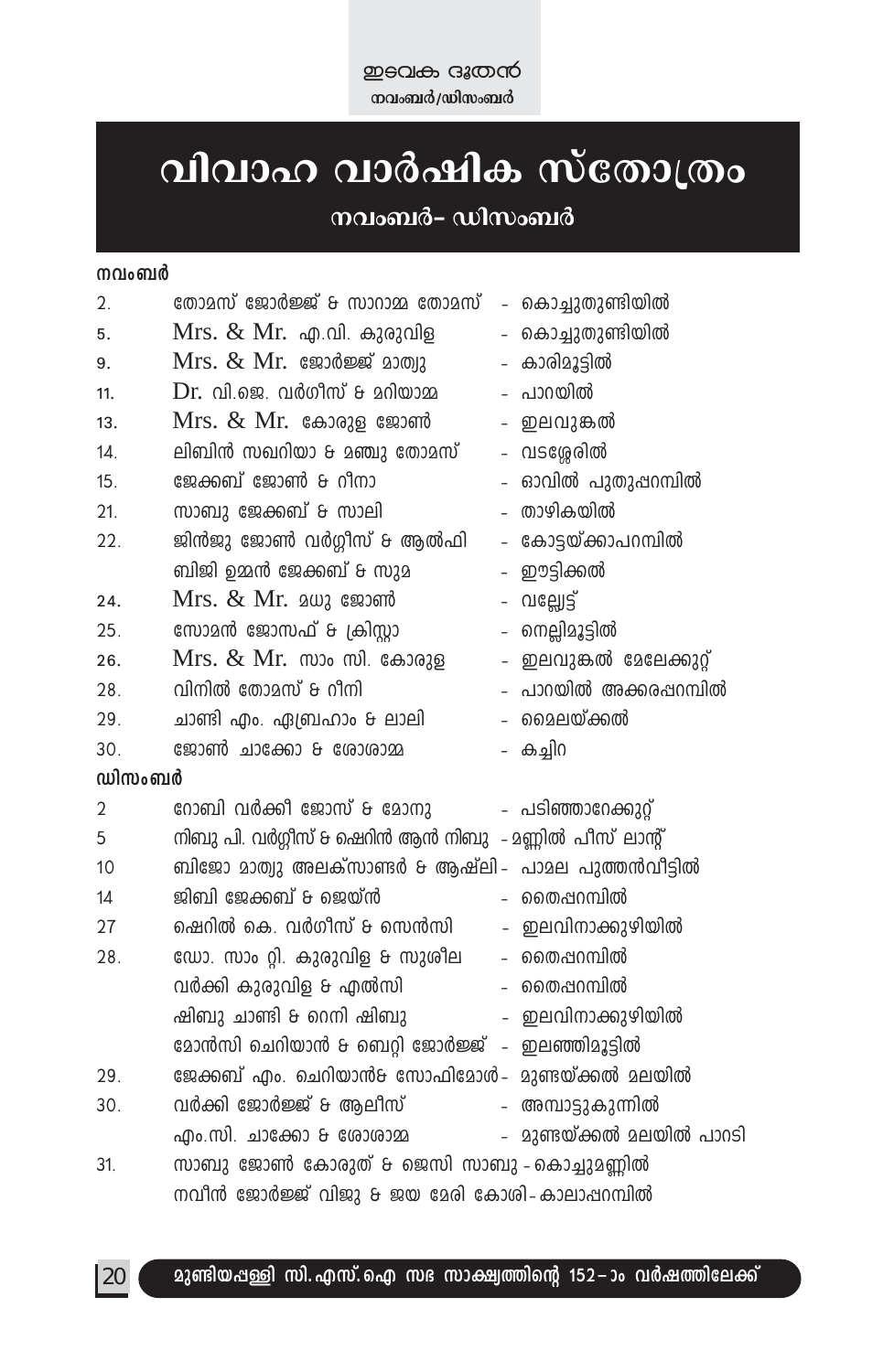| കൂട്ടായ്മയോഗം |                   |                   |              |  |  |  |
|---------------|-------------------|-------------------|--------------|--|--|--|
|               |                   | നവംബർ ഡിസംബർ 2019 |              |  |  |  |
| 13.11.2019    | കെ.കെ. ഏബ്രഹാം    | കുളങ്ങര രഹബോത്ത്  | 4 -ാം വാർഡ്  |  |  |  |
| 20.11.2019    | സഖറിയാ ജോൺ        | തുണ്ടിയിൽ         | 5 - ാം വാർഡ് |  |  |  |
| 27.11.2019    | തോമസ്കുട്ടി എ.കെ. | ആഞ്ഞിലിമൂട്ടിൽ    | 7 - ാം വാർഡ് |  |  |  |
| 04.12.2019    | ഇ.വി. ജേക്കബ്     | ഈട്ടിക്കൽ         | 6–ാം വാർഡ്   |  |  |  |
| 11.12.2019    | എ.വി. വർഗീസ്      | അഡേട്ട്           | 1–ാം വാർഡ്   |  |  |  |
| 18.12.2019    | ചാണ്ടി സി. തോമസ്  | തൊട്ടിപ്പാറയ്ക്കൽ | 2 -ാം വാർഡ്  |  |  |  |
| 25.12.2019    | ക്രിസ്തുമസ്       |                   |              |  |  |  |
| 01.01.2020    | എം.എം. മാത്വു     | മൈലയ്ക്കൽ         | 3-ാം വാർഡ്   |  |  |  |

അറിവ് തുടർച്ച...

എത്ര പ്രായം ആയാലും അവരുടെ ലൈസൻസ് പുതുക്കുന്നത് പരമാവധി 5 വർഷം ആയിരിക്കും. ലൈസൻസ് പീരിയഡ് കഴിഞ്ഞാൽ 30 ദിവസം നമുക്ക് ലഭിക്കുമാ യിരുന്നു. പുതുക്കി ഇല്ലെങ്കിലും ഈ കാല യളവ് ലൈസൻസ് ഉള്ളതായി പരിഗണിക്കു മായിരുന്നു. ഫൈൻ ഇല്ലായിരുന്നു. ഒരാൾക്ക് ലൈസ്ത്സ് തീരുന്ന്തിന് 30 ദിവസം മൂൻപോ, 30 കഴിഞ്ഞോ അതിനുള്ളിലോ പുതുക്കാമായിരുന്നു. പുതിയ നിയ്മം അനു സ്രിച്ച് ഈ കാ്ലാവധി 1 വർഷം ആയിട്ടു് ണ്ട്. അതായത് ഒരു വർഷം മുൻപോ, ഒരു് വർഷത്തിനു ശേഷ്മോ ലൈസ്ൻസ് പുതു് ക്കാം. ഒരാളിന്റെ ലൈസൻസ് സസ്പൻഡ് ചെയ്തു കഴിഞ്ഞാൽ, രണ്ടു പ്രാവശ്യത്തിൽ കൂടുതൽ ആയാൽ അയാളുടെ പേര് പൊതു ജനങ്ങൾ കാണത്തക്കരീതി്യിൽ <sub>(</sub>പദർശിപി °-W-sa∂ Hcp ]pXnb \nbahpw Dƒs∏- ്ക്ക്ക്ക്ക് ക്ഷേപ്പെടും പാട്ടുകളും<br>കൃത്തിയിട്ടുണ്ട്. കമ്മുുണിറി സർവീസും പ്ുതിയ മോ്ട്ടോർ വാഹ്ന നി്യമത്തിലെ ഒരു പ്രത്യേകതയാണ്. ഒരു പ്രൈവറ്റ് വാഹനം ഓടിക്കു മ്പോൾ എന്തെല്ലാം ്രേഖകൾ വേണം: ĭ. ആർ.സി. ബുക്ക്; ž. ഇൻഷ്വറൻസ് സർട്ടിഫിക്കേറ്റ്; 3. ടാക്സ് ഭടാക്കൺ; 4. പൊല്യൂഷൻ സരിട്ടിഫിക്കേറ്റ്; 5. ലൈസൻസ്. ഒറിജിനൽ ലൈസൻസും ടാ്ക്സ് ടോക്കണും ഉണ്ടെങ്കിൽ മറ് രേഖകൾ രണ്ടാഴ്ചക്കകം കാണിച്ചാൽ മതി. ഡിജി ലോക്കർ രേഖകളും കാണിച്ചാൽ മതി. ട്രാൻസ്പോർട്ട വാഹ്ന മാണെങ്കിൽ ഇതിൽ കുടുതലായി ഫിറ്റ്നസ് സർട്ടിഫിക്കേറ്റും പെർമിറ്റുമാണ് വേണ്ടത്. ലൈറ് വാഹ്നമാണെങ്കിൽ ബാഡ്ജിന്റെ ആവ്ശൃമില്ല. മീഡിയം, ഹെവി വാഹന് ങ്ങൾക്ക് ബാ്ഡ്ജ് ആവശ്യമാണ്.

ക്കുന്ന സ്ഥലത്തുതന്നെ രജിസ്റ്റർ ചെയ്യണം എന്നില. 88ലെ വാഹന നിയമ $\delta$ ്വരുന്നതിനു മു്ൻപ്`ടെമ്പററി (Temporay) രജിസ്ട്രേഷനു്<br>പോലും വാഹനം ഹാജരാക്കണമായിരുന്നു. തുടർന്ന് Temporay രജിസ്ട്രേഷന് വാഹനം ഹാജരാക്കേണ്ടാ എന്ന നിയമം വന്നു. പുതിയ നിയമം അനുസരിച്ച് രജിസ്ട്രേഷൻ**്**സമ യത്തും വാഹനങ്ങൾ ഉദ്യോഗസ്ഥന്റെ മുൻപ്ാകെ കൊണ്ടുവരേണ്ടതില്ല. ഫീസ് ്ത്രപ്രാര്ത്താര് കാര്ത്താര്.<br>പ്രതീരലെനായിട്ട് അടയ്ക്കാം.<br>പ്രതലസൻസ് തീർന്നാൽ കാലാവധി

സാധാരണ 5 വർഷമായിരുന്നു. പുതുക്കാതി രുന്നാൽ ഒരാളിന്റെ ലൈസൻസ്്ട**്വ**ർഷം വ്രെ പുതുക്കാമായിരുന്നു. എന്നാൽ പുതിയ ിനയമാ് അ്നുസരിച്ച് ഒരു വർഷം പൂത്തി bmbn Ign-™m¬ B ssek≥kns' ്കാലാവധി തീരും. പിന്നീട് അത് പുതുക്കണ് മെങ്കിൽ റീടെ്സൂ് നടത്തി ആര്ദൃ്മായി ലൈസൻസ് എട്ുക്കുന്നതുപോലെയുള്ള<br>എല്ലാ നടപടികളും പൂർത്തിയാക്കണം.18 വയ സ്സുള്ള ഒരാൾ ലൈസൻസ് എടുത്താൽ 40 വ്യസ്സ് പൂർത്തിയാകുന്ന സ്മ്യം വരെ ലൈസ്ൻസ് ലഭിക്കും. 18നും 30നും ഇടയി ലുള്ള ആളുകൾ ലൈസൻസ് എടുക്കുമ്പോൾ 40 വയസ്സ്് പൂർത്തിയാകുന്ന ദിവസ്ം വരെ ലൈസൻ്സിന്റെ കാലാവധി ഉണ്ടായിരിക്കും. 30നും 50നും ഇടയിൽ പ്രായമുള്ള ആളുകൾ ലൈ്സൻസ് എടുക്കുകയോ പുതുക്കുകയോ ചെയ്താൽ 10 വർഷമായിരിക്കും പര്മാവധി കൊടുക്കുക. 50നും 55നും ഇടയിൽ പ്രായ ്.....<br>മുള്ള**്ഒരാ**ൾക്ക് അ്തായത് 55 വയസ്സുവരെ 60 വയസ്സൂ പൂർത്തിയാകുന്നതുവരെ്യ്ാണ് കാലാവ്ധ്ി കൊടുക്കുന്നത്. 55 വയസ്സ് പൂർത്തിയായ ഒരാൾക്ക് അതിനു മുകളിലോ്ട്ട്

> <u>ഇടവക വികാരി : വ. സാംജി കെ സാം</u> **Mob : 9447285412, email : revsksam@gmail.com**

 $\bm{2}$ ുണ്ടിയഷള്ളി സി. എസ്. ഐ സഭ സാക്ഷ്വത്തിന്റെ 152−ാം വർഷത്തിലേക്ക്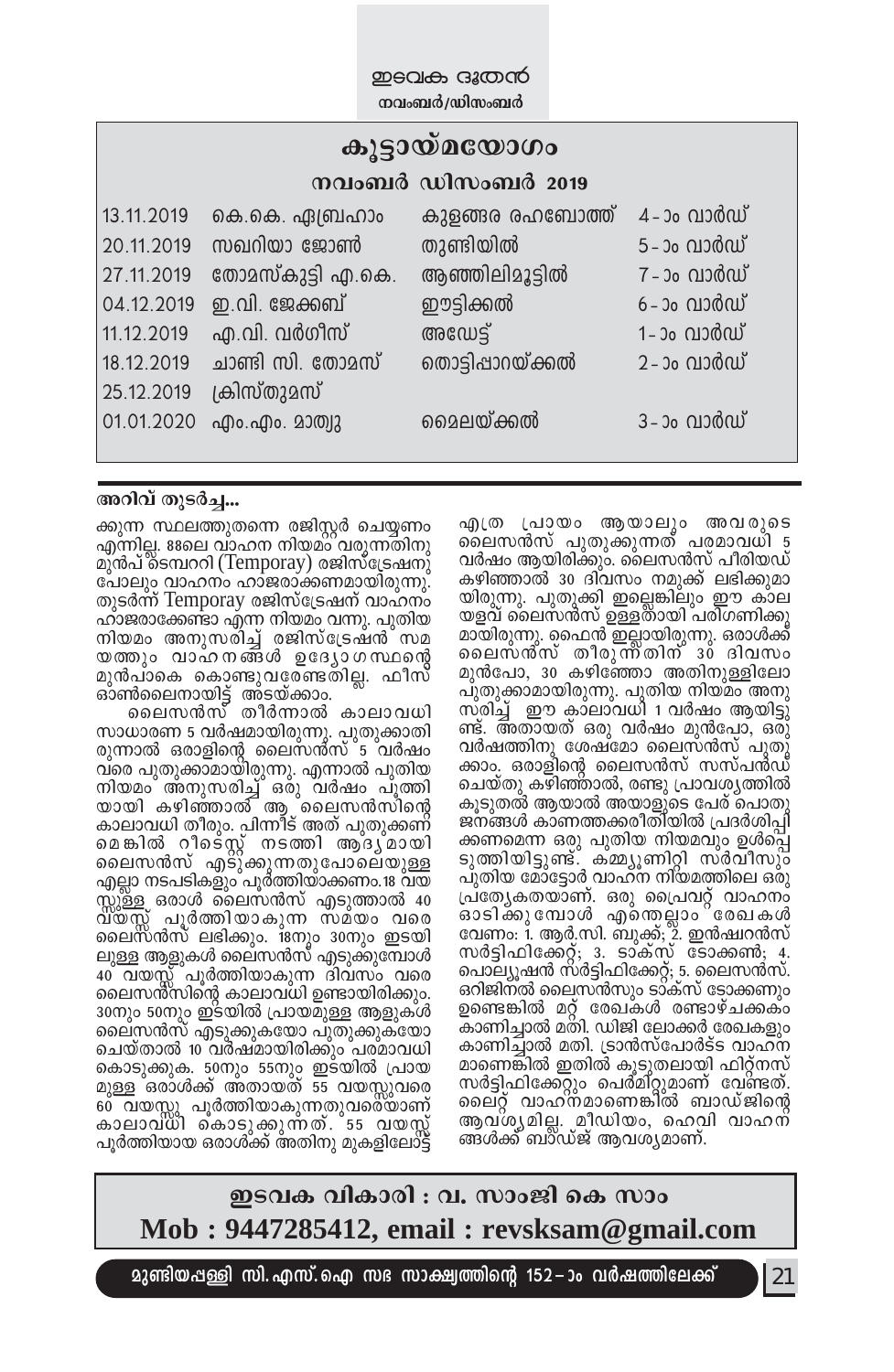### **means** agriced നവംബർ/ഡിസംബർ

### **St Stephen's CSI Church, Mundiappally Receipts and Payments A/c (01-08-2019 - 31-08-2019)**

| <b>Receipts</b>                   | Curr. Month | Payments                                                           | <b>Curr. Month</b> |
|-----------------------------------|-------------|--------------------------------------------------------------------|--------------------|
| OPENING BALANCE                   |             | Electricity                                                        | 8112.00            |
| <b>Bank MSCB</b>                  | 1163801.19  | Generator                                                          | 2870.00            |
| <b>Bank SBI</b>                   | 284776.37   | Agriculture                                                        | 22023.00           |
| End. FD                           | 3283710.00  | Convention/Onavaram                                                | 400.00             |
| <b>Bank Federal</b>               | 12745.00    | Stationary                                                         | 586.00             |
| <b>Bank MSCB Endw. Interest</b>   | 366733.50   | Printing                                                           | 342.00             |
| <b>Bank MSCB Parish Hall</b>      | 47541.30    | Endowment & Interest                                               | 25000.00           |
| <b>Bank MSCB Cemetery Account</b> | 36098.00    | <b>Central Fund</b>                                                | 75004.00           |
| Cash                              | 86307.90    | Choir expense                                                      | 900.00             |
| Cemetry Account                   | 46870.00    | Telephone                                                          | 1600.00            |
| <b>Bangal Mission</b>             | 1500.00     | <b>Bank Charges</b>                                                | 50.00              |
| Subscription                      | 6160.00     | Pension                                                            | 2000.00            |
| Thekkumattala Mission             | 150.00      | <b>Property Purchase</b>                                           | 1507950.00         |
| <b>FMPB</b>                       | 150.00      | Edavaka Doothan                                                    | 6375.00            |
| Charkari Mission                  | 150.00      | Committee / Refreshment                                            | 520.00             |
| <b>Mysore Mission</b>             | 150.00      | Parish Hall                                                        | 26595.00           |
| Offertory                         | 40099.00    | Ecco Club                                                          | 1238.00            |
| <b>Wedding Anniversary</b>        | 2600.00     | Charity/Expense from tithe                                         | 19350.00           |
| <b>Birthday Offertory</b>         | 14650.00    | <b>Entertaining Guest</b>                                          | 250.00             |
| <b>Special Offertory</b>          | 13630.00    | Habel Day                                                          | 1000.00            |
| Parkal Mission (Easter)           | 50.00       | Tax                                                                | 7332.00            |
| <b>Missions India</b>             | 50.00       | District Convention/Dist Council/Committee                         | 5000.00            |
| Orissa Mission                    | 50.00       | Miscellaneous Expenses                                             | 12620.00           |
| <b>Tribal Mission</b>             | 50.00       | <b>Holy Communiion Expenses</b>                                    | 1960.00            |
| IEM                               | 50.00       | Sexton Salary and Allowances 11000.00                              |                    |
| <b>NMS</b>                        | 50.00       | Currate Allowance                                                  | 7500.00            |
| Tithe                             | 71550.00    | <b>Vicar Local Allowance</b>                                       | 3000.00            |
| <b>Special Cover Collection</b>   | 200.00      | Vicar Vehicle Allowance                                            | 1500.00            |
| Property Purchase                 | 585000.00   | <b>CLOSING BALANCE</b>                                             |                    |
| Song Book                         | 240.00      | <b>Bank MSCB</b>                                                   | 408288.19          |
| Handful of Rice                   | 4610.00     | Bank SBI                                                           | 59776.37           |
| Charity                           | 2000.00     | End. FD                                                            | 3283710.00         |
| House Church                      | 2000.00     | <b>Bank Federal</b>                                                | 12745.00           |
| <b>Thotta Pradesham Mission</b>   | 200.00      | <b>Bank MSCB Endw. Interest</b>                                    | 321683.50          |
| Agriculture                       | 10000.00    | <b>Bank MSCB Parish Hall</b>                                       | 57541.30           |
|                                   |             | Bank MSCB Cemetery Account36098.00                                 |                    |
|                                   |             | Cash                                                               | 152002.90          |
| <b>TOTAL</b>                      | 6083922.26  | <b>TOTAL</b>                                                       | 6083922.26         |
| 22                                |             | മുണ്ടിയപ്പള്ളി സി. എസ്. ഐ സഭ സാക്ഷ്വത്തിന്റെ 152 –ാം വർഷത്തിലേക്ക് |                    |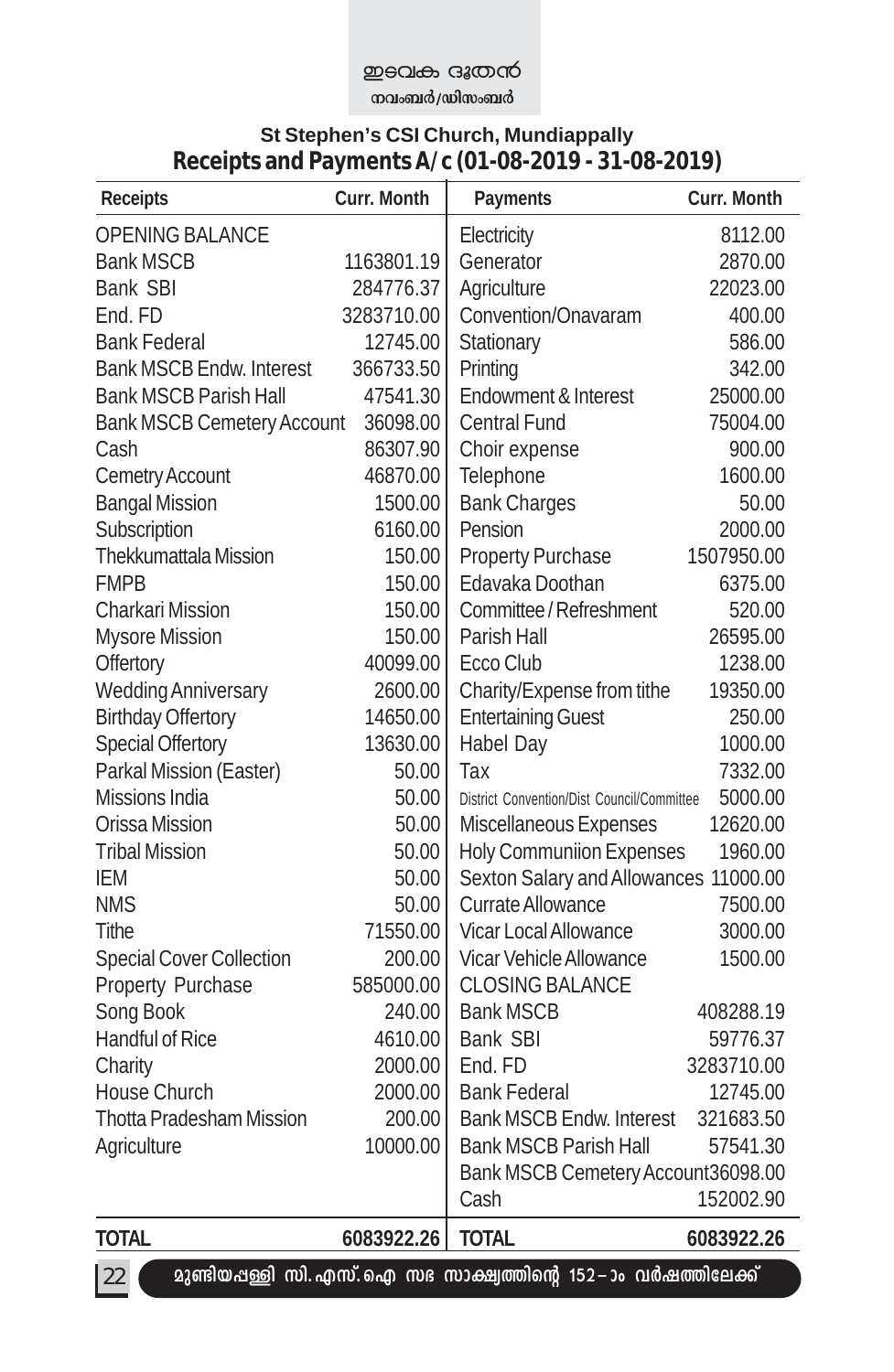### **P**BOL<del>O</del> G30000

<del>\_</del><br>തവംബർ/ഡിസംബർ

### **St Stephen's CSI Church, Mundiappally Receipts and Payments A/c (01-09-2019 - 30-09-2019)**

| Receipt                                     | Curr. Month | Payments                                                           | Curr. Month |
|---------------------------------------------|-------------|--------------------------------------------------------------------|-------------|
| <b>OPENING BALANCE</b>                      |             | Agriculture                                                        | 12227.00    |
| <b>Bank MSCB</b>                            | 408288.19   | Convention/Onavaram                                                | 10700.00    |
| Bank SBI                                    | 59776.37    | Endowment & Interest                                               | 10000.00    |
| End. FD                                     | 3283710.00  | <b>Central Fund</b>                                                | 75004.00    |
| <b>Bank Federal</b>                         | 12745.00    | Choir expense                                                      | 16884.00    |
| <b>Bank MSCB Endw. Interest</b>             | 321683.50   | Telephone                                                          | 729.00      |
| <b>Bank MSCB Parish Hall</b>                | 57541.30    | <b>Bank Charges</b>                                                | 50.00       |
| Bank MSCB Cemetery Account 36098.00         |             | Pension                                                            | 2000.00     |
| Cash                                        | 152002.90   | Repair & Maintainence                                              | 650.00      |
| Parish Hall                                 | 38000.00    | <b>Property Purchase</b>                                           | 22000.00    |
| <b>Bangal Mission</b>                       | 2300.00     | Committee / Refreshment                                            | 400.00      |
| Subscription                                | 1920.00     | Parish Hall                                                        | 7250.00     |
| Thekkumattala Mission                       | 50.00       | Parsonage Maintanence                                              | 47905.00    |
| <b>FMPB</b>                                 | 350.00      | Labour Charge                                                      | 2975.00     |
| <b>Charkari Mission</b>                     | 50.00       | Miscellaneous Expenses                                             | 10240.00    |
| <b>Mysore Mission</b>                       | 50.00       | <b>Travelling Allowance</b>                                        | 2000.00     |
| Offertory                                   | 42880.00    | Sexton Salary and Allowances 11000.00                              |             |
| <b>Wedding Anniversary</b>                  | 5950.00     | Currate Allowance                                                  | 7500.00     |
| <b>Birthday Offertory</b>                   | 15180.00    | Vicar Local Allowance                                              | 1500.00     |
| <b>Special Offertory</b>                    | 3200.00     | Vicar Vehicle Allowance                                            | 3000.00     |
| Parkal Mission (Easter)                     | 350.00      | CLOSING BALANCE                                                    |             |
| Missions India                              | 350.00      | <b>Bank MSCB</b>                                                   | 598064.19   |
| Orissa Mission                              | 50.00       | Bank SBI                                                           | 68582.37    |
| <b>Tribal Mission</b>                       | 350.00      | End. FD                                                            | 3283710.00  |
| IEM                                         | 1250.00     | <b>Bank Federal</b>                                                | 13669.00    |
| <b>NMS</b>                                  | 350.00      | Bank MSCB Endw. Interest 316683.50                                 |             |
| <b>Tithe</b>                                | 71250.00    | <b>Bank MSCB Parish Hall</b>                                       | 75041.30    |
| <b>Special Cover Collection</b>             | 3450.00     | Bank MSCB Cemetery Account 82968.00                                |             |
| Property Purchase                           | 176000.00   | Cash                                                               | 48597.90    |
| First Fruit/Auction/Harvest Festival 430.00 |             |                                                                    |             |
| Vehicle Loan                                | 1000.00     |                                                                    |             |
| Song Book                                   | 60.00       |                                                                    |             |
| Edavaka Doothan                             | 6350.00     |                                                                    |             |
| <b>Handful of Rice</b>                      | 6530.00     |                                                                    |             |
| <b>SB</b> Interest                          | 3380.00     |                                                                    |             |
| House Church                                | 2030.00     |                                                                    |             |
| Agriculture                                 | 14575.00    |                                                                    |             |
| Thelengana Mission (Pentacost Sunday        | 800.00      |                                                                    |             |
| <b>CSSM</b>                                 | 1000.00     |                                                                    |             |
| <b>TOTAL</b>                                | 4731330.26  | <b>TOTAL</b>                                                       | 4731330.26  |
|                                             |             | മുണ്ടിയപ്പള്ളി സി. എസ്. ഐ സഭ സാക്ഷ്വത്തിന്റെ 152 –ാം വർഷത്തിലേക്ക് | 23          |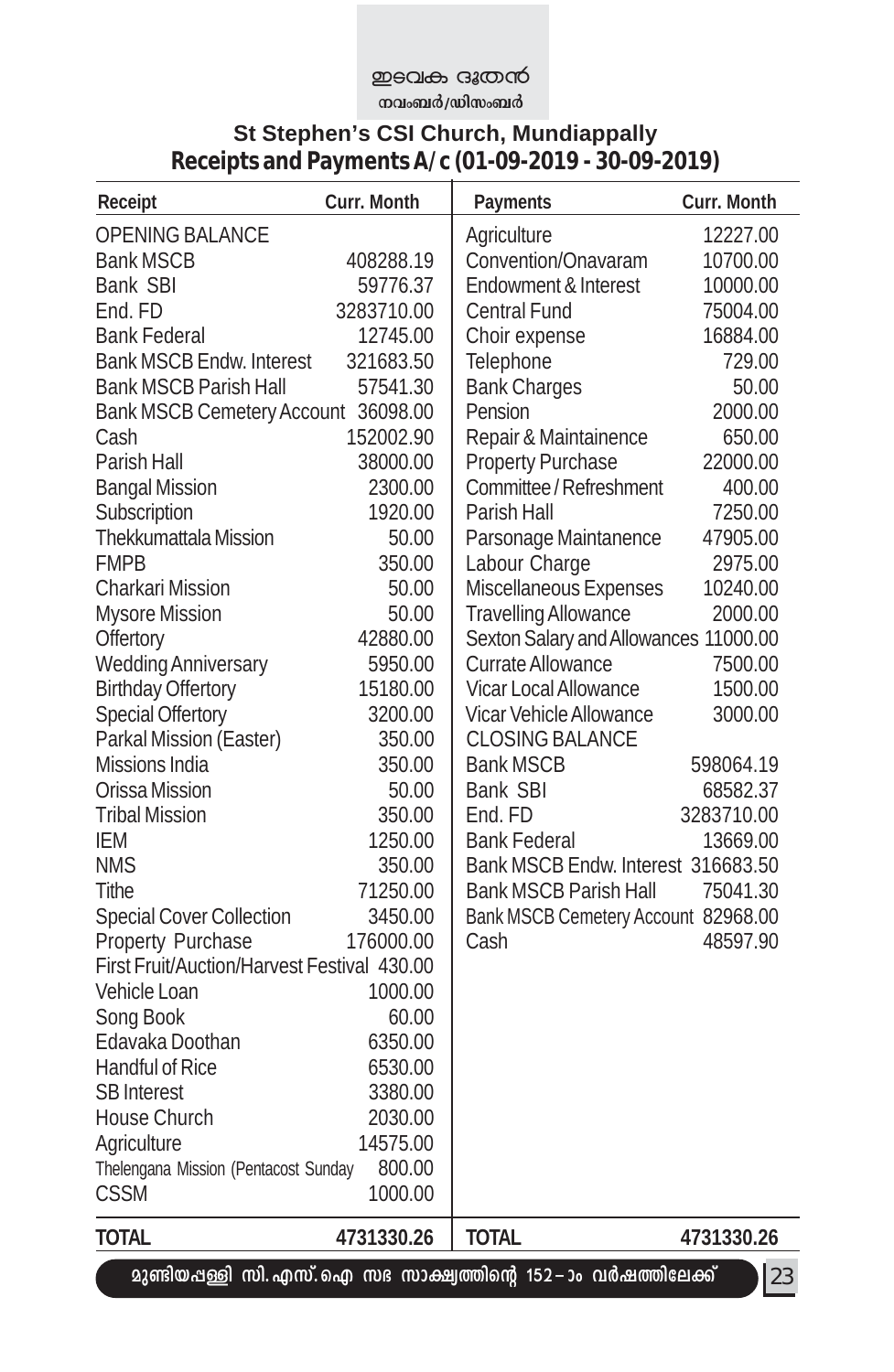<u>meales ദൂതൻ</u> **നവംബർ/ഡിസംബർ** 

# **അ**റിവ് **knowledge**

### പുതുക്കിയ വാഹന നിയമം

പിഴ 5000 രൂപയാണ്. എയർഹോൺ/ശബ്ദ മലിനീകരണം/പുക പരിശോധന സർട്ടിഫി ക്കറ്റ് ഇല്ലാതെയിരിക്കുക ഇവയ്ക്ക് പിഴ 1000 രൂപ്യാണ്. കൂടാതെ മൂന്നു മാസത്തേക്ക്

ലൈസൻസ് സസ്പെൻഡു ചെയ്യും.<br>© തജിസ്ട്രേഷൻ ഇല്ലാതെയും ഫിറ്റ്നസ്<br>സർട്ടിഫിക്കേറ്റ് ഇല്ലാതെയും വാഹനം ഓടി ച്ചാൽ മോട്ടോ്ർസൈക്കിൾ, ഓട്ടോ എന്നി വയ്ക്ക് 2000 രുപയും ലൈറ്റ് വാഹനങ്ങൾക്ക് 3000 രൂപയും മീഡിയം വാഹനങ്ങൾക്ക് 4000 രൂപയും ഹെവി വാഹനങ്ങൾക്ക് (ബസ്, ടിപ്പർ) 5000 രൂപയുമാണ് പിഴ. പെർമിറ്റ് ഇല്ലാതെ വാഹനം ഓടിച്ചാൽ എല്ലാ വാഹന് ങ്ങ്ൾക്കും 10,000 രൂപയാണ് പിഴ. അ്മിത ഭാരം കയറിയാൽ ഒരു ടൺവരെ 20,000 രൂപ പിഴ $;$ അതുകഴിഞ്ഞ് ഓരോ ടണ്ണിനും 2000 രൂപാ വീത്ം പിഴ അടയ്ക്കണം.''′യാ്ത്രാ വാഹന ത്തിൽ അമിതഭാരം കയറ്റിയാൽ ഒരാൾക്ക് 200 രൂപ വീതമാണ് പിഴ. 5 പേർ പോകേണ്ട വാഹ .നത്തിൽ 8 പേർ യാത്ര ചെയ്താൽ 3 പേർക്ക് 200 രൂപ വീതം പിഴ, അതായത് 600 രൂപ ആയിരിക്കും പിഴ. ആ മൂന്നു പേരെയും ഇറ ക്കിവിടും. അവർക്ക് തുടർന്ന് യാത്ര ചെയ്യാൻ സാധിക്കില്ല. അതുപോലെ അമിതഭാരവും ഇറ ക്കിവയ്ക്കേ്ണ്ടിവരും. സീറ്റ് ബെൽറ്റ് ഇല്ലാതെ ഓടിച്ചാൽ 14 വയസ്സിനു ത്ാഴെ 1000 രൂപ് പിഴ. എല്ലാ്വരും സീറ്റ് ബെൽറ്റ് ധരിക്കണം. 4 വയ സ്സി്നു മുകളില്ുള്ള എ്ല്ലാവരും ഹെൽമറ്റ് <u>വ്</u>യ്ക്കണം. ഇല്ലെങ്കിൽ 500 രൂപ്യും 3 മാസ്

ത്തേക്ക് ലൈസൻ്സ് സസ്പെ്ൻഡ്ു ചെയ്യും.<br>© ഒരു ഫയർ സർവീസ് എമർജൻസി<br>വാഹനം, ആംബുലൻസ് എന്നിവയ്ക്ക് മാർഗ്ഗ തടസ്സം സൃഷ്ടിച്ചാൽ 10,000 രൂപയാണ് പിഴ്. ഹോ്ൺ അടിക്കാൻ പാടില്ലാത്ത ഇടത്ത് അനാവശ്യമായി ഹോൺ അടി്ച്ചാൽ 1000 രൂപ യാണ് പിഴ. ഇൻഷ്വറൻസ് സർട്ടിഫിക്കേറ്റ് ഇല്ലാത്ത വാഹനം ഓടിച്ചാൽ 2000 രൂപയാണ് പിഴ്. മറ്റു വാഹനങ്ങൾക്ക് തടസ്സം സൃഷ്ടി

ച്ചാൽ 1000 രൂപ പിഴ കൊടുക്കേണ്ടിവരും.<br>∞ നിലവിലുള്ള നിയമം അനുസരിച്ച് അതാ<br>യത് 1988ലെ വാഹന നിയമം അനുസരിച്ച് ഒരു വൃക്തി എവിടെയാണോ താമസിക്കുന്നത് അ്ലെങ്കിൽ എവിടെയാണോ ജോലി ചെയ്യു ന്നത്്അവിടെ മാത്രമാണ് വാഹനം രജിസ്റ്റ് ചെയ്യാനും ലൈസൻസ് എടുക്കുവാന്ും സാധിച്ചിരുന്നെങ്കിൽ പുതിയ വാഹന നിയമം വരുന്നതോ്ടുകൂടി ദരാൾക്ക് കേരളത്തിലെ ഏതു രജിസ്റ്റിങ്ങ് അതോറിറ്റിയുടെയും മുൻപാകെ അ്പേക്ഷ സമർപ്പിക്കാവുന്നതും ലൈസൻസ് എടുക്കാവുന്നതു്ഠ വാഹനം രജി സ്റ്റർ ചെയ്യാവുന്നതുമാണ്. നമ്മൾ താമസി

്ശ്രഷം 21-ാം പേജിൽ

്പുതിയ വാഹന നിയമം വന്നതിനു<br>ഭശഷം കുറ്റകൃതൃങ്ങൾക്കുള്ള പിഴത്തുക ഗണ്യമായി് വർദ്ധിപ്പിച്ചിട്ടുണ്ട്. GO. (P) No. 30/2019 Trans. Dated 31.10.2019 എ്ന്ന് പേരിൽ ഒരു കേരള<br>ഗസറ്റ് വിജ്ഞാപനം ഇറങ്ങിയിട്ടുണ്ട്. അതിൽ <sup>.</sup>എല്ല്ാ് പിഴയുടെയും വിശദവിവരം അറിയാൻ

സാ്ധിക്കുന്നതാണ്.<br>` എവിടെയും പരാമർശിക്കാത്ത കുറ്റകൃതൃ<br>ങ്ങൾ ജനറൽ ഒഫൻസ് പിഴ 500 രൂപയാണ്. ചൈറ്റ് തെളിയുന്നില്ല, അത് പിഴയിൽ ഉൾക്കൊള്ളിച്ചിട്ടില്ലയെ്ങ്കിൽ അതിന് പിഴ മിനിമം 500 രൂപയാണ്. ബസിൽ ടിക്കറ്റ് എടു ക്കാതെ യാത്ര ചെയ്യുക, കണ്ടക്ടർ്്തന്റെ ഉത്തരവാദിത്വം നിർവഹിക്കാതിരിക്കുക്

എന്നിവ ഇതിൽപ്പെടുന്നതാണ്.<br>− നിർദ്ദേശങ്ങളുടെ ലംഘനം, തടസ്സങ്ങൾ<br>സൃഷ്ടിക്കുക എന്നിവയ്ക്ക് 2000 രൂപയാണ് <sub>.</sub>പിഴ്. നിർദ്ദേശം ലംഘിച്ചുകൊണ്ട് കടന്നുപോ കുക, ആവശൃപ്പെട്ട<sub>,</sub> വിവരങ്ങൾ നൽകാ്തിരി ക്കുക, വാഹന പരിശോധന നടത്തുമ്പോൾ തട്സ്സങ്ങൾ സൃഷ്ടിക്കുക<sub>,</sub> രേഖ കാണിക്കാ തിര്ിക്കുക എന്നിവ നിർദ്ദേശങ്ങളുടെ

ലംഘനത്തിൽപ്പെടും.<br>™ൈനെൻസില്ലാതെ വാഹനം ഓടിച്ചാൽ ഓടിച്ച വ്യക്തിക്കുള്ള പിഴ 5000 രൂപയാണ്.<br>വാഹന ഉടമയ്ക്ക് 5000 രൂപ പിഴ അടയ്ക്കേ ണ്ടിവരും. പുതിയ നിയമം വരുന്നതിനു മുൻപ് അതിന്റെ പിഴ ഉടമയ്ക്ക് 1000 രൂപയും ഓടി ക്കുന്ന ആളിന് $\overline{\phantom{a}}$ 500 രൂപയും; അങ്ങനെ 1500 രുപ ആയിരുന്നു. പ്രായം കുറഞ്ഞ (മൈനറി  $\sin$ ) ആളിനെ വാഹനം ഓ്ടിക്കാൻ വിടുക യാണെങ്കിൽ, 25000 രൂപ പിഴയും തടവും രക്ഷിതാക്കൾക്ക് കിട്ടുന്നതാണ്. അമിതമായ വേഗതയിൽ പോകുന്ന വാഹനത്തിന് ചൈറ്റ്/മീഡിയം വാഹനങ്ങൾക്ക് 1500 രുപയും ഹെവി വാഹനങ്ങൾക്ക്  $3000$ രുപയും ആയിരിക്കും പിഴ. അപകടകരമായ .ൈഡ്വിങ്ങിന് 3000 രൂപയാണ് പിഴ. അതോ sൊപ്പം സാമൂഹൃസേവനവും ചെയ്യേണ്ടിവ രും. "സാമൂഹുസേവനം എ്നു പറയുന്നത് ആശുപത്രിയിലോ മറ്റോ നിശ്ചീത കാലയള  $\,$ വിൽ $\,$ ്നിശ്ചിത $\,$  ദിവസം $\,$ ് സേവനം ചെയ്യണം. അതു ചെയ്തു എന്ന് അവിടുത്തെ അ്ധികാ രിയുടെ കത്ത് ലഭിച്ചതിനുശേഷം മാത്രമേ ശിക്ഷാ നടപടിയിൽ്നിന്നു**ം ഒഴിവാക്കപ്പെടു** കയുള്ളു. മാനസികമായും ശാരീരികമായും ്പ്രശ്നങ്ങൾ ഉള്ളപ്പോൾ വാഹനം ഓടിച്ചാൽ അത് 1000 രൂപ പിഴ് അടയ്ക്കേണ്ട ഒരു കുറ്റ

കൃത്യമാണ്.<br>© സിങ്ങ് /മത്സരം / ചക്രം പൊക്കി അഭ്യാസ പ്രകടനങ്ങൾ നടത്തുക, അതിനുള്ള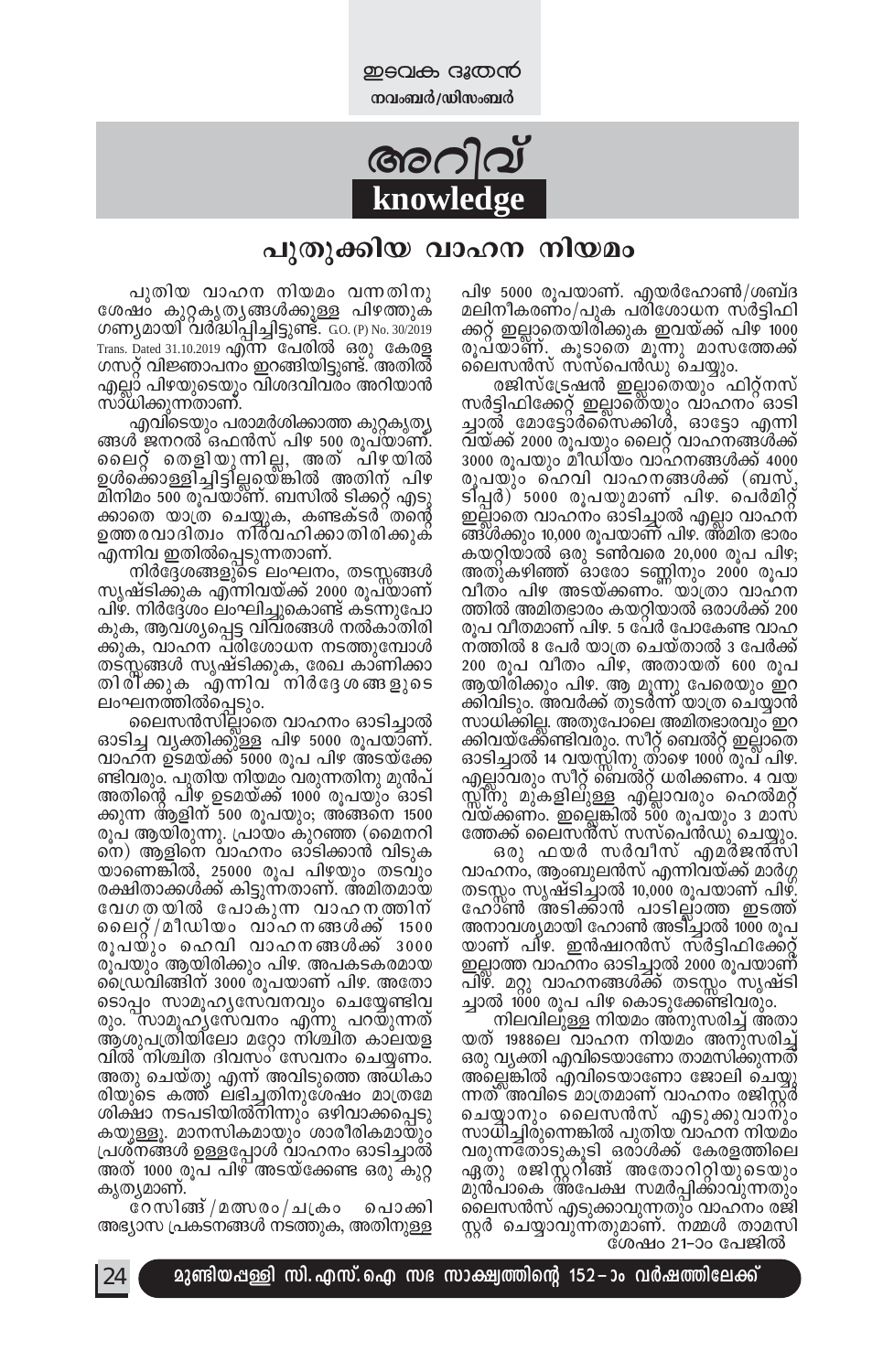**P**BOL<del>O</del> G&COCO **നവംബർ/**ഡിസംബർ

# k`m-]-©mwKw

| നവംബർ      |                                                                             |  |  |
|------------|-----------------------------------------------------------------------------|--|--|
| 03.11.2019 | പെന്തക്കോസ്തിനു പിമ്പ് 21–ാം ഞായർ<br>അഖിലലോക സണ്ടേസ്കൂൾ ദിനം                |  |  |
|            |                                                                             |  |  |
|            | പവിത്രരാകുക                                                                 |  |  |
|            | ലേവ്യ. 19:1-4<br>സങ്കീ. 139                                                 |  |  |
|            | ലേവ്യ. 19:1–4           സങ്കീ. 139<br>1പത്രൊ. 1:13–21        മത്താ. 7:21–23 |  |  |
| 10.11.2019 | പെന്തക്കോസ്തിനു പിമ്പ് 22–ാം ഞായർ                                           |  |  |
|            | ഐക്യഞായർ - മാർത്തോമ്മാ ക്രമം                                                |  |  |
|            | നേതൃത്വം ഇരവിപേരൂർ ഇമ്മാനുവൽ $\operatorname{MTC}$                           |  |  |
|            | യെഹ. 37:15–23 സങ്കീ. 133                                                    |  |  |
|            | 1കൊരി. 12:12-27 യോഹ. 15:1-8                                                 |  |  |
| 17.11.2019 | പെന്തക്കോസ്തിനു പിമ്പ് 23–ാം ഞായർ                                           |  |  |
|            | പെൺശിശു ഞായർ<br>പെൺശിശുവിന്റെ പ്രാധാന്യം അംഗീകരിക്കുക                       |  |  |
|            |                                                                             |  |  |
|            | സംഖ്യാ. 27:1-11 സങ്കീ. 71:1-12                                              |  |  |
|            | അ.പ്ര. 21:7-14 മർക്കൊ. 5:35-43                                              |  |  |
| 24.11.2019 | പെന്തക്കോസ്തിനു പിമ്പ് 24–ാം ഞായർ                                           |  |  |
|            | ഉപഭോഗസംസ്കാരത്തോടുള്ള                                                       |  |  |
|            | ക്രിസ്തീയ പ്രതികരണം                                                         |  |  |
|            | ഉല്പ. 3:1–7             സങ്കീ. 37<br>ഫിലി. 3:17–21          മത്താ. 6:25–34  |  |  |
|            |                                                                             |  |  |
| ഡിസംബർ     |                                                                             |  |  |
| 01.12.2019 | ആഗമന ഞായർ                                                                   |  |  |
|            | ദൈവിക വാഗ്ദത്തങ്ങളുടെ ആഘോഷം                                                 |  |  |
|            | സങ്കീ. 66<br>$1000$ . $2:1-10$                                              |  |  |
|            | എബ്രാ. 11:29-40 ലൂക്കൊ. 1:39-45                                             |  |  |
| 08.12.2019 | ബൈബിൾ ഞായർ                                                                  |  |  |
|            | ആഗമനത്തിൽ രണ്ടാം ഞായർ                                                       |  |  |
|            | ദൈവവചനം - ഇരുവായ്ത്തലയുള്ള വാൾ                                              |  |  |
|            | സങ്കീ. 118:89–96<br>യിരെ. 36:1–10                                           |  |  |
|            | എബ്രാ. 4:11–15<br>ലൂക്കൊ. 1:5-17                                            |  |  |
| 15.12.2019 | ആദൃഫല ഞായർ                                                                  |  |  |
|            | വിളവെടുപ്പിനായി സ്തോത്രം                                                    |  |  |
|            | ആവ. 26:1-11<br>സങ്കീ. 65                                                    |  |  |
|            | 2കൊരി. 9:6–15 ലൂക്കൊ. 21:1–4                                                |  |  |
| 22.12.2019 | ആഗമനത്തിൽ നാലാം ഞായർ                                                        |  |  |
|            | ഒരുങ്ങുക – കർത്താവ് വരുന്നു                                                 |  |  |
|            | സങ്കീ. 126<br>മീഖാ 4:1–5                                                    |  |  |
|            | 16000a0. 4:7-21 6000a0. 4:21-37                                             |  |  |
| 24.12.2019 | ക്രിസ്തുമസ് കരോൾ                                                            |  |  |
|            | സന്ദേശം: റൈറ്റ് റവ. വി.എസ്. ഫ്രാൻസിസ്                                       |  |  |
|            | ദൈവത്തിനു മഹത്വം                                                            |  |  |
|            | പ്രത്യേക വേദഭാഗങ്ങൾ                                                         |  |  |

്മുണ്ടിയഷള്ളി സി. എസ്. ഐ സഭ സാക്ഷ്വത്തിന്റെ 152−ാം വർഷത്തിലേക്ക്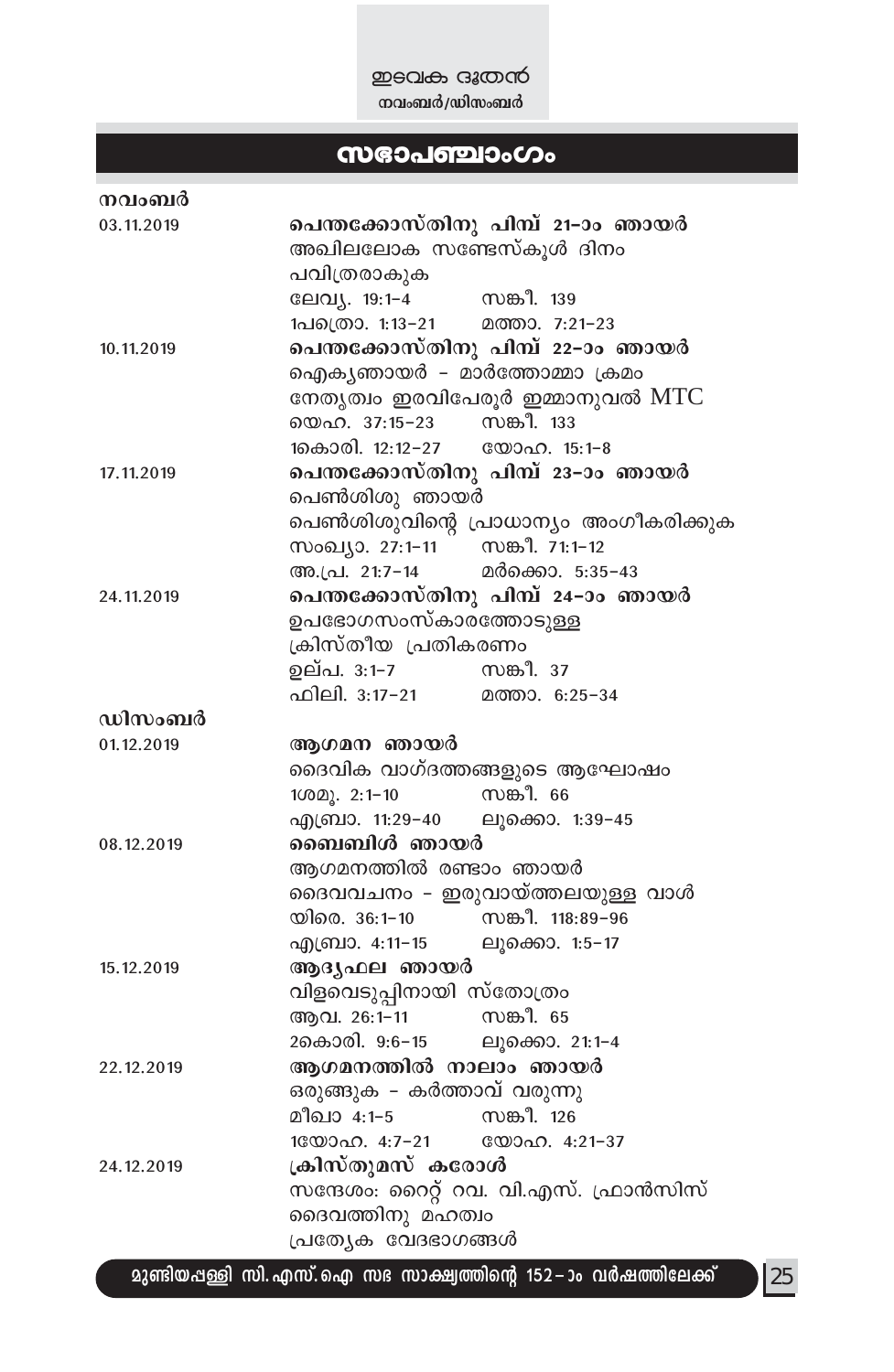| 25.12.2019 | ക്രിസ്തുമസ്<br>ക്രിസ്തുമസ്: കൃപമേൽ കൃപ |                 |  |
|------------|----------------------------------------|-----------------|--|
|            | ആവ. 6:1-9 സങ്കീ. 20                    |                 |  |
|            | എഫെ. 2:4-9 മത്താ. 2:13-23              |                 |  |
| 29.12.2019 | ക്രിസ്തുമസിനു പിമ്പ് 1-ാം ഞായർ         |                 |  |
|            | ദൈവം നമ്മോടുകുടെ                       |                 |  |
|            | യെശ. 7:10–17 സങ്കീ. 98                 |                 |  |
|            | 1പ്രെ 3:8-16 മത്താ. 1:18-25            |                 |  |
| 31.12.2019 | വർഷാവസാനം                              |                 |  |
|            | വരുക: കർത്താവ് നല്ലവനാകുന്നു           |                 |  |
|            | നഹൂം 1:1-5                             | സങ്കീ. 34:1-10  |  |
|            | 1പത്രൊ. 2:1-10 യോഹ. 7:37-39            |                 |  |
| ജനുവരി     |                                        |                 |  |
| 01.01.2020 | പുതുവർഷം - ഉടമ്പടി ദിനം                |                 |  |
|            | എല്ലാത്തിനോടുമുള്ള ദൈവത്തിന്റെ         |                 |  |
|            | ഉടമ്പടിയുടെ തുടർച്ച                    |                 |  |
|            | ഉല്പ. 9:8–17           സങ്കീ. 145      |                 |  |
|            | ഗലാ. $4:21-31$                         | ലുക്കൊ. 2:15-21 |  |
|            |                                        |                 |  |

### **Write & Win** എഫെസ്യർ

- 1. പൃർത്ഥബുദ്ധി അനുസരിച്ച് നടക്കുന്നത് ആര്?
- 2. വീഞ്ഞ് കുടിച്ച് മത്തരാകരുത് എന്ന് പറയുന്നത് എന്തുകൊണ്ട്?
- 3. ടെവെത്തിന്റെ സർവ്വായുധവർഗ്ഗം ധരിക്കേണ്ടത് എന്തിന്?
- 4. സഭയുടെ അടിസ്ഥാന കല്ലുകൾ ആരെല്ലാം?
- 5. രക്തത്താലുള്ള അതിക്രമങ്ങളുടെ മോചനം എന്ത്?
- 6. സകല വിശുദ്ധന്മാരിലും ഏറ്റവും ചെറിയവൻ എന്ന് പറഞ്ഞത് ആര്?
- 7. പൗലൊസിന്റെ അഭിപ്രായത്തിൽ ആരെല്ലാമാണ് ദൈവരാജ്യത്തിൽ അവകാ ശമില്ലാത്തവർ?
- 8. ദുഷ്ടന്റെ തീയമ്പുകളെ കെടുക്കുവാൻ തക്കതായ പരിച എന്ത്?
- 9. ആരാലാണ് വീണ്ടെടുപ്പുനാളിനായി മുദ്രയിട്ടിരിക്കുന്നത്?
- 10. വെളിച്ചത്തിന്റെ ഫലം എന്തെല്ലാം?
- 11. ടെെവജനത്തിന്റെ അവകാശത്തിന്റെ അച്ചാരം എന്ത്?
- 12. ുകിസ്തുവിനു കീഴടങ്ങിയിരിക്കുന്നത് എന്ത്?
- 13. പൗലൊസ് ബദ്ധനായിരിക്കുന്നത് എന്തിനുവേണ്ടി?
- 14. ഭലാകസ്ഥാപനത്തിനു മുമ്പേ ദൈവം നമ്മെ തിരഞ്ഞെടുത്തത് എന്തിന്?
- 15. ആരാണ് തന്നെത്താൻ സ്നേഹിക്കുന്നത്?

#### ഉത്തരങ്ങൾ ലഭിക്കേണ്ട അവസാന തീയതി: ഡിസംബർ 15 ഞായ**ർ**

സെപ്റ്റംബർ-ഒക്ടോബർ ലക്കം വിജയി: സോമ ജോർജ്ജ്, തുണ്ടിയിൽ വടക്കേതിൽ ഈ ലക്കം സമ്മാനം സ്പോൺസർ ചെയ്തിരിക്കുന്നത്: ജെസ്സി രാജു ഈട്ടിയ്ക്കൽ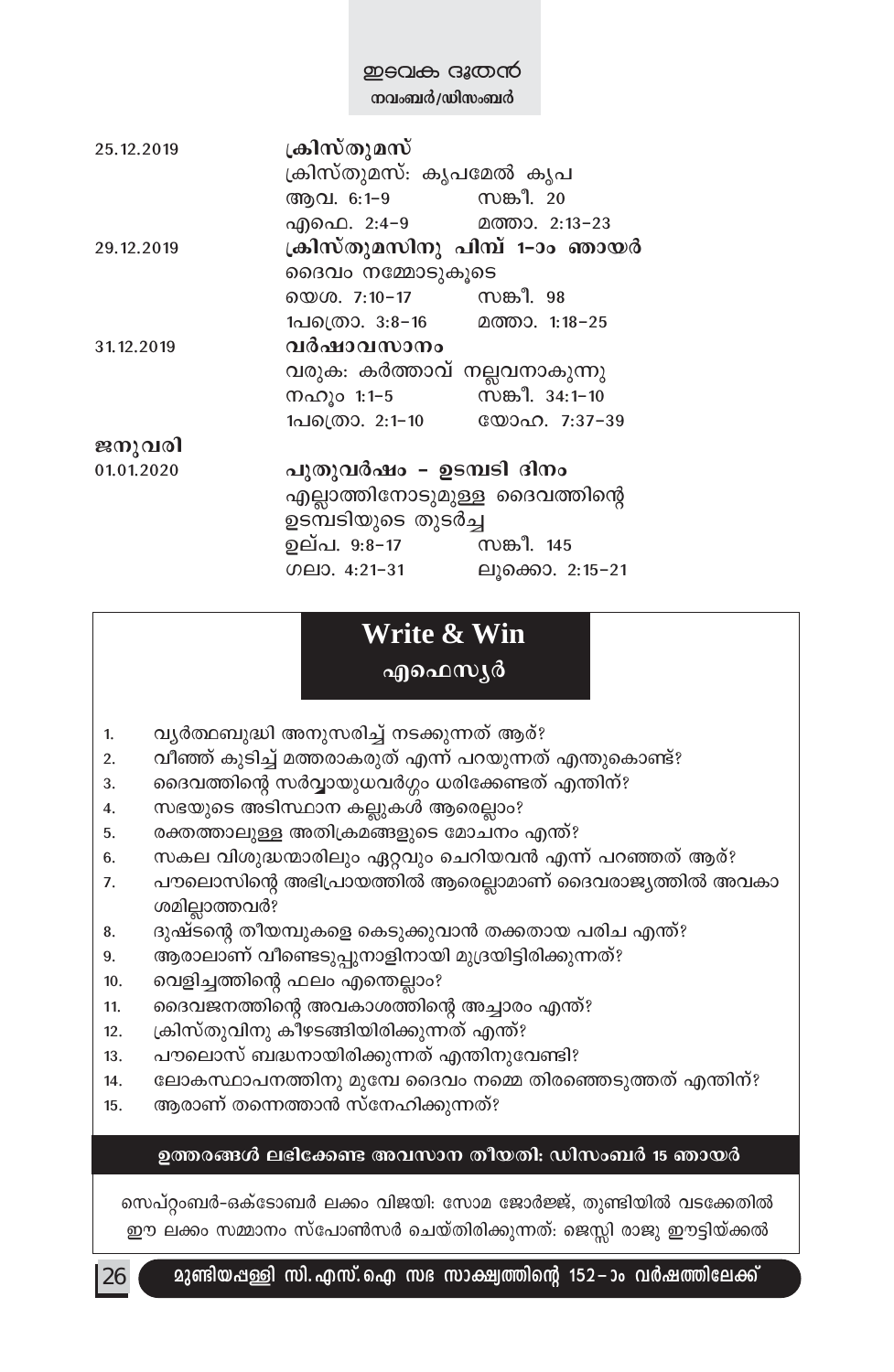# ക്രിസ്തുമസ് കരോൾ

ഡിസംബർ 24, 7 പി.എം. ക്രിസ്തുമസ് ദൂത് ബിഷപ്പ് വി.എസ്. ഫ്രാൻസിസ് (ഈസ്റ്റ് കേരള മഹായിടവക)

### പ്രതിഷ്ഠാദിനം

ഡിസംബർ 26, 9 എ.എം. ബിഷപ്പ് ഡോ. ഉമ്മൻ ജോർജ്ജ് (കൊല്ലം-കൊട്ടാരക്കര മഹായിടവക) ശുശ്രൂഷയ്ക്ക് നേതൃത്വം നൽകുന്നു.

## സൺഡേസ്കൂൾ

പുതിയ അദ്ധ്യായന വർഷം ആരംഭിക്കുന്നു. 3 വയസ്സു മുതലുള്ള കുട്ടി കളൈ ചേർക്കാവുന്നതാണ്.

### സി.എസ്.ഐ. മധൃകേരള മഹായിടവക

### ത്യതിയ ജൂബിലി സ്മാരക കൺവൻഷൻ 2020

### 54-ാമത് യോഗങ്ങൾ

ബേക്കർ മൈതാനം, കോട്ടയം

ജനുവരി 26 മുതൽ ഫെബ്രുവരി 2 വരെ

# **ിഫ്രഷ്മെന്റ്**

തങ്ങളുടേയോ മക്കളുടേയോ കൊച്ചുമക്കളുടേയോ മറ്റ് കുടുംബാംഗ ങ്ങളുടേയോ ജന്മദിനം വിവാഹവാർഷികം മറ്റ് പ്രധാന സന്തോഷദിന ങ്ങളോടനുബന്ധിച്ച് ആരാധനയ്ക്ക് ശേഷം റിഫ്രഷ്മെന്റ് (കാപ്പിയും ബിസ്ക്കറ്റും) സ്പോൺസർ ചെയ്യുന്നതിനുള്ള അവസരം ഉണ്ടായിരി ക്കുന്നതാണ്. അത് ജീവിതത്തിന് അനുഗ്രഹപ്രദമായിരിക്കും. ഒരു പ്രാവശ്യം റിഫ്രഷ്മെന്റ് സ്പോൺസർ ചെയ്യുന്നതിന് 1500 രൂപ ചെലവ് വരും. എല്ലാവരുടേയും സഹകരണം പ്രതീക്ഷിക്കുന്നു.

 $|27$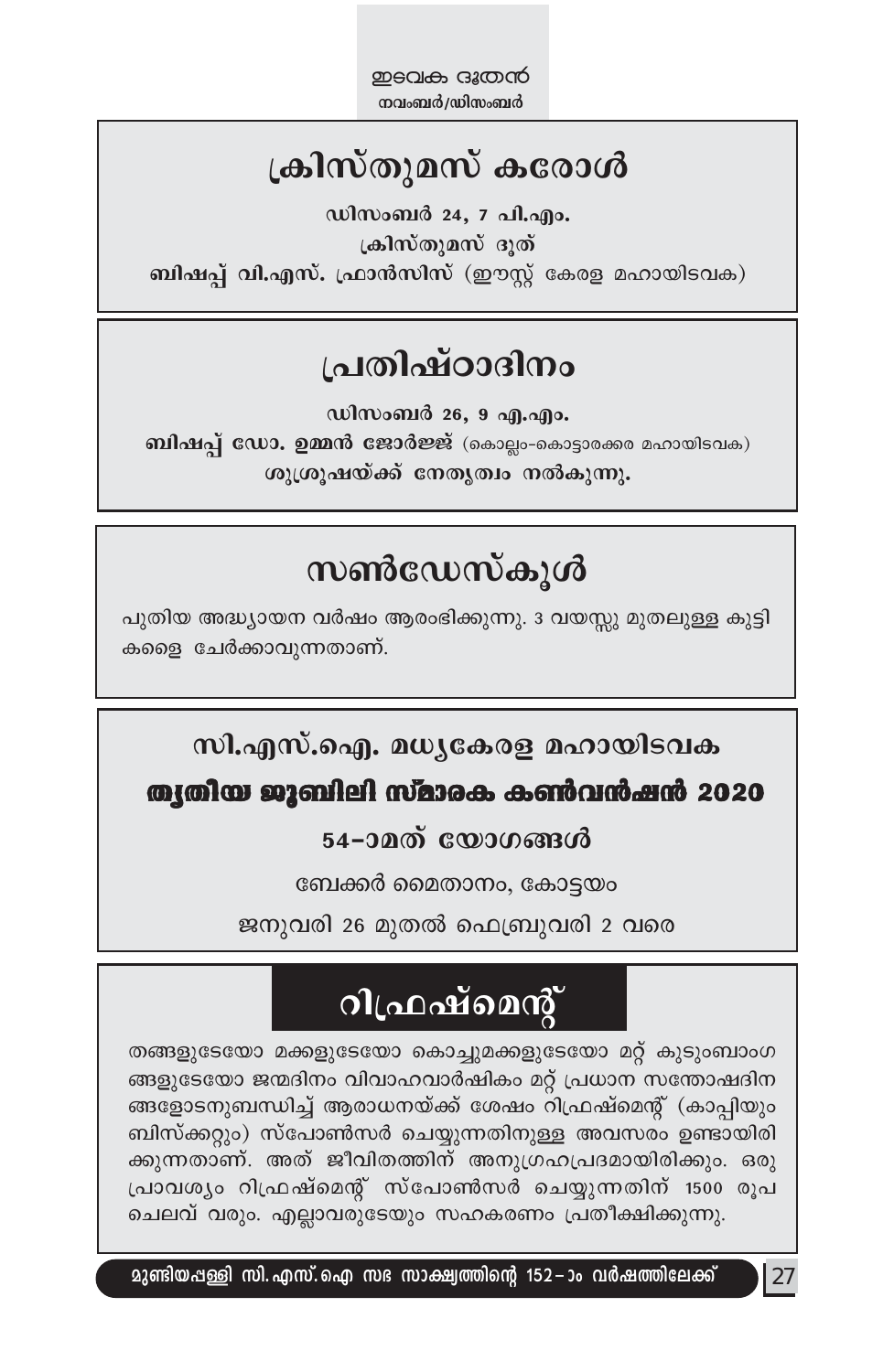| സെന്റ് സ്റ്റീഫൻസ് സി.എസ്.ഐ ഇടവക              |                          |  |
|----------------------------------------------|--------------------------|--|
| കമ്മറി                                       |                          |  |
| വികാർ & പ്രസിഡന്റ്                           |                          |  |
| റവ. സാംജി കെ. സാം                            | 0469-2693232, 9447285412 |  |
| കൈക്കാരന്മാർ                                 |                          |  |
| ശ്രീ. എം.സി. ഏബ്രഹാം, മൈലക്കൽ                | 0469-2693447, 9446115905 |  |
| ശ്രീ. പി.കെ. കോശി, ഒറ്റപ്പാമൂട്ടിൽ           | 0469-2670455, 9495026416 |  |
| സെക്രട്ടറി                                   |                          |  |
| ശ്രീ. വർക്കി കുരുവിള, തൈഷറമ്പിൽ              | 0469-2693611, 9447363515 |  |
| കമ്മറ്റി അംഗങ്ങൾ                             |                          |  |
| ശ്രീ. ആശിഷ് വർഗീസ്, പടിഞ്ഞാറേക്കുറ്റ്        | 0469-2693601, 9446708236 |  |
| ശ്രീ. കുര്യൻ ചെറിയാൻ, മുണ്ടണ്ടയ്ക്കൽമലയിൽ    | 0469-2691683, 9947417702 |  |
| ശ്രീ. സാബു ഏബ്രഹാം തുരുത്തുമല                | 0469-2693932, 9446372932 |  |
| ശ്രീ. പി.ജി. വർഗീസ്കുട്ടി, മണ്ണിൽ പീസ്ലാൻഡ്  | 0469-2693514, 9447093514 |  |
| ശ്രീ. ജോർജ് ഏബ്രഹാം, തെക്കേക്കുറ്റ് തകിടിയിൽ | 0469-2690985, 9746199985 |  |
| ശ്രീ. ജോൺസി ജേക്കബ്, കച്ചിറയിൽ               | 0469-2692211, 9447223511 |  |
| ശ്രീ. കെ.കെ. കുരുവിള, കുളങ്ങര സാജൻവില്ല      | 0469-2693370, 9747121569 |  |
| ശ്രീമതി അന്നമ്മ വർഗീസ്, കോട്ടയ്ക്കപറമ്പിൽ    | 0469-2692858, 8547838582 |  |
| ശ്രീമതി അന്നമ്മ കോശി, തറികുന്നിൽ             | 0469-2690578, 9961821199 |  |
| ശ്രീമതി സൂസമ്മ തോമസ്, പാറയിൽ അക്കരപ്പറമ്പിൽ  | 0469-2693992, 9961889672 |  |
| ശ്രീ. സുനിൽ ഏബ്രഹാം, ഇലഞ്ഞിമൂട്ടിൽ           | 9496849749               |  |
| ഡയോസിസൻ കൗൺസിൽ അംഗങ്ങൾ                       |                          |  |
| ശ്രീ. ബെൻസി കെ. തോമസ്, തൊട്ടിഷാറയ്ക്കൽ       | 0469-2690705, 9447562840 |  |
| ശ്രീ. സാം വി. ജേക്കബ്, തൈഷറമ്പിൽ             | 0469-2692845, 9446304671 |  |
| ശ്രീ. റിജു വർക്കി തോമസ്, കൊച്ചുതുണ്ടണ്ടിയിൽ  | 0469-2691823, 9747491144 |  |
| ശ്രീമതി സാറാമ്മ ചാണ്ടണ്ടി, കുളങ്ങര           | 0469-2692228, 9544855947 |  |
| ക്യൂറേറ്റ്സ്                                 |                          |  |
| റവ. ഇ.ജി. കോരുള                              | 9846550987               |  |
| കപ്യാർ                                       |                          |  |
| ശ്രീ. മോനച്ചൻ കുഞ്ഞൂഞ്ഞ്                     | 8113977501               |  |
|                                              |                          |  |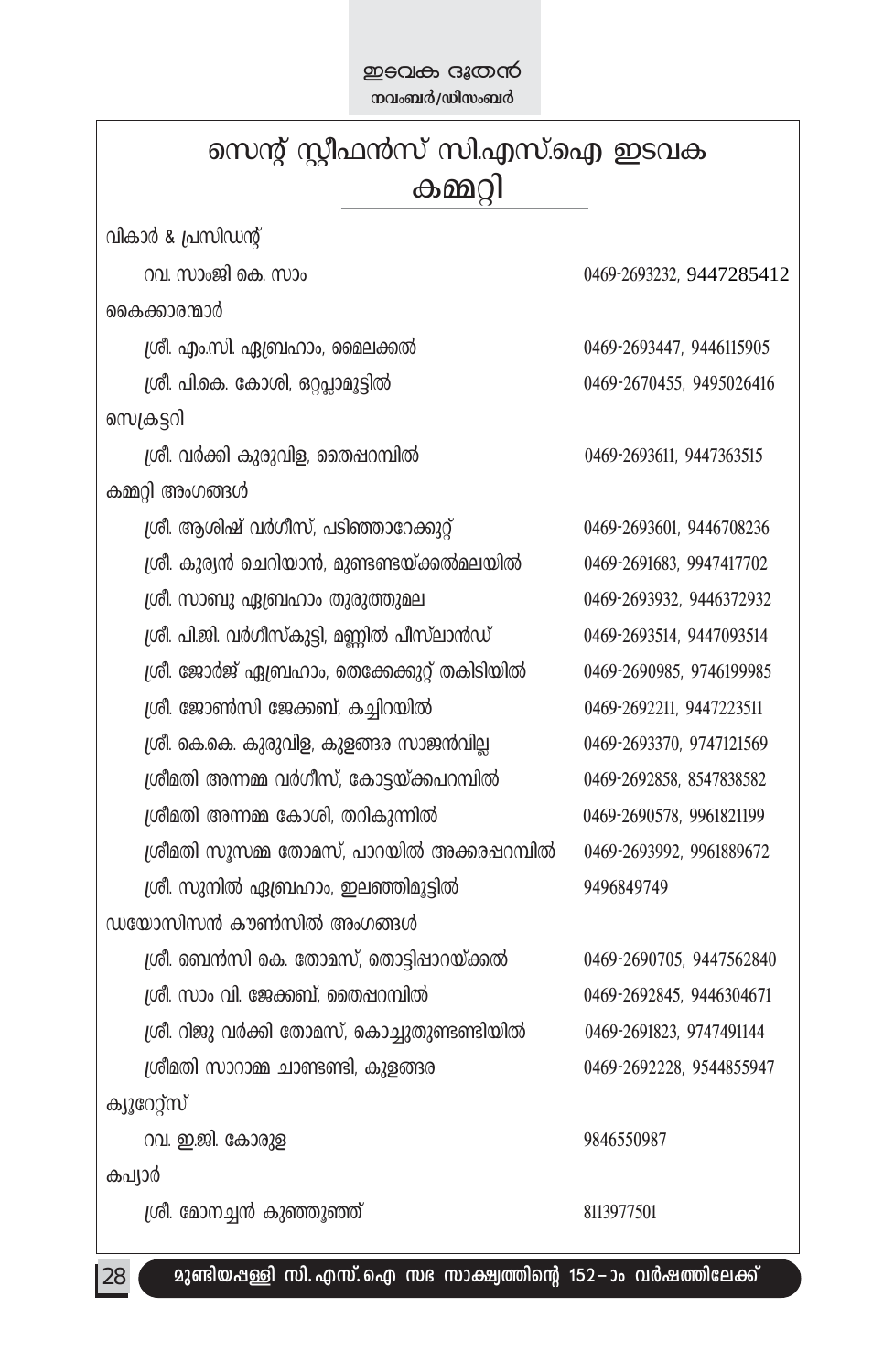# രേഭിനന്ദനങ്ങൾ

# നേട്ടങ്ങൾ

### ഉന്നതവിജയം





സംസ്ഥാന സ്കൂൾ ശാസ്ത്രോത്സവത്തിൽ തത്സഭയ നിർജാണ പ്രവർത്തനത്തിന് (കാർഡ് ആൻഡ് സ്ട്രോബോർഡ്) എ ഗ്രേഡ് നേടിയ റിൻസു എൽസാ റോയി ളുണ്ടയ്ക്കൽ തെക്കേതിൽ

<mark>ഹോത്മാഗാന്ധി യുണിവേഴ്സിറ്റിയിൽ നിന്നും ബി.ആർക് പരീക്ഷയിൽ</mark> ഒന്നാം റാങ്ക് നേടിയ തൊട്ടിപ്പാറയ്ക്കൽ നവ്യ ആൻ തോമസ് അവാർഡ് സ്വീകരിക്കുന്നു



ജില്ലാ സൺഡേസ്കൂൾ കലാളേയിൽ ഒന്നാം സ്ഥാനം നേടിയ നജുടെ കുട്ടികൾ



ഭഹായിടവക സൺഡേസ്കുൾ കലാളേയിൽ വിജയികളായവർ